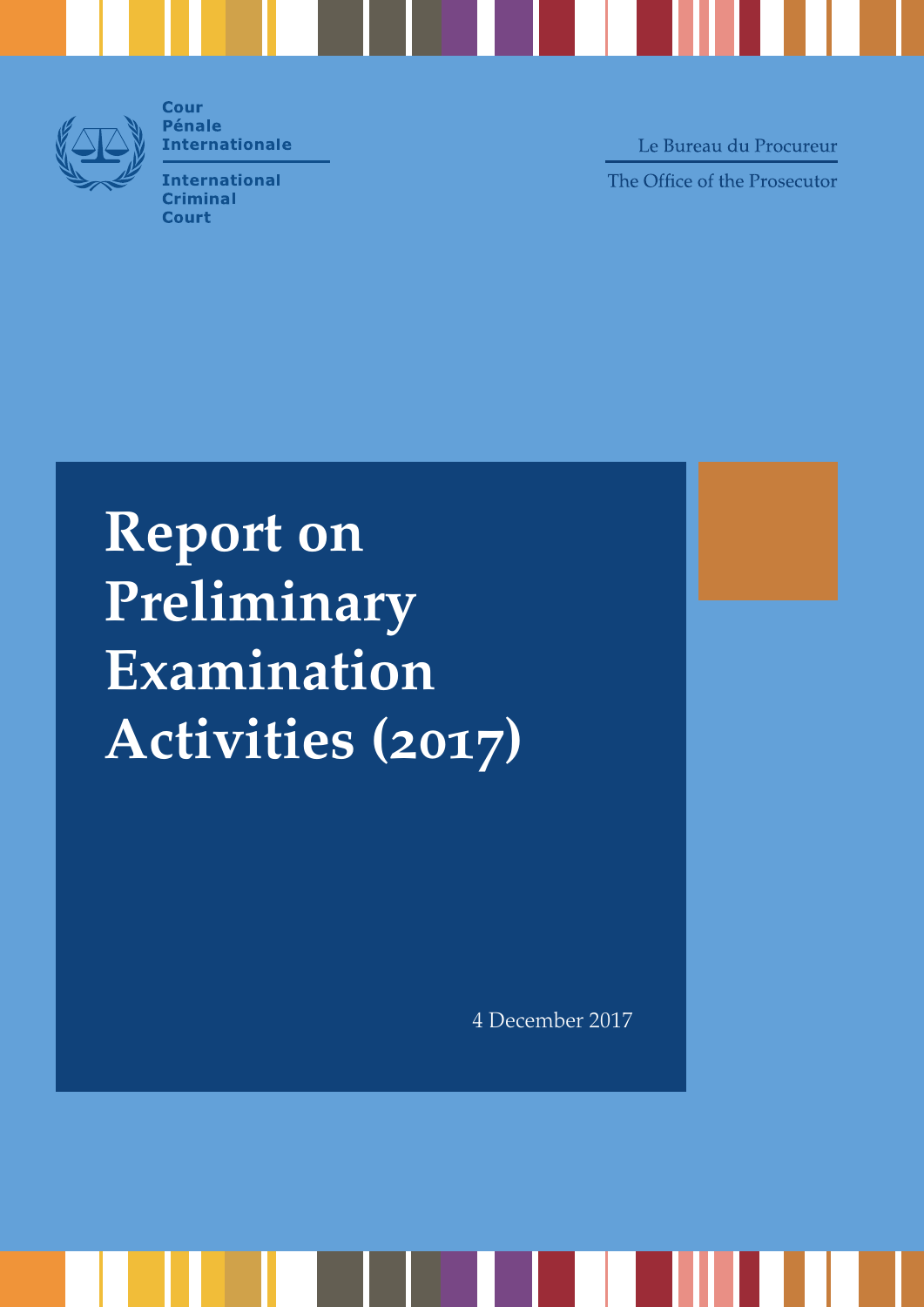

Le Bureau du Procureur The Office of the Prosecutor

> 'n ٠

# **Report on Preliminary Examination Activities 2017**

**4 December 2017**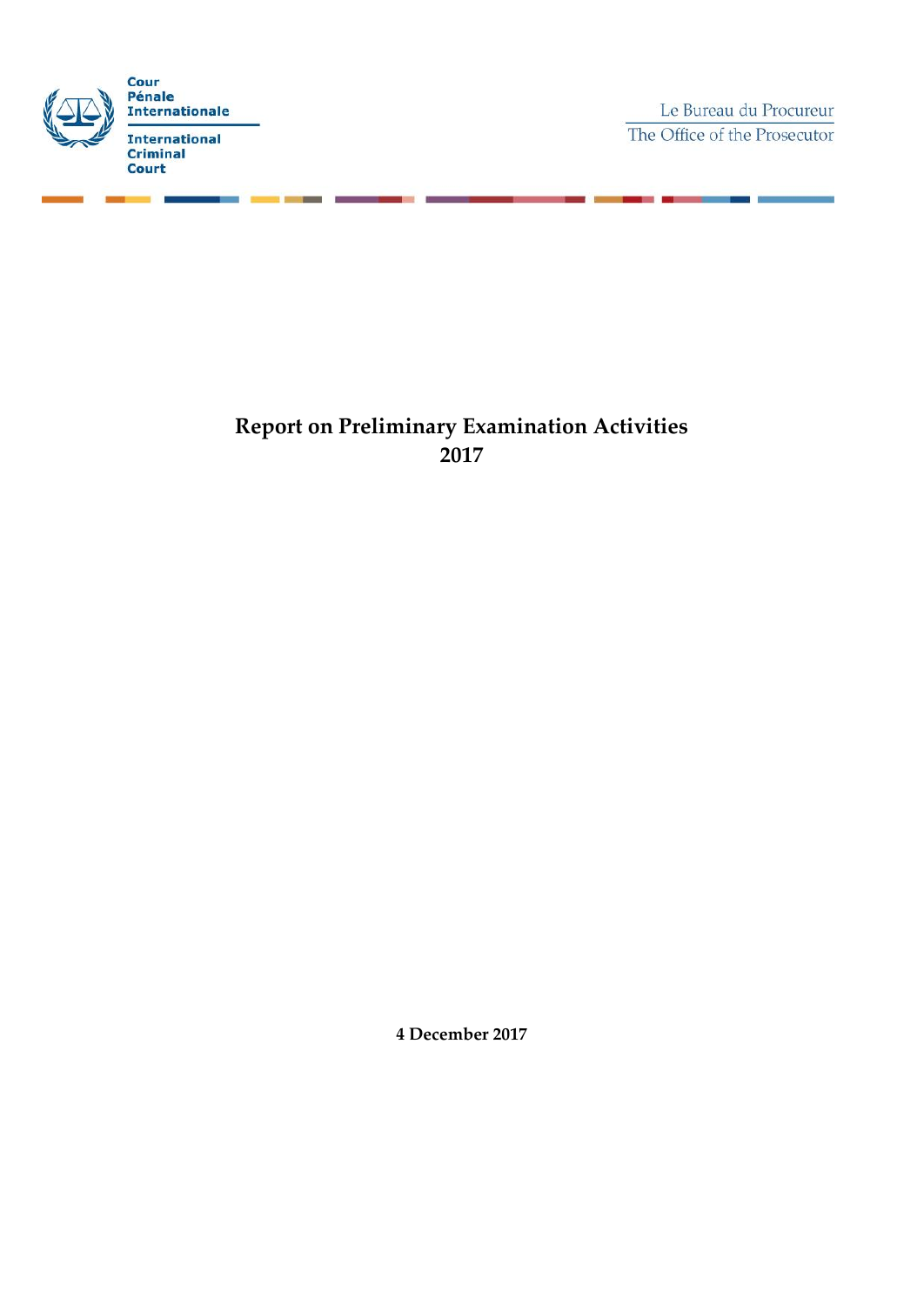# **TABLE OF CONTENTS**

| II. SITUATIONS UNDER PHASE 2 (SUBJECT-MATTER JURISDICTION) 7 |  |
|--------------------------------------------------------------|--|
|                                                              |  |
|                                                              |  |
|                                                              |  |
|                                                              |  |
|                                                              |  |
|                                                              |  |
|                                                              |  |
|                                                              |  |
|                                                              |  |
|                                                              |  |
|                                                              |  |
|                                                              |  |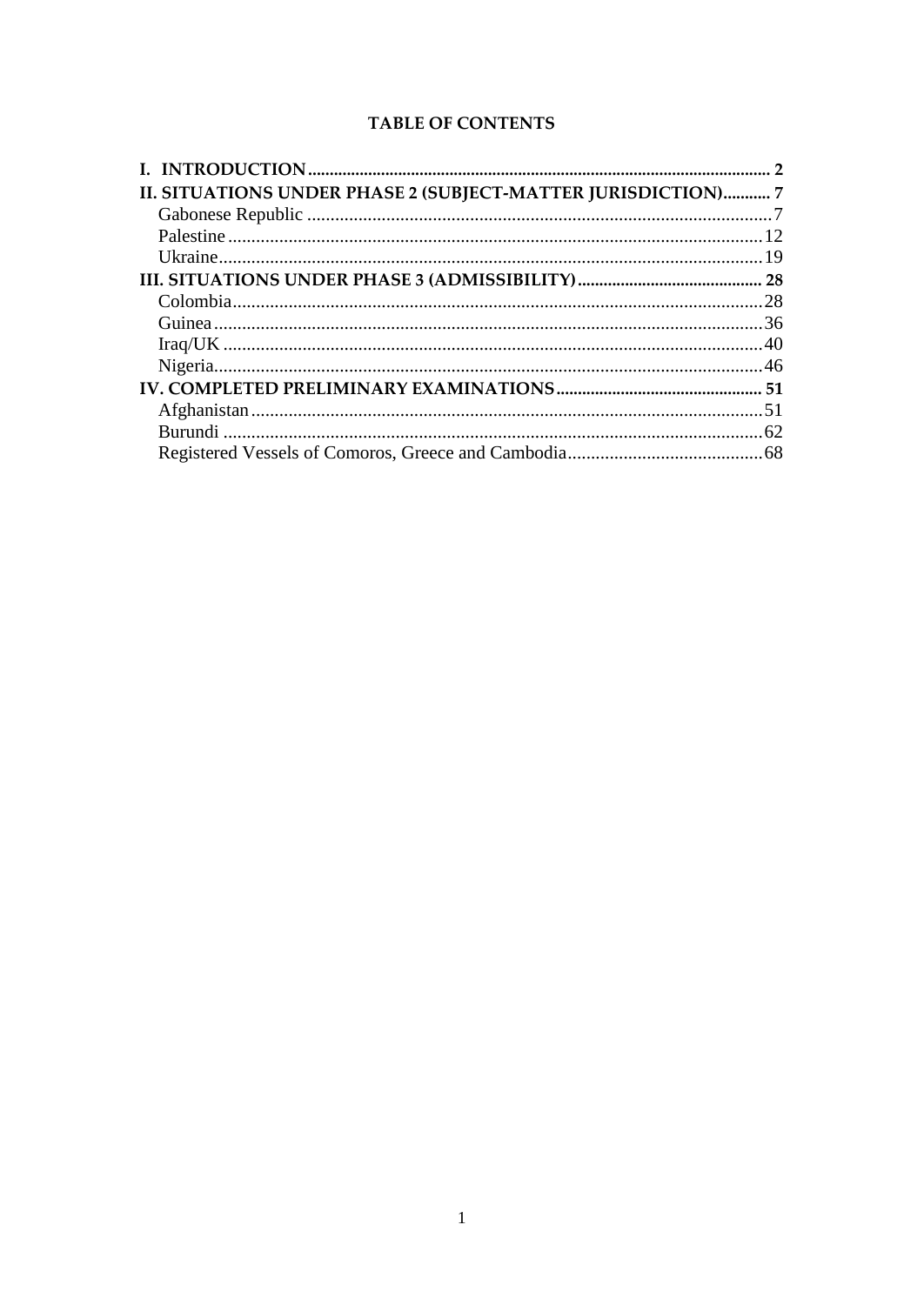### <span id="page-3-0"></span>**I. INTRODUCTION**

- 1. The Office of the Prosecutor ("Office" or "OTP") of the International Criminal Court ("Court" or "ICC") is responsible for determining whether a situation meets the legal criteria established by the Rome Statute ("Statute") to warrant investigation by the Office. For this purpose, the OTP conducts a preliminary examination of all communications and situations that come to its attention based on the statutory criteria and the information available.<sup>1</sup>
- 2. The preliminary examination of a situation by the Office may be initiated on the basis of: a) information sent by individuals or groups, States, intergovernmental or non-governmental organisations; b) a referral from a State Party or the United Nations ("UN") Security Council; or (c) a declaration lodged by a State accepting the exercise of jurisdiction by the Court pursuant to article 12(3) of the Statute.
- 3. Once a situation is thus identified, the factors set out in article 53(1) (a)-(c) of the Statute establish the legal framework for a preliminary examination.<sup>2</sup> This article provides that, in order to determine whether there is a reasonable basis to proceed with an investigation into the situation, the Prosecutor shall consider: jurisdiction (temporal, either territorial or personal, and material); admissibility (complementarity and gravity); and the interests of justice.
- 4. *Jurisdiction* relates to whether a crime within the jurisdiction of the Court has been or is being committed. It requires an assessment of (i) temporal jurisdiction (date of entry into force of the Statute, namely 1 July 2002 onwards, date of entry into force for an acceding State, date specified in a Security Council referral, or in a declaration lodged pursuant to article 12(3)); (ii) either territorial or personal jurisdiction, which entails that the crime has been or is being committed on the territory or by a national of a State Party or a State not Party that has lodged a declaration accepting the jurisdiction of the Court, or arises from a situation referred by the Security Council; and (iii) subject-matter jurisdiction as defined in article 5 of the Statute (genocide; crimes against humanity; war crimes; and aggression<sup>3</sup>).
- 5. *Admissibility* comprises both complementarity and gravity.
- 6. *Complementarity* involves an examination of the existence of relevant national proceedings in relation to the potential cases being considered for investigation by the Office. This will be done bearing in mind the Office's prosecutorial strategy of investigating and prosecuting those most responsible for the most

<sup>&</sup>lt;sup>1</sup> See <u>ICC-OTP, Policy Paper on Preliminary Examinations, November 2013.</u>

<sup>2</sup> See also rule 48, ICC Rules of Procedure and Evidence.

<sup>&</sup>lt;sup>3</sup> With respect to which the Court shall exercise jurisdiction once the provision adopted by the Assembly of States Parties enters into force: see RC/Res.6 (28 June 2010).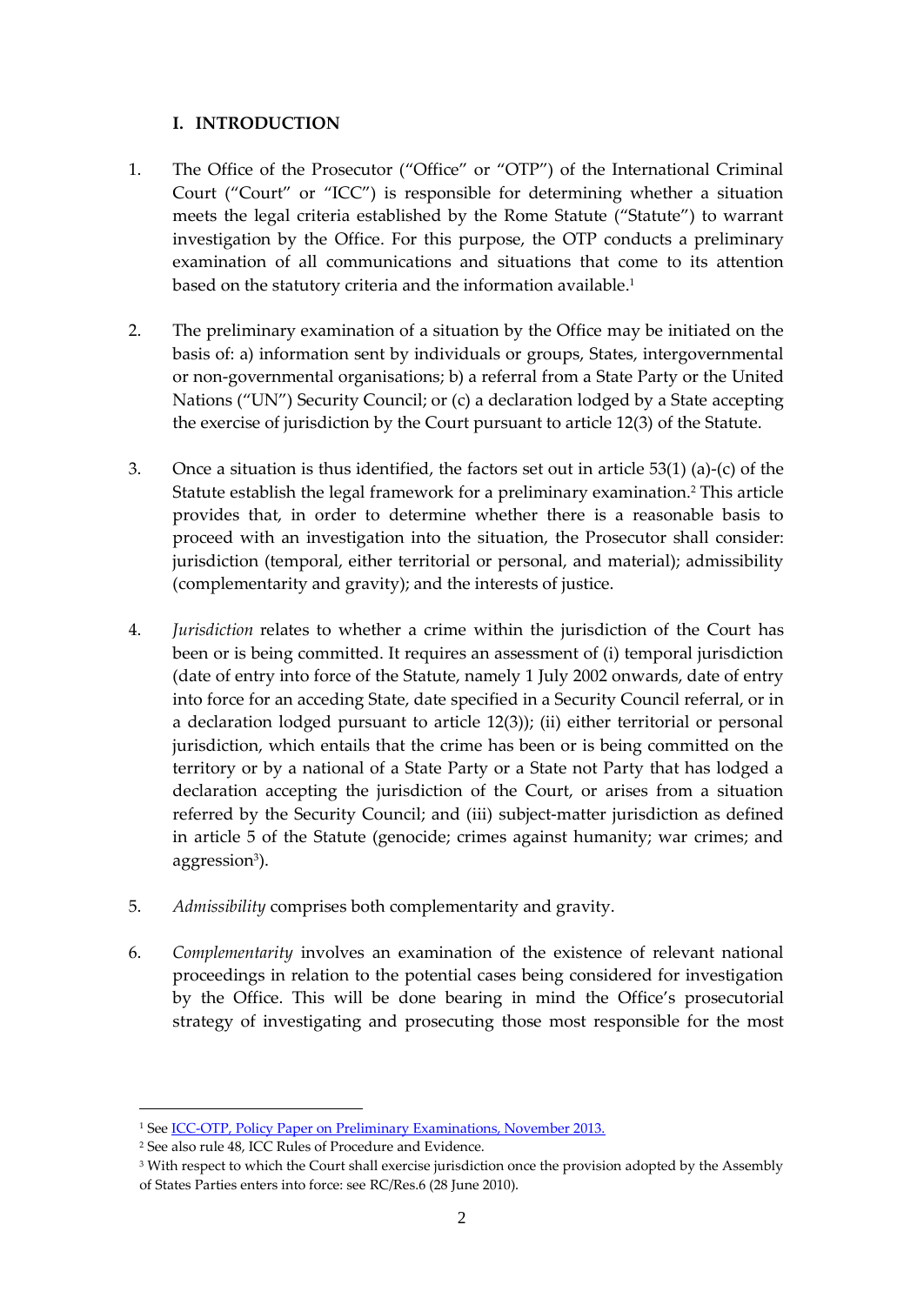serious crimes. <sup>4</sup> Where relevant domestic investigations or prosecutions exist, the Office will assess their genuineness.

- 7. *Gravity* includes an assessment of the scale, nature, manner of commission of the crimes, and their impact, bearing in mind the potential cases that would likely arise from an investigation of the situation.
- 8. The *"interests of justice"* is a countervailing consideration. The Office must assess whether, taking into account the gravity of the crime and the interests of victims, there are nonetheless substantial reasons to believe that an investigation would not serve the interests of justice.
- 9. There are no other statutory criteria. Factors such as geographical or regional balance are not relevant criteria for a determination that a situation warrants investigation under the Statute. While lack of universal ratification means that crimes may occur in situations outside the territorial and personal jurisdiction of the ICC, this can only be remedied by the relevant State becoming a Party to the Statute or lodging a declaration accepting the exercise of jurisdiction by the Court or through a referral by the Security Council.
- 10. As required by the Statute, the Office's preliminary examination activities are conducted in the same manner irrespective of whether the Office receives a referral from a State Party or the Security Council, or acts on the basis of information on crimes obtained pursuant to article 15. In all circumstances, the Office analyses the seriousness of the information received and may seek additional information from States, organs of the UN, intergovernmental and non-governmental organisations and other reliable sources that are deemed appropriate. The Office may also receive oral testimony at the seat of the Court. All information gathered is subjected to a fully independent, impartial and thorough analysis.
- 11. It should be recalled that the Office does not enjoy investigative powers at the preliminary examination stage. Its findings are therefore preliminary in nature and may be reconsidered in the light of new facts or evidence. The preliminary examination process is conducted on the basis of the facts and information available. The goal of this process is to reach a fully informed determination of whether there is a reasonable basis to proceed with an investigation. The 'reasonable basis' standard has been interpreted by Pre-Trial Chamber ("PTC") II to require that "there exists a sensible or reasonable justification for a belief that a crime falling within the jurisdiction of the Court 'has been or is being

<sup>4</sup> See OTP Strategic Plan – 2016-2018, para. 35-36. In appropriate cases the OTP will expand its general prosecutorial strategy to encompass mid- or high-level perpetrators, or even particularly notorious lowlevel perpetrators, with a view to building cases up to reach those most responsible for the most serious crimes. The Office may also consider prosecuting lower level perpetrators where their conduct was particularly grave and has acquired extensive notoriety.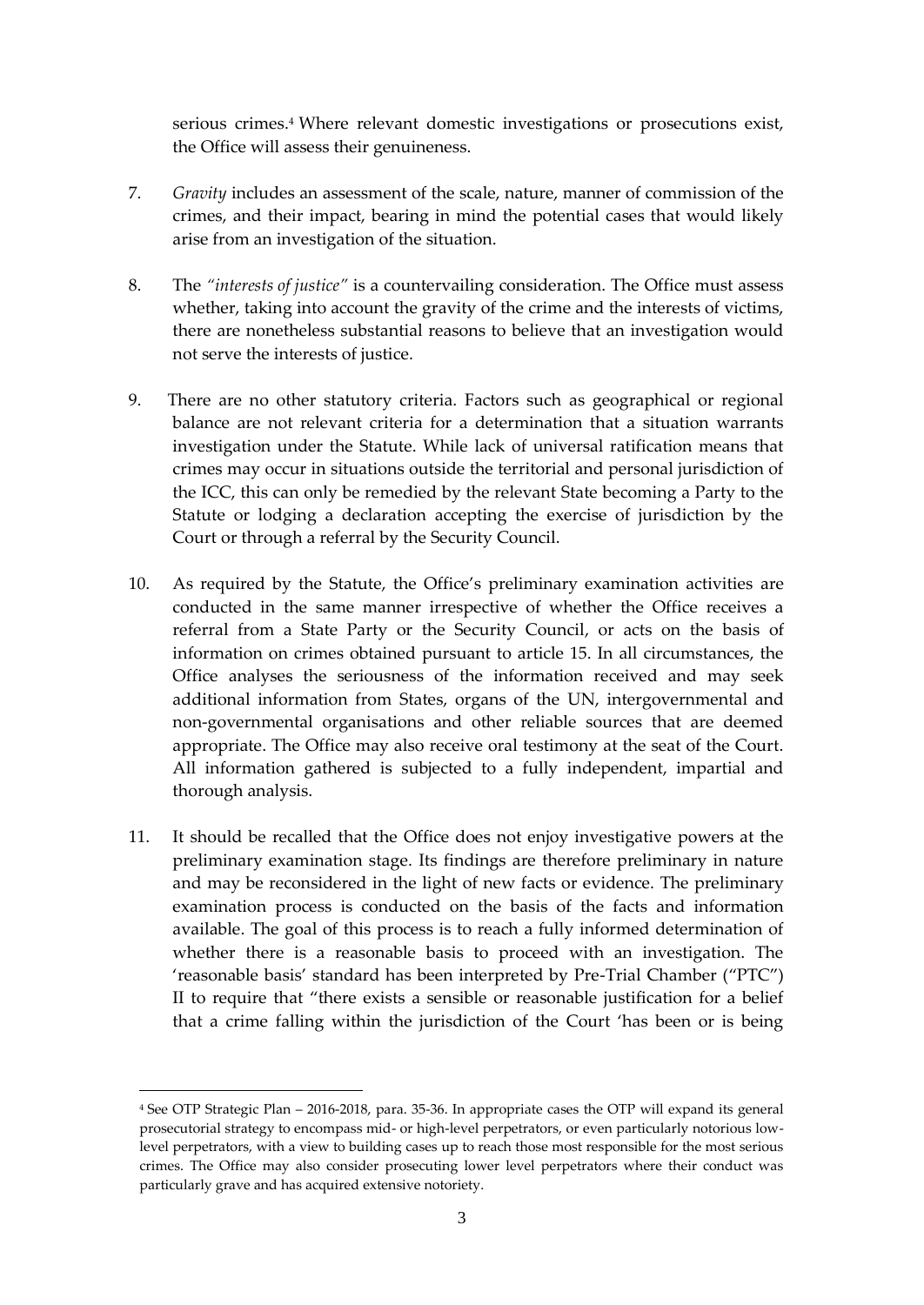committed'." 5 In this context, PTC II has indicated that all of the information need not necessarily "point towards only one conclusion." <sup>6</sup> This reflects the fact that the reasonable basis standard under article 53(1)(a) "has a different object, a more limited scope, and serves a different purpose" than other higher evidentiary standards provided for in the Statute. <sup>7</sup> In particular, at the preliminary examination stage, "the Prosecutor has limited powers which are not comparable to those provided for in article 54 of the Statute at the investigative stage" and the information available at such an early stage is "neither expected to be 'comprehensive' nor 'conclusive'." 8

- 12. Before making a determination on whether to initiate an investigation, the Office also seeks to ensure that the States and other parties concerned have had the opportunity to provide the information they consider appropriate.
- 13. There are no timelines provided in the Statute for a decision on a preliminary examination. Depending on the facts and circumstances of each situation, the Office may either decide (i) to decline to initiate an investigation where the information manifestly fails to satisfy the factors set out in article  $53(1)$  (a)-(c); (ii) to continue to collect information in order to establish a sufficient factual and legal basis to render a determination; or (iii) to initiate the investigation, subject to judicial review as appropriate.
- 14. In order to promote transparency of the preliminary examination process the Office aims to issue regular reports on its activities and provide reasons for its decisions either to proceed or not proceed with investigations.
- 15. In order to distinguish those situations that warrant investigation from those that do not, and in order to manage the analysis of the factors set out in article 53(1), the Office has established a filtering process comprising four phases. While each phase focuses on a distinct statutory factor for analytical purposes, the Office applies a holistic approach throughout the preliminary examination process.
	- Phase 1 consists of an initial assessment of all information on alleged crimes received under article 15 ('communications'). The purpose is to analyse the

<sup>5</sup> Situation in the Republic of Kenya, "Decision Pursuant to Article 15 of the Rome Statute on the Authorization of an Investigation into the Situation in the Republic of Kenya", ICC-01/09-19-Corr, 31 March 2010, para. 35 ("Kenya Article 15 Decision").

<sup>6</sup> Kenya Article 15 Decision, para. 34. In this respect, it is further noted that even the higher "reasonable grounds" standard for arrest warrant applications under article 58 does not require that the conclusion reached on the facts be the only possible or reasonable one. Nor does it require that the Prosecutor disprove any other reasonable conclusions. Rather, it is sufficient to prove that there is a reasonable conclusion alongside others (not necessarily supporting the same finding), which can be supported on the basis of the evidence and information available. Situation in Darfur, Sudan, "Judgment on the appeal of the Prosecutor against the 'Decision on the Prosecution's Application for a Warrant of Arrest against Omar Hassan Ahmad Al Bashir", ICC-02/05-01/09-OA, 3 February 2010, para. 33.

<sup>7</sup> Kenya Article 15 Decision, para. 32.

<sup>8</sup> Kenya Article 15 Decision, para. 27.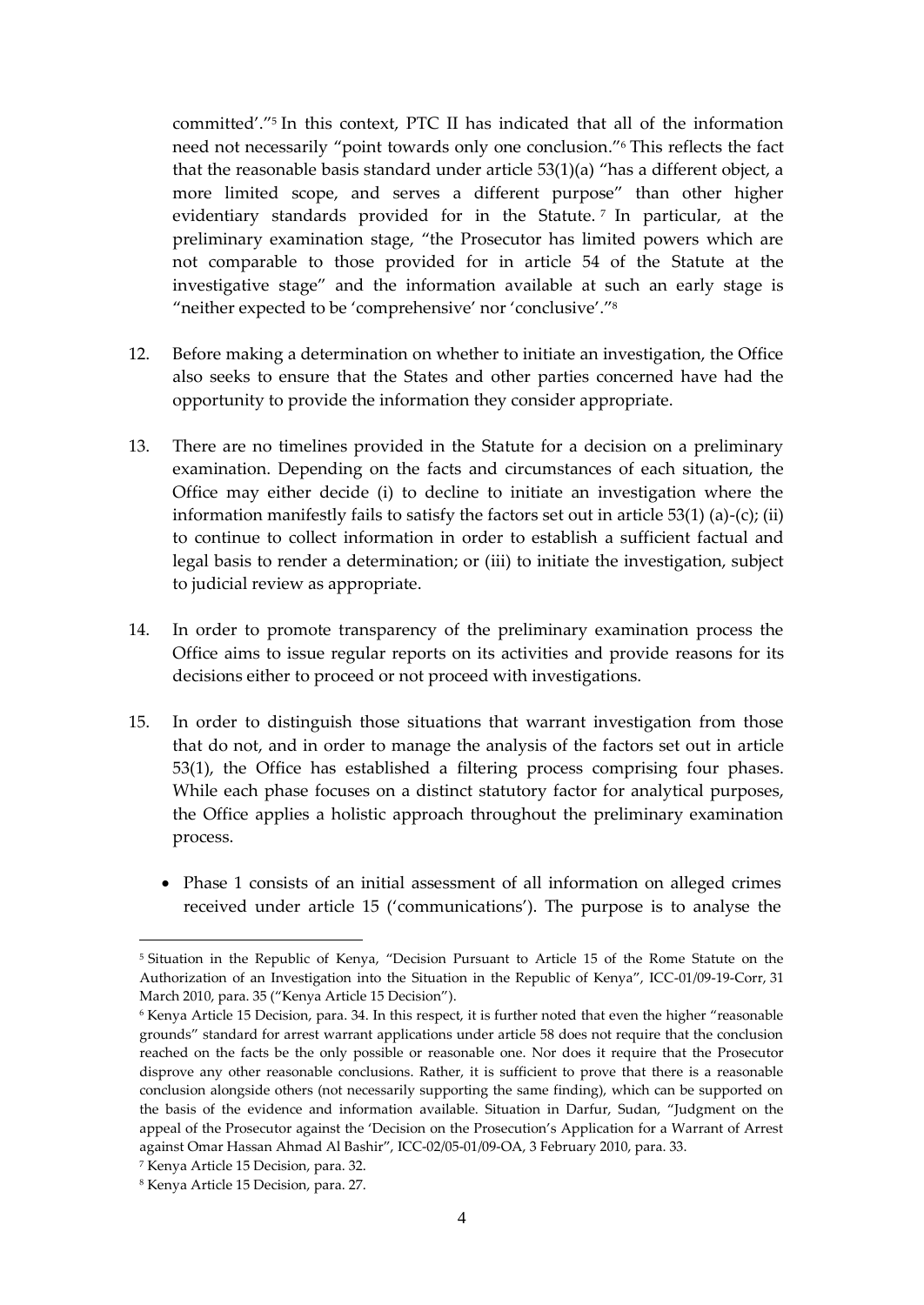seriousness of information received, filter out information on crimes that are outside the jurisdiction of the Court and identify those that appear to fall within the jurisdiction of the Court. In practice, the Office may occasionally encounter situations where alleged crimes are not manifestly outside the jurisdiction of the Court, but do not clearly appear to fall within its subjectmatter jurisdiction. In such situations, the Office will first consider whether the lack of clarity applies to most or a limited set of allegations and in case of the latter, whether they were nevertheless of such gravity to justify further analysis. The Office will then consider whether the exercise of the Court's jurisdiction may be restricted due to factors such as a narrow geographic and/or personal scope of the jurisdiction and/or the existence of national proceedings relating to the relevant conduct. In such limited situations, the Office will also take into account its prosecutorial strategy of focusing on those most responsible for the most serious crimes under the Court's jurisdiction, and as a general rule, will follow a conservative approach in terms of deciding whether to open a preliminary examination. It will, however, endeavour to give a more detailed response to the senders of such communications outlining the Office's reasoning for such decisions.

- Phase 2, which represents the formal commencement of a preliminary examination, focuses on whether the preconditions to the exercise of jurisdiction under article 12 are satisfied and whether there is a reasonable basis to believe that the alleged crimes fall within the subject-matter jurisdiction of the Court. Phase 2 analysis entails a thorough factual and legal assessment of the alleged crimes committed in the situation at hand with a view to identifying potential cases falling within the jurisdiction of the Court. The Office may further gather information on relevant national proceedings if such information is available at this stage.
- Phase 3 focuses on the admissibility of potential cases in terms of complementarity and gravity. In this phase, the Office will also continue to collect information on subject-matter jurisdiction, in particular when new or ongoing crimes are alleged to have been committed within the situation.
- Phase 4 examines the interests of justice consideration in order to formulate the final recommendation to the Prosecutor on whether there is a reasonable basis to initiate an investigation.
- 16. In the course of its preliminary examination activities, the Office seeks to contribute to two overarching goals of the Statute, the ending of impunity, by encouraging genuine national proceedings, and the prevention of crimes, thereby potentially obviating the need for the Court's intervention. Preliminary examination activities therefore constitute one of the most cost-effective ways for the Office to fulfil the Court's mission.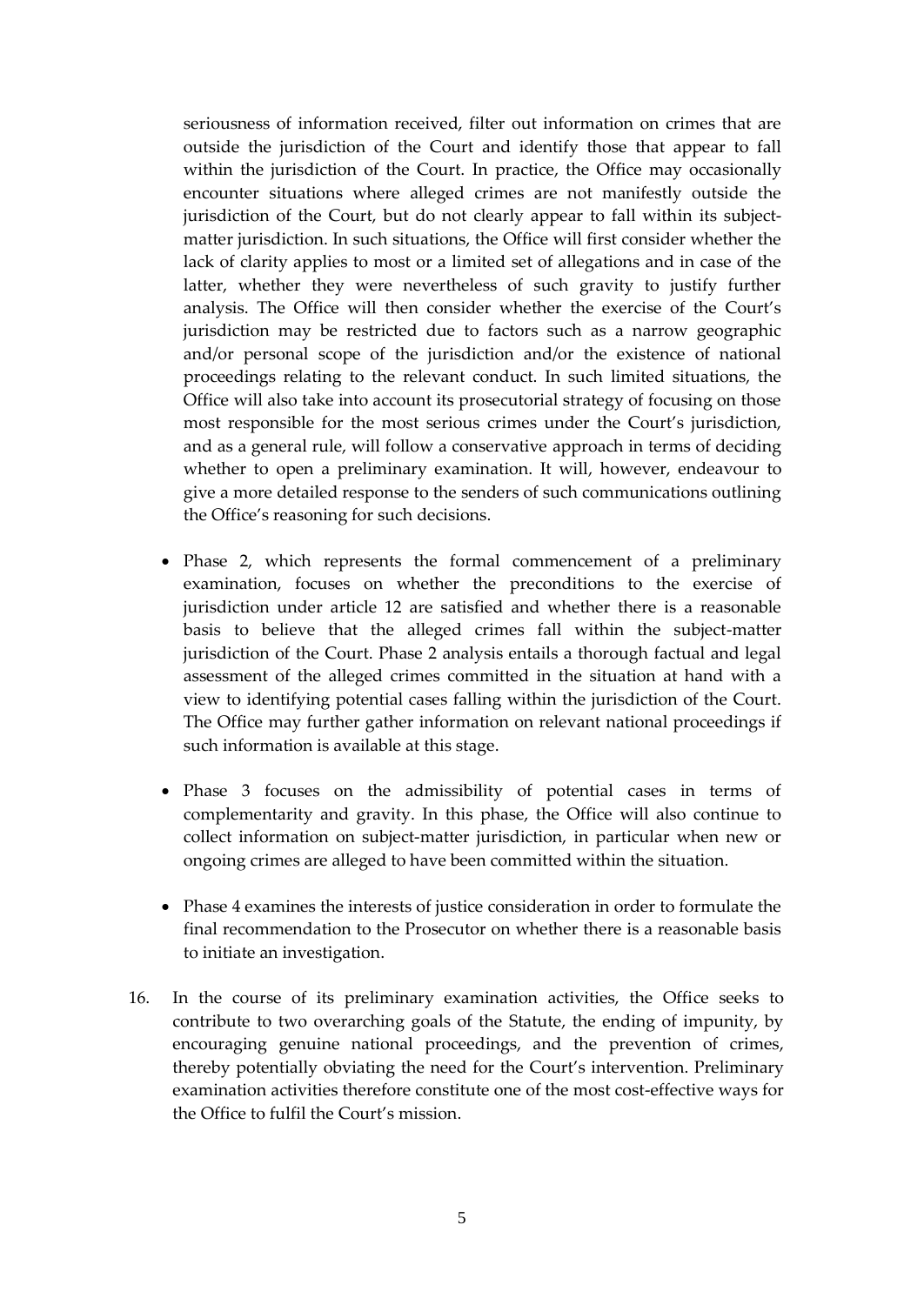### **Summary of activities performed in 2017**

- 17. This report summarises the preliminary examination activities conducted by the Office between 1 October 2016 and 30 November 2017.
- 18. Between 1 October 2016 and 31 October 2017, the Office received 568 communications pursuant to article 15 of the Statute of which 347 were manifestly outside the Court's jurisdiction; 62 warranted further analysis; 80 were linked to a situation already under preliminary examination; and 79 were linked to an investigation or prosecution. The Office has received a total of 12,590 article 15 communications since July 2002.
- 19. During the reporting period, the Office completed three preliminary examinations, including two resulting in a decision to seek judicial authorisation to open an investigation and one concluding that further action from the Court was not warranted. On 5 September 2017, the Office requested authorisation from PTC III to proceed with an investigation into the situation in the Republic of Burundi from 26 April 2015 onwards. Such authorisation was subsequently granted on 25 October 2017. On 20 November 2017, the Office requested authorisation from PTC III to proceed with an investigation of the situation in the Islamic Republic of Afghanistan in the period since 1 July 2002. At the time of writing, the Prosecutor's Request was still pending review by the Pre-Trial Chamber.
- 20. During the reporting period, the Office also completed its review of its prior decision regarding the situation on certain registered vessels of Comoros, Greece, and Cambodia, and notified PTC I of the Prosecutor's final decision on 29 November 2017.
- 21. The Office further continued its preliminary examinations of the situations in Colombia, the Gabonese Republic, Guinea, Iraq/United Kingdom ("UK"), Nigeria, Palestine, and Ukraine. During the reporting period, the Office sent preliminary examination missions to Abuja, Bogota, Conakry, Kyiv, Lagos, Libreville and London and held numerous consultations at the seat of the Court with State authorities, representatives of international and non-government organisations, article 15 communication senders and other interested parties.
- 22. Pursuant to the Office's policy on sexual and gender-based crimes and policy on children, during the reporting period the Office conducted, where appropriate, an analysis of alleged sexual and gender-based crimes and crimes against children that may have been committed in various situations under preliminary examination and sought information on national investigations and prosecutions by relevant national authorities on such conduct.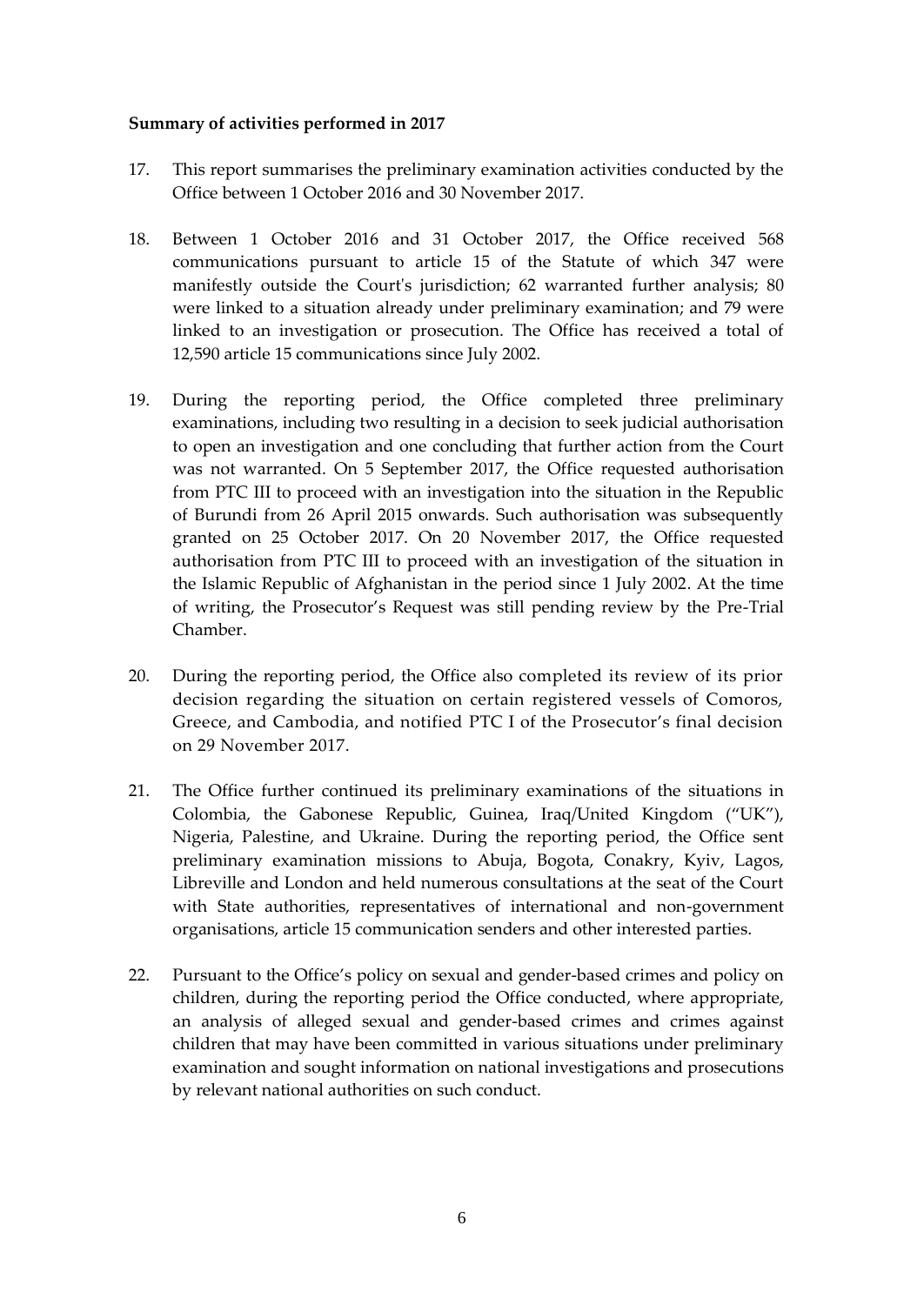### <span id="page-8-1"></span><span id="page-8-0"></span>**II. SITUATIONS UNDER PHASE 2 (SUBJECT-MATTER JURISDICTION)**

### **GABONESE REPUBLIC**

### *Procedural History*

- 23. The situation in the Gabonese Republic has been under preliminary examination since 29 September 2016. The Office has received a total of 17 communications pursuant to article 15 in relation to this situation.
- 24. On 21 September 2016, the Office received a referral on behalf of the Government of the Gabonese Republic with respect to alleged crimes potentially falling within the ICC's jurisdiction committed in its territory since May 2016, with no end-date. 9
- 25. On 28 September 2016, the Office received a supplementary note from the Gabonese authorities' legal representatives clarifying the scope of the referral and providing additional details on alleged crimes.
- 26. On 29 September 2016, the Prosecutor issued a statement informing the public of the referral and announcing the opening of a preliminary examination of the situation in the Gabonese Republic since May 2016. 10
- 27. On 4 October 2016, the Presidency of the ICC assigned the situation to PTC II. This was a procedural step in accordance with regulation 46(2) of the Regulations of the Court, and as such does not signify the beginning of an investigation. Pursuant to article 53(1), it is for the Prosecutor to determine whether there is a reasonable basis to proceed with an investigation.

### *Preliminary Jurisdictional Issues*

28. The Gabonese Republic deposited its instrument of ratification to the Statute on 20 September 2000. The ICC therefore has jurisdiction over Rome Statute crimes committed on the territory of the Gabonese Republic or by its nationals from 1 July 2002 onwards.

### *Contextual Background*

1

29. On 27 August 2016, a presidential election was held in the Gabonese Republic. Incumbent President Ali Bongo Ondimba, elected in 2009 after the death of his father who served as President for 42 years, ran for a second term against the main opposition candidate, former Minister of Foreign Affairs, Jean Ping. In

<sup>9</sup> [Referral under Article 14 of the Rome Statute,](https://www.icc-cpi.int/iccdocs/otp/Referral-Gabon.pdf) 20 September 2016.

<sup>&</sup>lt;sup>10</sup> Statement of the Prosecutor of the International Criminal Court, Fatou Bensouda, concerning referral [from the Gabonese Republic,](https://www.icc-cpi.int/Pages/item.aspx?name=160929-otp-stat-gabon) 29 September 2016.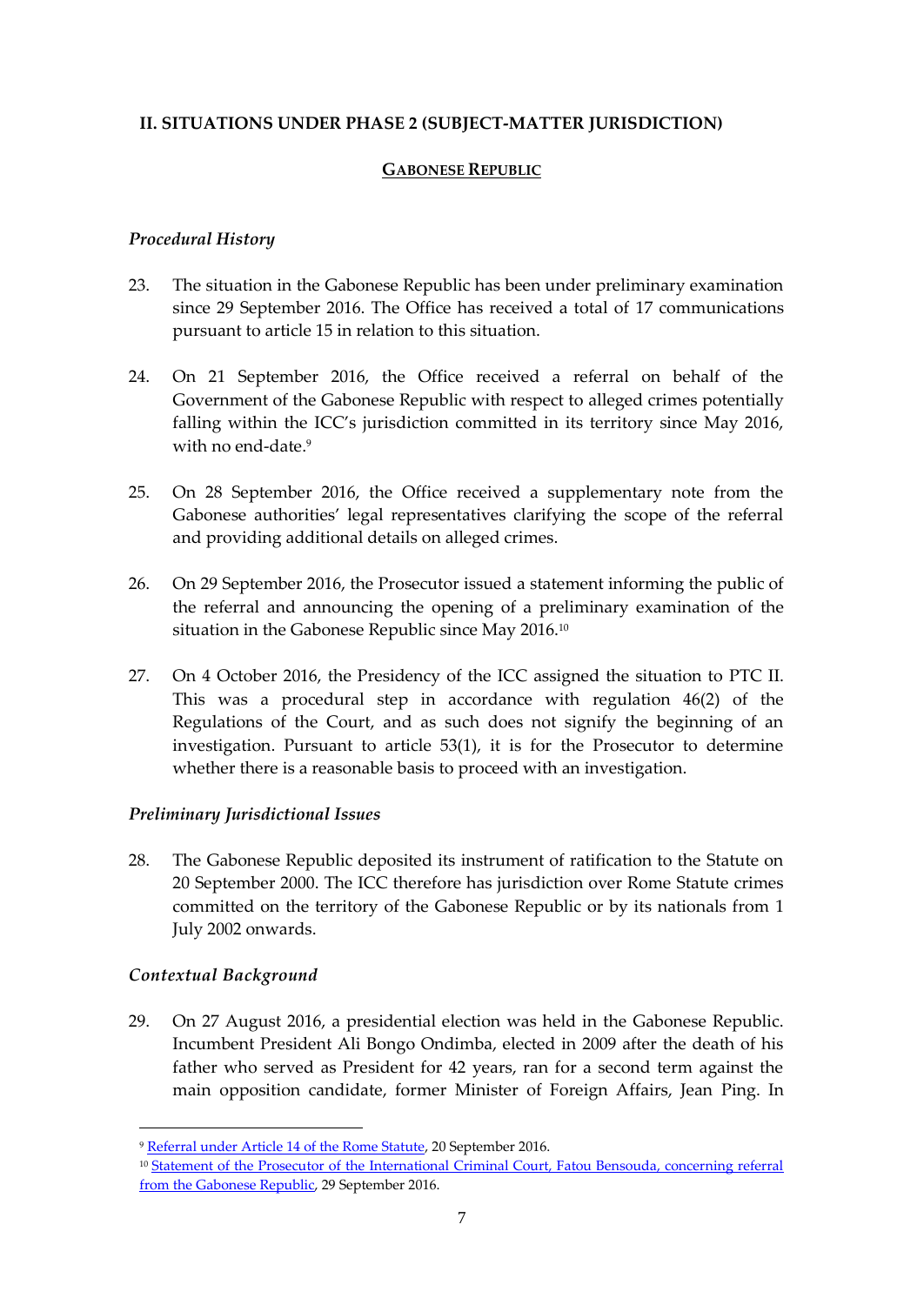spite of growing tensions reported between the supporters of both candidates in the previous months, the election was generally held in a peaceful climate and with a relatively high voter turnout. A joint mission from the African Union ("AU") and the Economic Community of Central African States ("ECCAS") and an electoral observation mission from the European Union ("EU") were deployed to monitor the process.

- 30. Prior to the publication of the official results, both camps declared victory and accused each other of attempting to commit fraud. On 31 August 2016, the Minister of Interior, Decentralization, Security and Public Hygiene, Pacôme Moubelet Boubeya, announced Ali Bongo Ondimba's victory by a slender margin. According to the official results, Ali Bongo Ondimba won 49.8% of the vote against 48.2% for Jean Ping with a voter turnout of 59.5%. The opposition contested the results and resigned from the National Electoral Commission (*Commission électorale nationale autonome et permanente*, "CENAP") denouncing widespread irregularities, in particular in Ali Bongo's home province Haut-Ogooué. According to the electoral commission, President Bongo Ondimba won 95.46% of the votes in the province with a turnout of 99.93%. The EU Electoral Observation Mission in Gabon flagged "evident anomalies" in the results registered in Haut-Ogooué.
- 31. Immediately after the announcement of the provisional results, thousands of Jean Ping's supporters held public demonstrations in Libreville and other cities claiming the rigging of the elections and calling Ali Bongo to step down. In this context, violent clashes between opposition supporters and security forces broke out in at least nine neighbourhoods of the Gabonese capital and other cities resulting, according to some reports, in hundreds of detentions. A more limited number of deaths and injuries on both sides were also initially reported, although there are important discrepancies between the number of victims announced by the Government and those claimed by the opposition. During violent riots in Libreville, the Gabonese National Parliament and other Government buildings, as well as various private residences and businesses, were reportedly looted and set ablaze by demonstrators.
- 32. In the early hours of 1 September 2016, the Gabonese security forces reportedly raided the opposition's headquarters and subsequently broke into the premises, facing strong resistance from hundreds of opposition supporters. While the opposition claims that their supporters in the headquarters were brutally assaulted, the Gabonese authorities argue that the raid was conducted to arrest armed criminals for their alleged implication in riots and various acts of violence in Libreville.
- 33. On 27 September 2016, President Ali Bongo Ondimba was sworn in for his new term, after the Constitutional Court, rejecting an appeal by Jean Ping who had called for a recount over widespread allegations of fraud, upheld his election.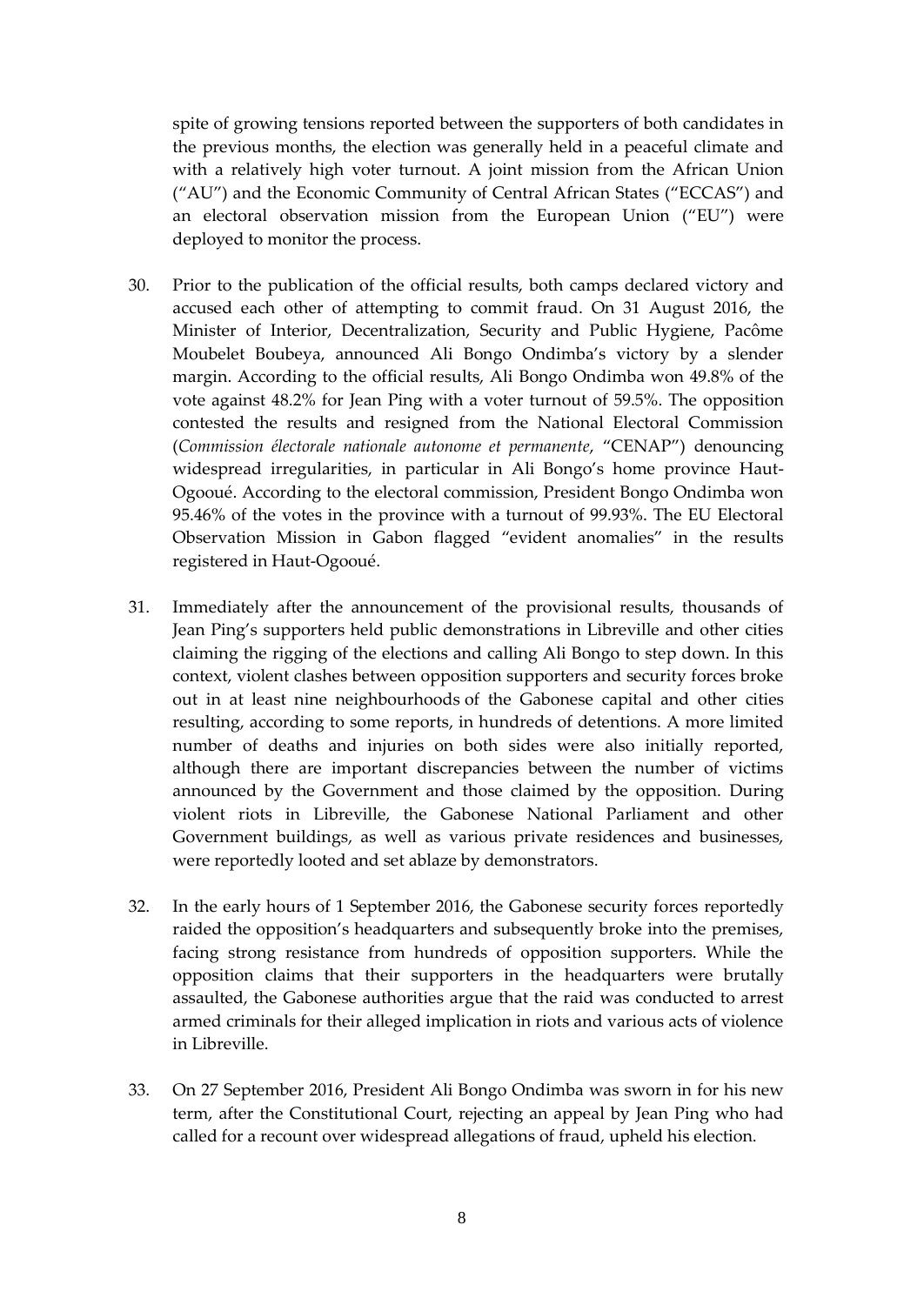# *Alleged Crimes*

- 34. The following summary of alleged crimes is preliminary in nature and is based on the referral submitted by the Gabonese authorities, article 15 communications received by the Office and other open sources available. The descriptions below should not be taken as indicative of, or implying any particular legal qualifications or factual determinations regarding the alleged conduct. Additionally, the summary below is without prejudice to the identification of any further alleged crimes which may be made by the Office in the course of its continued analysis.
- 35. The preliminary examination focuses on alleged crimes committed in the Gabonese Republic since May 2016 in the context of the 2016 presidential election. The referral from the Gabonese Government alleges that the main opposition leader and former presidential candidate, Jean Ping, incited his supporters to genocide during a political rally and that hundreds of opposition supporters resorted to various acts of violence amounting to crimes against humanity.
- 36. According to the information available, violent clashes between the security forces and anti-government demonstrators broke out on 31 August 2016, resulting in hundreds of arrests. According to some reports, some detainees were subjected to acts of torture and ill-treatment. Furthermore, an unclear number of killings were also reported between 31 August and 4 September 2016. In this context, the alleged attack on Jean Ping's headquarters on 1 September 2016 appears to mark a peak of violence. A limited number of crimes are also alleged to have occurred after 4 September 2016.
- 37. *Killings and injuries*: the number of civilians killed in the period from 31 August to 4 September 2016 is subject to highly diverging estimates provided by the opposition (up to 300) and by the Government (four). Based on publicly available sources, between 7 and 27 civilians appear to have been killed during the post-election period. Additionally, between 38 and 41 civilians would have been injured during the same period.
- 38. As thousands of anti-government demonstrators rallied in Libreville and other cities against the provisional results announced on 31 August 2016, the alleged killings were reportedly committed during violent clashes between State security forces and demonstrators, and during security operations conducted across the country to repress various acts of violence attributed to supporters of Jean Ping. The information available also suggests that one police officer was reportedly killed, and that 67-70 members of the Gabonese security forces were injured during the events.
- 39. According to the information available, at least one person was reportedly killed by State security forces during the alleged attack on the opposition's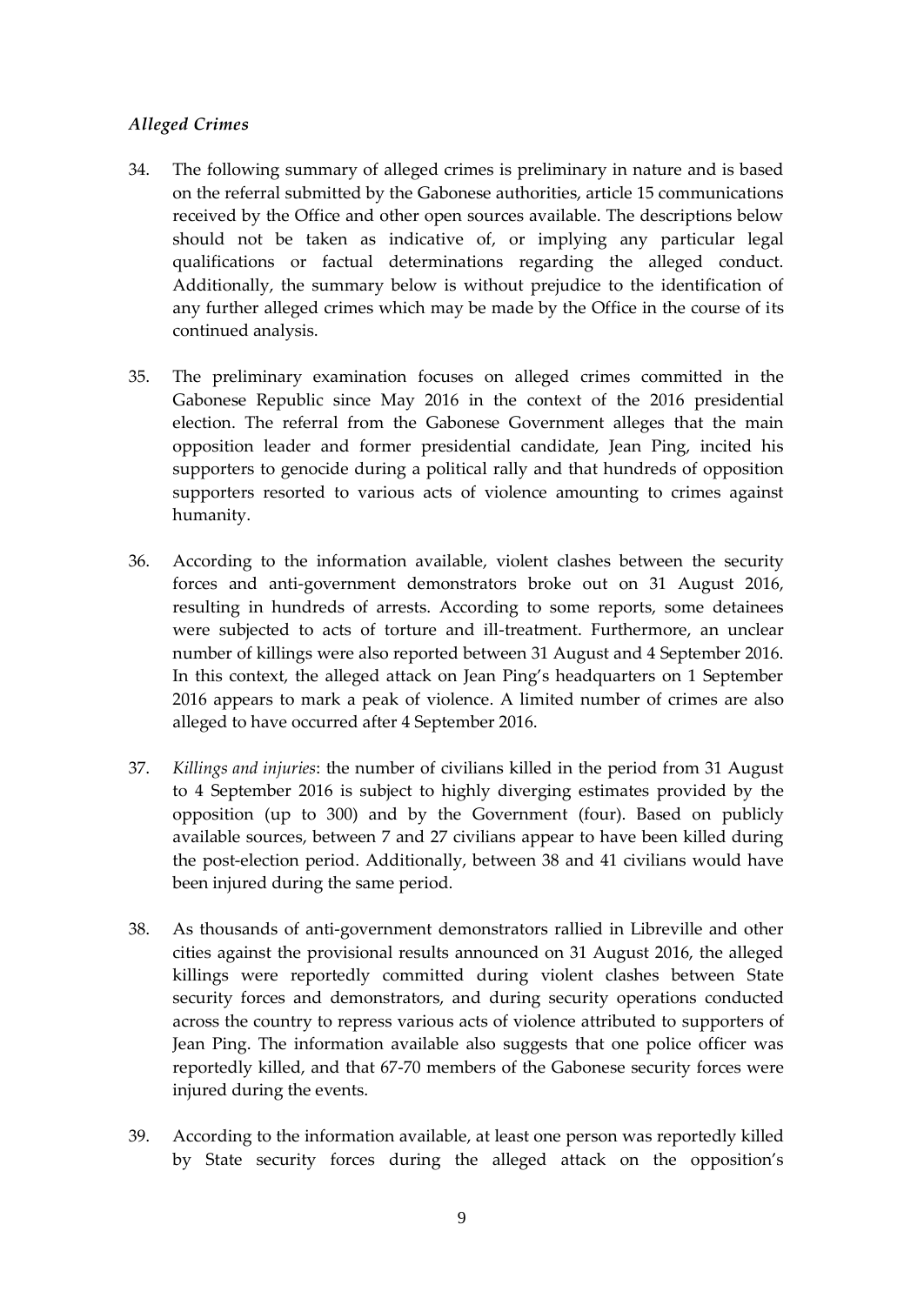headquarters. No casualties among the State forces were recorded during this incident.

- 40. *Enforced disappearances*: between 31 August and 28 September 2016, the opposition recorded 47 alleged instances of enforced disappearances related to the post-electoral unrest. It is also alleged that medical facilities and morgues withheld from family members information on the number of dead bodies in their premises.
- 41. *Deprivation of liberty*: the information available suggests that between 800 and 1,100 individuals were arrested in Gabon in the period from 31 August to 4 September 2016, in particular on the first two days. On 1 September 2016, the Minister of Interior reported that State security forces had arrested between 600 and 800 individuals in Libreville, including during the alleged attack on Jean Ping's headquarters, and conducted between 200 and 300 arrests in other cities. International media outlets generally reported over a thousand arrests during the same five-day period.
- 42. *Torture and other forms of ill-treatment*: the opposition alleges that a few opposition supporters were subjected to acts of torture and/or ill-treatment during their detention. It is also alleged that one civilian was tortured by members of the opposition for his perceived affiliation with the Government.
- 43. *Rape and other forms of sexual violence*: the opposition alleges that at least three incidents of rape and other forms of sexual violence were also reported in the context of post-electoral unrest.
- 44. *Incitement to commit genocide*: the Gabonese Government alleges that a public statement made by Jean Ping during the presidential campaign would amount to the crime of inciting to commit genocide. Namely, during a public meeting held during his political campaign, Mr Ping reportedly called on his supporters to "fight to the death" to defend their votes and would have referred to Ali Bongo's supporters as "cockroaches that should be eliminated". According to Jean Ping, these allegations are ill-founded and the video that circulated in the media was edited and disseminated by the Government to undermine his candidacy.

# *OTP Activities*

45. Over the reporting period, the Office has continued to conduct a thorough factual and legal assessment of all the information available from various sources, including article 15 communications, media reports and the supporting materials and documentation accompanying the referral. The Office notes, however, that the events in questions have not been the subject of any independent fact-finding mission or international inquiry.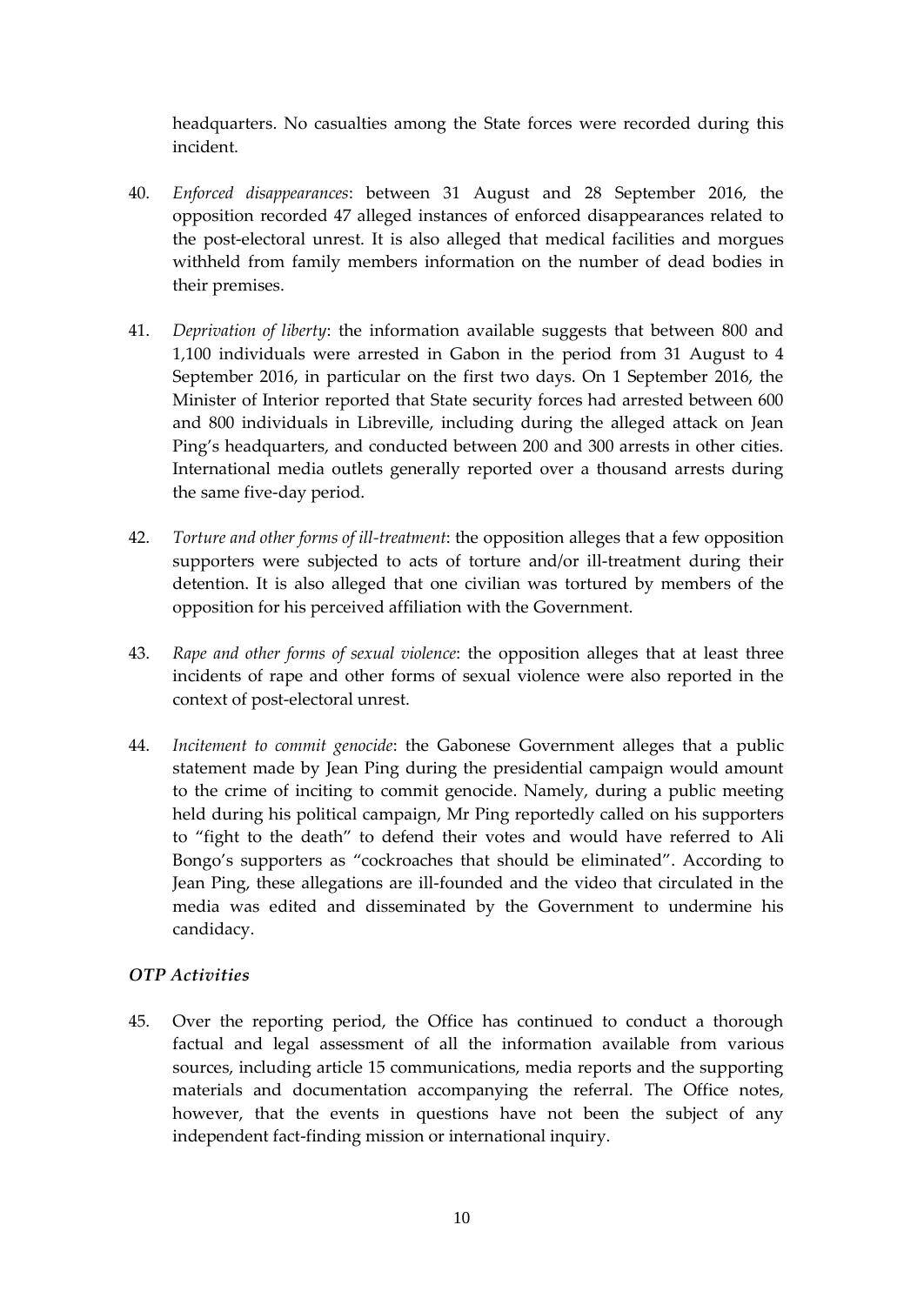- 46. Consistent with standard practice, the Office has subjected the information available to rigorous source evaluation, including in terms of the reliability of the sources and credibility of the information received. In this regard, the Office has continued to take steps to verify and corroborate a number of relevant factual issues, including by requesting additional information from relevant actors.
- 47. The Office also engaged and consulted with relevant stakeholders, including by holding meetings at the seat of the Court. In December 2016, the Office met with Jean Ping's legal counsel, who submitted an article 15 communication on behalf of his client and various victims and Gabonese civil society organisations. In April 2017, the Office met with a delegation of representatives of Gabonese civil society organisations, who provided additional information on crimes allegedly committed against the civilian population in the context of the situation.
- 48. In June 2017, the Office conducted its first mission to Libreville with a view to informing the relevant stakeholders and the general public of the preliminary examination process; seeking clarification on a number of incidents disputed by the Government and the opposition; and gathering and verifying further information available on the electoral period and the crimes allegedly committed in this context. During the mission, the OTP delegation met with political and judicial authorities, including the Ministers of Justice, Interior, Defence and Communications, as well as with the General and the Public Prosecutors of Libreville. The Office also held separate meetings with the *Coalition pour la Nouvelle République*, including with its President Jean Ping, as well as with civil society organisations, the UN Regional Office for Central Africa ("UNOCA") and diplomatic representations in Libreville. The OTP delegation further engaged with the national and international press in Libreville to provide clarifications on the scope and the process of the preliminary examination.

### *Conclusion and Next Steps*

- 49. The Office is continuing its assessment of the information available in order to reach a determination on whether there is a reasonable basis to believe that the alleged crimes fall within the subject-matter jurisdiction of the Court. Strictly guided by the requirements of the Statute, the Office intends to reach a determination in due course.
- 50. Given the open-ended nature of the situation referred, any alleged crime occurring in the future in the context of the situation in the Gabonese Republic could also be included in the Office's analysis.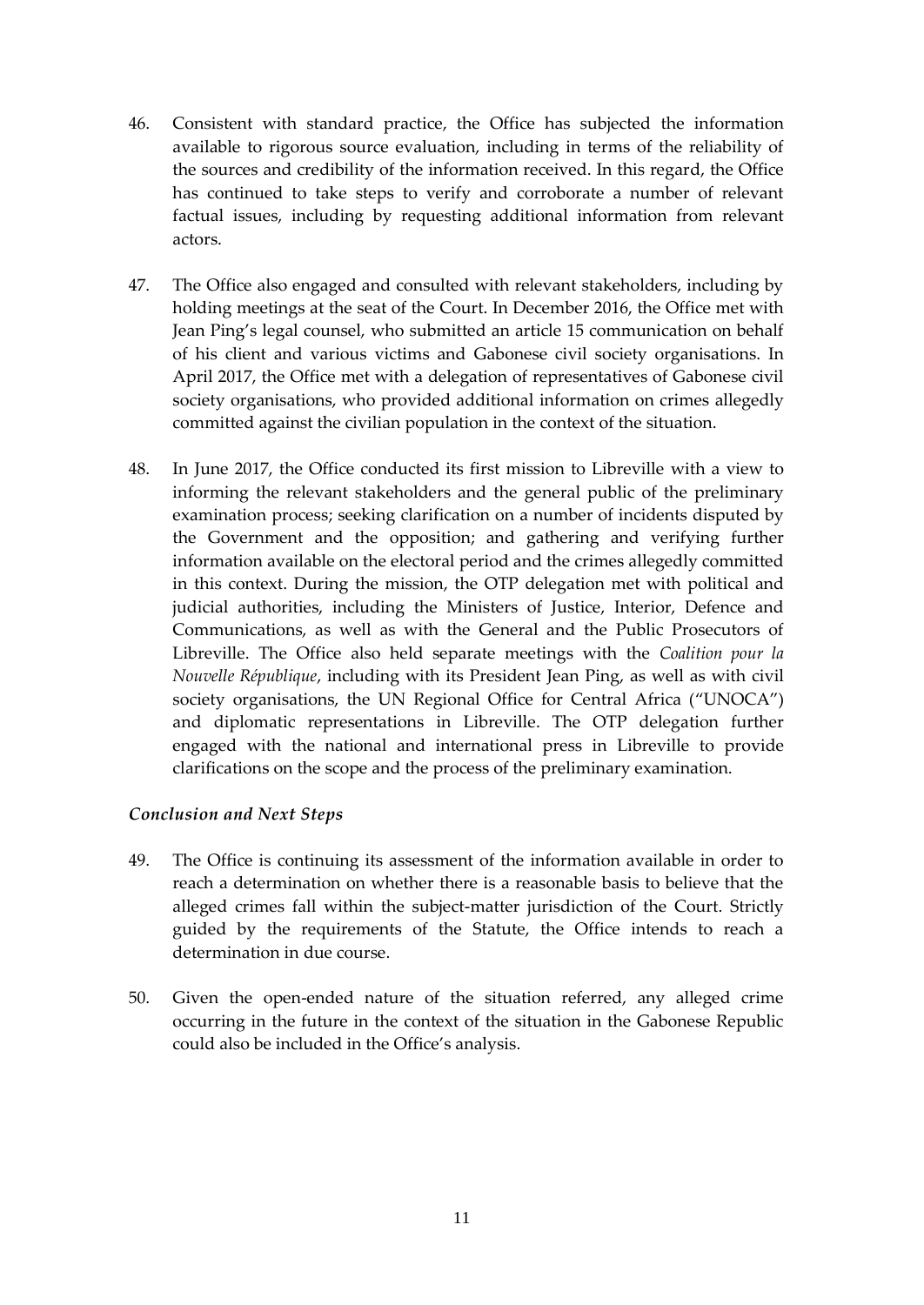# **PALESTINE**

# <span id="page-13-0"></span>*Procedural History*

- 51. The situation in Palestine has been under preliminary examination since 16 January 2015.<sup>11</sup>
- 52. The Office has received a total of 98 communications pursuant to article 15 in relation to the situation in Palestine since 13 June 2014.

# *Preliminary Jurisdictional Issues*

53. On 1 January 2015, the Government of the State of Palestine lodged a declaration under article 12(3) of the Statute accepting the jurisdiction of the ICC over alleged crimes committed "in the occupied Palestinian territory, including East Jerusalem, since June 13, 2014". On 2 January 2015, the Government of the State of Palestine acceded to the Statute by depositing its instrument of accession with the UN Secretary-General. The Statute entered into force for the State of Palestine on 1 April 2015.

# *Contextual Background*

1

*West Bank and East Jerusalem*

- 54. In June 1967, an international armed conflict (the Six-Day War) broke out between Israel and neighbouring states, as a result of which Israel acquired control over a number of territories including the West Bank and East Jerusalem. Immediately after the end of the Six-Day War, Israel established a military administration in the West Bank, and adopted laws and orders effectively extending Israeli law, jurisdiction and administration over East Jerusalem. In November 1981, a separate Civilian Administration was established to "run all regional civil matters" in the West Bank. On 30 July 1980, the Knesset passed a 'Basic Law' by which it established the city of Jerusalem "complete and united" as the capital of Israel.
- 55. Pursuant to the Oslo Accords of 1993-1995, the Palestine Liberation Organization and the State of Israel formally recognised each other, and agreed on a progressive handover of certain Palestinian-populated areas in the West Bank to the Palestinian National Authority (or Palestinian Authority, "PA"). Under the 1995 Interim Agreement, the West Bank was divided into three administrative areas (Area A – full civil and security control by the PA; Area B – Palestinian civil control and joint Israeli-Palestinian security control; Area C – full civil and security control by Israel).

<sup>&</sup>lt;sup>11</sup> The Prosecutor of the International Criminal Court, Fatou Bensouda, opens a preliminary examination [of the situation in Palestine, 16 January 2015.](https://www.icc-cpi.int/Pages/item.aspx?name=pr1083)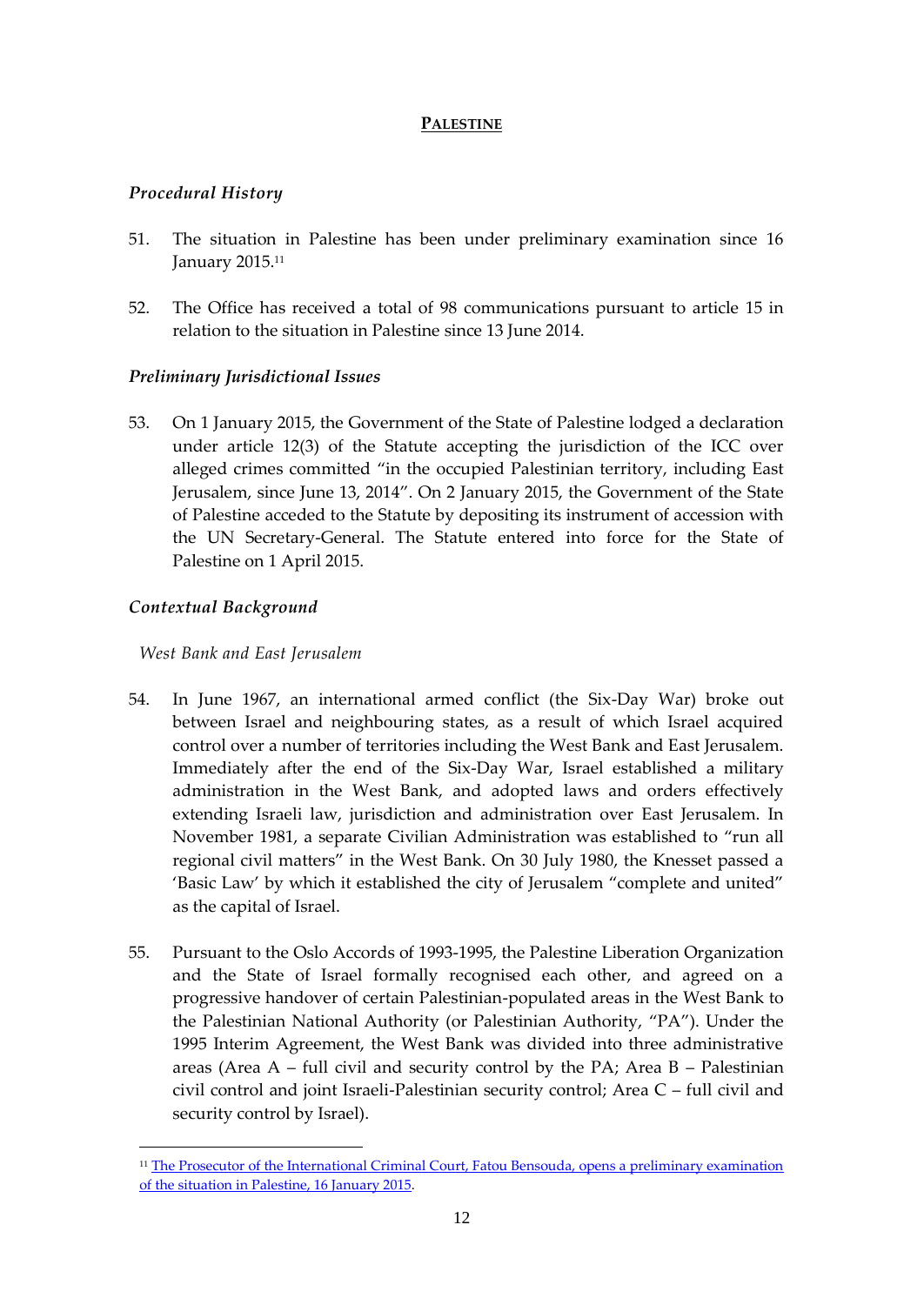56. The peace talks between the parties grounded to a halt in 1995 and were followed over the years by a number of rounds of negotiations including the Camp David Summit of 2000, the 2002/2003 Road Map for Peace, as well as intermittent peace talks and related initiatives since 2007. To date, no final peace agreement has been reached and a number of issues remain unresolved, including the determination of borders, security, water rights, control of the city of Jerusalem, Israeli settlements in the West Bank, refugees, and Palestinians' freedom of movement.

#### *Gaza*

57. On 7 July 2014, Israel launched 'Operation Protective Edge', which lasted 51 days. According to the Israeli authorities, the objective of the operation was to disable the military capabilities of Hamas and other groups operating in Gaza, neutralise their network of cross-border tunnels and halt their rocket and mortar attacks against Israel. The operation consisted of three phases: after an initial phase focussed on air strikes, Israel launched a ground operation on 17 July 2014; a third phase from on 5 August onwards was characterised by alternating ceasefires and aerial strikes. Several Palestinian armed groups participated in the hostilities, most notably the respective armed wings of Hamas and the Palestinian Islamic Jihad as well as the al-Nasser Salah al-deen Brigades. The hostilities ended on 26 August 2014 when both sides agreed to an unconditional ceasefire.

### *Alleged Crimes*

58. The following summary of alleged crimes is without prejudice to any future determinations by the Office regarding the exercise of territorial or personal jurisdiction by the Court. It should not be taken as indicative of, or implying any particular legal qualifications or factual determinations regarding the alleged conduct. Additionally, the summary below is without prejudice to the identification of any further alleged crimes which may be made by the Office in the course of its continued analysis.

### *West Bank and East Jerusalem*

59. *Settlements activities:* the Israeli authorities have allegedly been involved in the settlement of civilians onto the territory of the West Bank, including East Jerusalem, and the forced removal of Palestinians from their homes in the West Bank and East Jerusalem. Settlement-related activities have reportedly included the confiscation and appropriation of land; the planning and authorisation of settlement expansions and, in at least one instance, of a new settlement; constructions of residential units and related infrastructures in the settlements; the regularisation of constructions built without the required authorisation from Israeli authorities (so-called outposts); and public subsidies, incentives and funding specifically allocated to settlers and settlements' local authorities to encourage migration to the settlements and boost their economic development.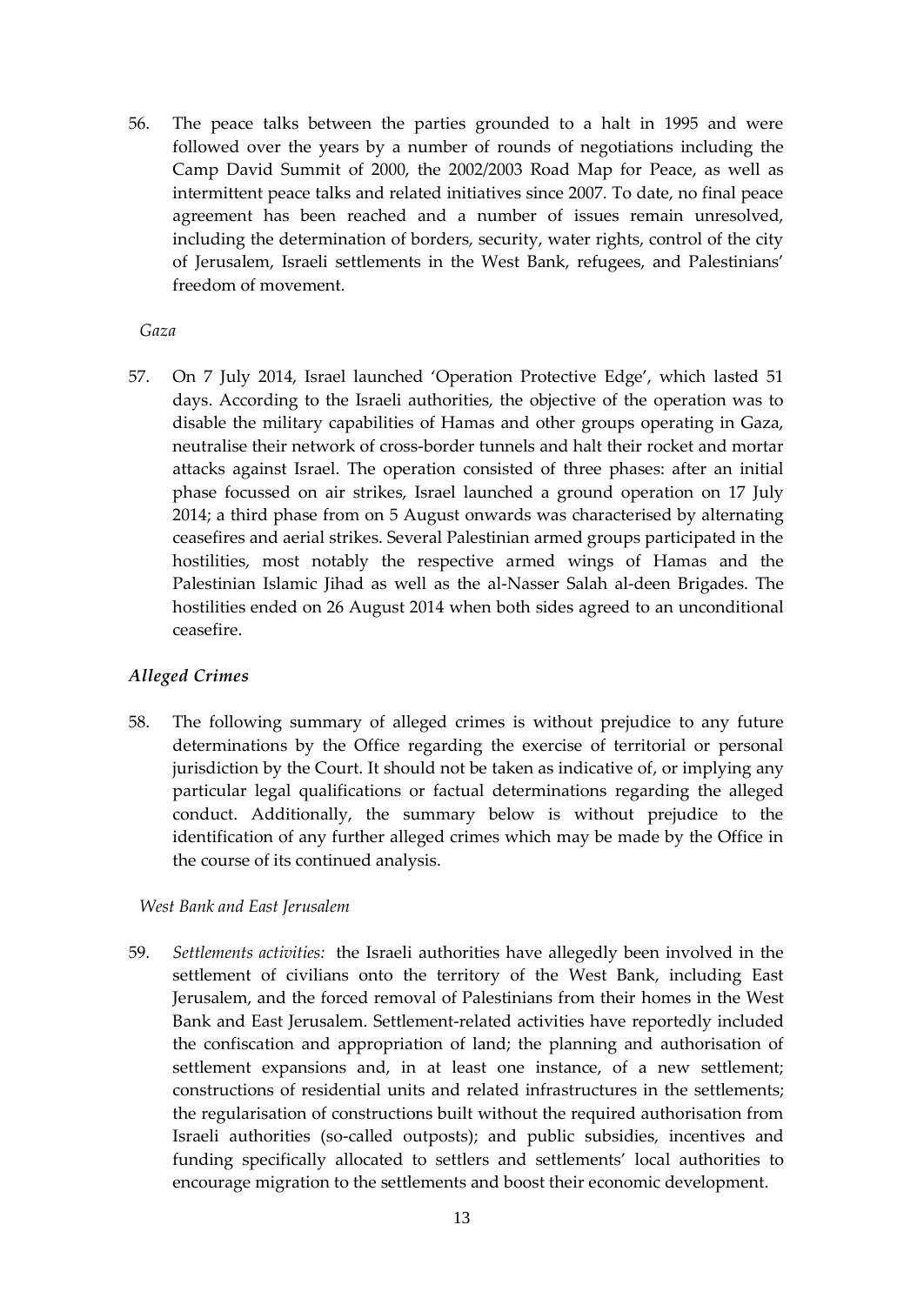- 60. In particular, in recent years, Israeli authorities are alleged to have endorsed plans and taken a number of administrative steps for the construction of thousands of residential units in the West Bank, including in East Jerusalem. According to the UN Office of the High Commissioner for Human Rights ("OHCHR"), Israeli authorities have advanced settlement plans for 2,264 housing units in Area C in 2016, while plans for 710 units reached a final approval stage in the same year. With regards to East Jerusalem, between 2014 and the end of 2016, plans for at least 6,157 units were advanced. In addition, according to official Israeli data, construction work began on 2,884 new dwellings in 2016 in the settlements and 4,196 remained until active construction at the end of that year. These figures do not include construction in East Jerusalem which Israel considers an integral part of its capital.
- 61. In March 2017, for the first time in decades, Israel's security cabinet reportedly approved the construction of an entirely new settlement to ensure the relocation of the residents of the Amona outpost, who had been evacuated in February 2017 following a December 2014 ruling by the Israeli High Court of Justice.
- 62. Israeli authorities are also alleged to have been involved in the demolition of Palestinian property and eviction of Palestinian residents from homes in the West Bank and East Jerusalem. Between 1 August 2016 and 30 September 2017, according to figures published by the UN Office for the Coordination of Humanitarian Affairs, Israeli authorities have confiscated and/or demolished 734 Palestinian-owned structures, including 180 residential inhabited structures, of which 48 were located in East Jerusalem. These demolitions and evictions reportedly resulted in the alleged displacement of 1,029 individuals, including 493 women and 529 children. Moreover, during the reporting period, Israeli authorities have reportedly continued to advance plans to relocate Bedouin and other herder communities present in and around the so-called E1 area, including through the seizure and demolition of residential properties and related infrastructure.
- 63. *Other alleged crimes:* in addition to allegations directly related to settlement activities, the Office has also received information regarding the purported establishment of an institutionalised regime of systematic discrimination that allegedly deprives Palestinians of a number of their fundamental human rights.

### *Gaza conflict*

64. The conflict in Gaza between 7 July and 26 August 2014 resulted in a high number of civilian casualties, significant damage to or destruction of civilian buildings and infrastructure, and massive displacement. According to multiple sources, over 2,000 Palestinians, including over 1,000 civilians, and over 70 Israelis, including 6 civilians, were reportedly killed, and over 11,000 Palestinians and up to 1,600 Israelis were reportedly injured as a result of the hostilities. Figures reported by various sources, however, differ on the number of overall casualties, the proportion of civilian-to-combatant casualties, and the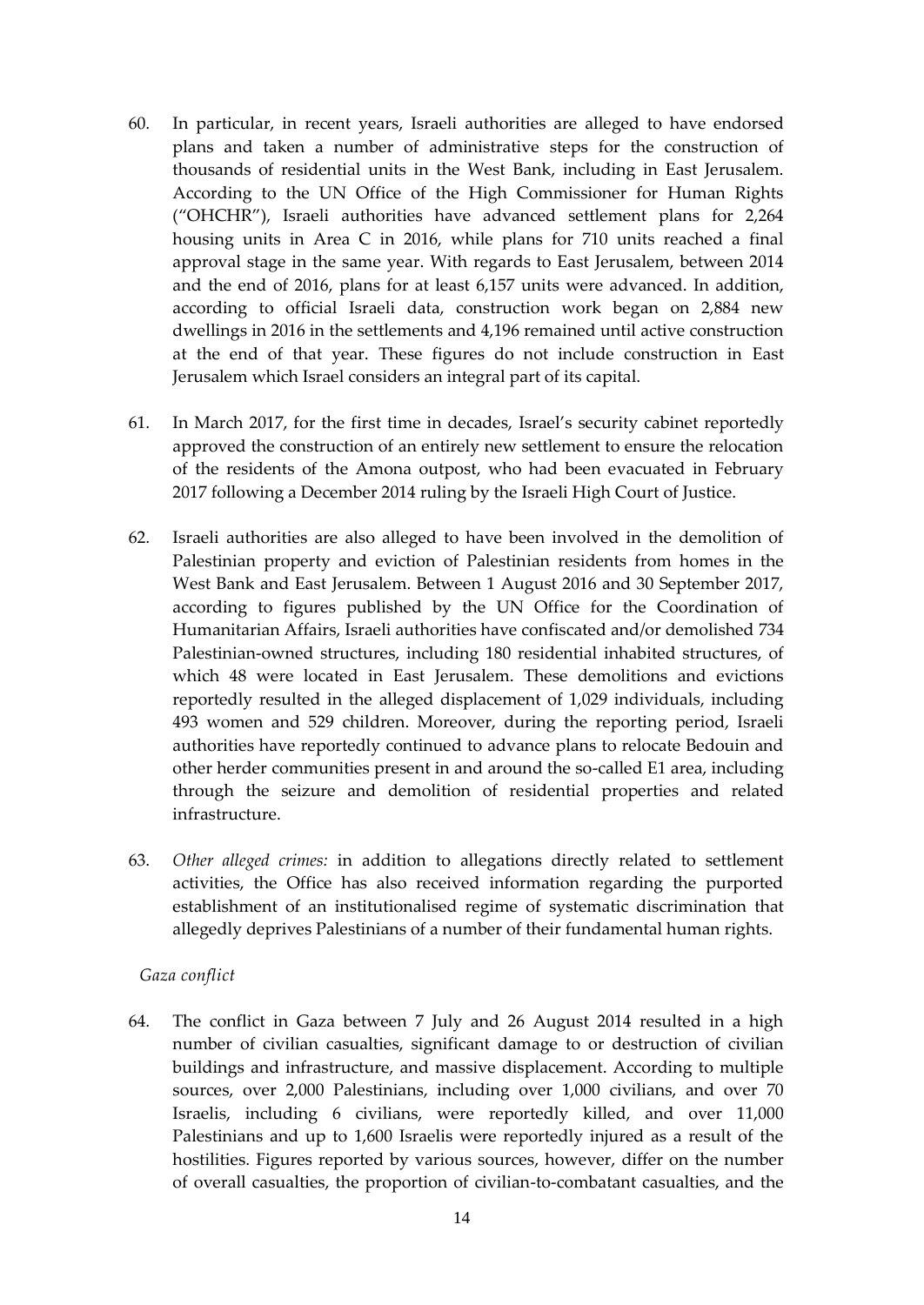proportion of civilian casualties that were incidental to the targeting of military objectives.

- 65. It has been reported that the conflict also had a significant impact on children. Reportedly, more than 500 Palestinian children and one Israeli child were killed, and more than 3,000 Palestinian children and around 270 Israeli children were wounded during the conflict. In addition, several instances of child recruitment by Palestinian armed groups have been reported.
- 66. All parties are alleged to have committed crimes during the 51-day conflict. It has been alleged that the Israel Defense Forces directed attacks affecting civilians and civilian objects, such as attacks on or affecting: residential areas and buildings; medical facilities, ambulances, and medical personnel; UN Relief and Works Agency for Palestine Refugees in the Near East ("UNRWA") schools serving as designated emergency shelters; and various other civilian objects and infrastructure. In addition, it has been alleged that members of Palestinian armed groups committed crimes in relation to, *inter alia*, rocket and mortar attacks launched against Israel, the alleged use of protected persons as shields, and the alleged ill-treatment and execution of persons accused of collaborating with Israel.

### *Subject-Matter Jurisdiction*

- 67. The preliminary examination of the situation in Palestine raises specific challenges relating to both factual and legal determinations. In the latter respect, the Office has in particular to consider the possible challenges to the Court's jurisdiction, and/or to the scope of any such jurisdiction.
- 68. A number of novel and/or complex legal issues have also arisen in relation to the Office's analysis of crimes allegedly committed in the West Bank and East Jerusalem and during the 2014 Gaza conflict. In conducting its analysis, the Office has sought to address key legal issues through an in-depth and thorough study of the applicable law and relevant commentary. Some of these issues are briefly highlighted below.
- 69. With regard to the specific legal regime applicable to the situation in the West Bank, Israel considers that the area should not be viewed as occupied territory but as a "disputed territory", subject to competing claims, whose status will ultimately be resolved in the course of peace process negotiations. For this reason, Israel has taken the position to reject the *de jure* application of the Geneva Conventions to the territory but to apply humanitarian provisions *de facto*. On the other hand, intergovernmental and international judicial bodies have periodically made determinations that the West Bank, including East Jerusalem, has been occupied by Israel since 1967. These include the International Court of Justice ("ICJ") in its 2004 Israeli Wall advisory opinion and the UN Security Council and General Assembly in various resolutions adopted over the past 50 years. On 23 December 2016, the UN Security Council adopted resolution 2334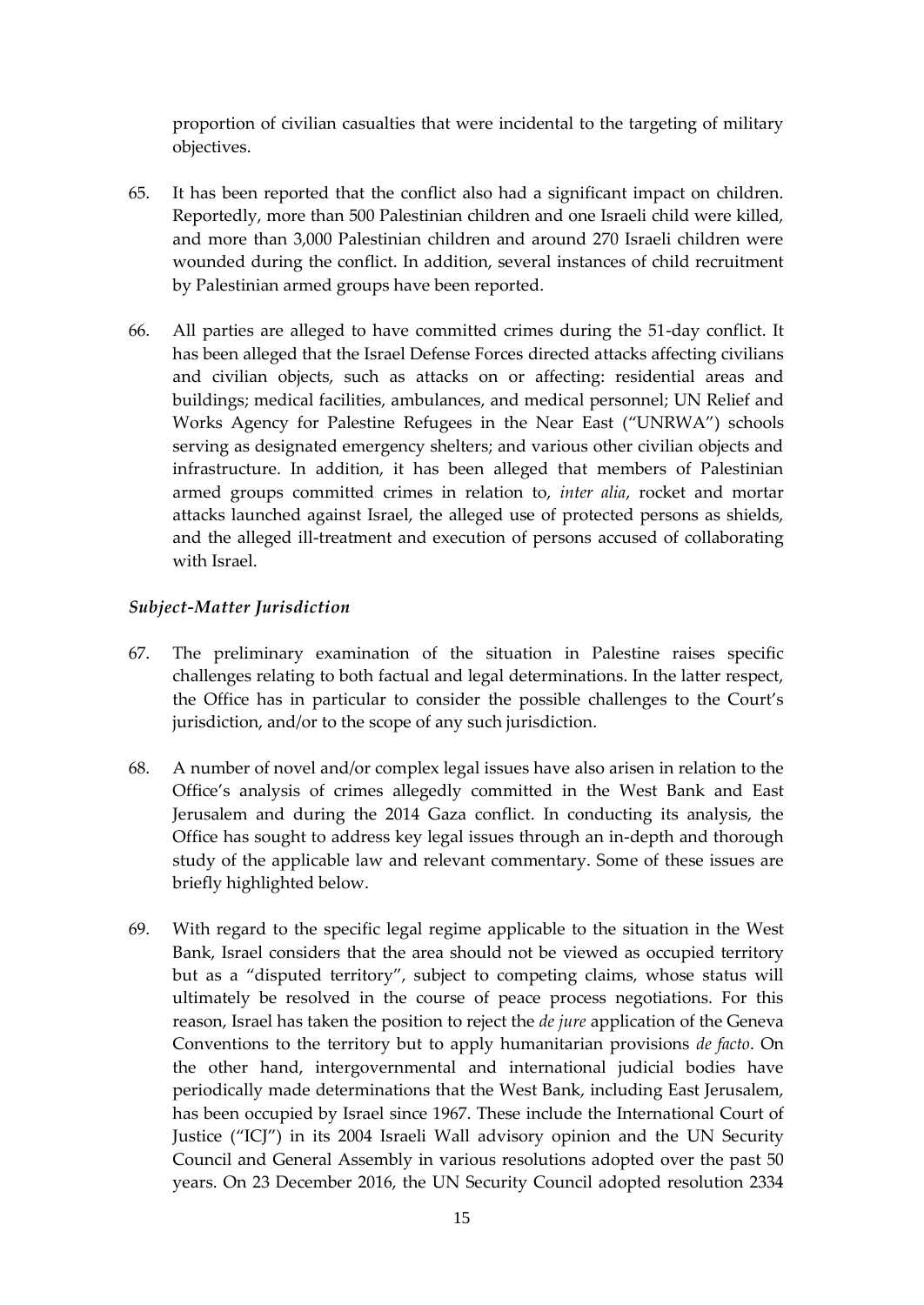which reaffirmed the occupied status of the West Bank, and explicitly condemned the "construction and expansion of settlements, transfer of Israeli settlers, confiscation of land, demolition of homes and displacement of Palestinian civilians, in violation of international humanitarian law and relevant resolutions".

- 70. With respect to the Office's analysis of the 2014 Gaza conflict, the appropriate legal characterisation of the conflict presents several difficulties in light of the *sui generis* nature of the conflict. While most agree on the existence of an armed conflict, the classification of the conflict as one of an international or noninternational character, or both existing in parallel, remains subject to significant debate and diverging views. In this respect, the controversy stems primarily not from the facts but rather turns on different legal perspectives. The classification of the 2014 Gaza conflict has an impact on the Office's analysis of particular crimes allegedly committed during the 2014 conflict. While a number of crimes of possible relevance to the situation are substantially similar in the context both of international and non-international armed conflicts, certain war crimes provisions under the Statute appear to be applicable to international armed conflicts only.
- 71. The analysis of alleged crimes committed in the course of the 2014 Gaza conflict raises other issues concerning the interpretation and application of various conduct of hostilities offences under article 8 of the Statute. Many of such issues have yet to be addressed by the Court and, in some instances, involve international humanitarian law concepts which may lack consensus among States, experts and academics.

# *OTP Activities*

- 72. During the reporting period, the Office has continued to consider relevant submissions and other available information on issues pertaining to the exercise of territorial and personal jurisdiction by the Court in Palestine.
- 73. In the past year, the Office has also progressed in its analysis of the alleged crimes committed by both parties to the 2014 Gaza conflict as well as certain alleged crimes committed in the West Bank and East Jerusalem since 13 June 2014. In addition, the OTP continued to closely follow relevant developments and events in the region.
- 74. In order to conduct its legal and factual analysis, the Office has reviewed and assessed a large body of information from various types of sources, including publicly available information as well as information and materials provided to the Office by relevant individuals, local and international NGOs, international organisations, and States. Consistent with standard practice, the Office has subjected such information to rigorous source evaluation, including in terms of the reliability of the sources and credibility of the information received. In this regard, the Office has continued to take steps to verify and corroborate a number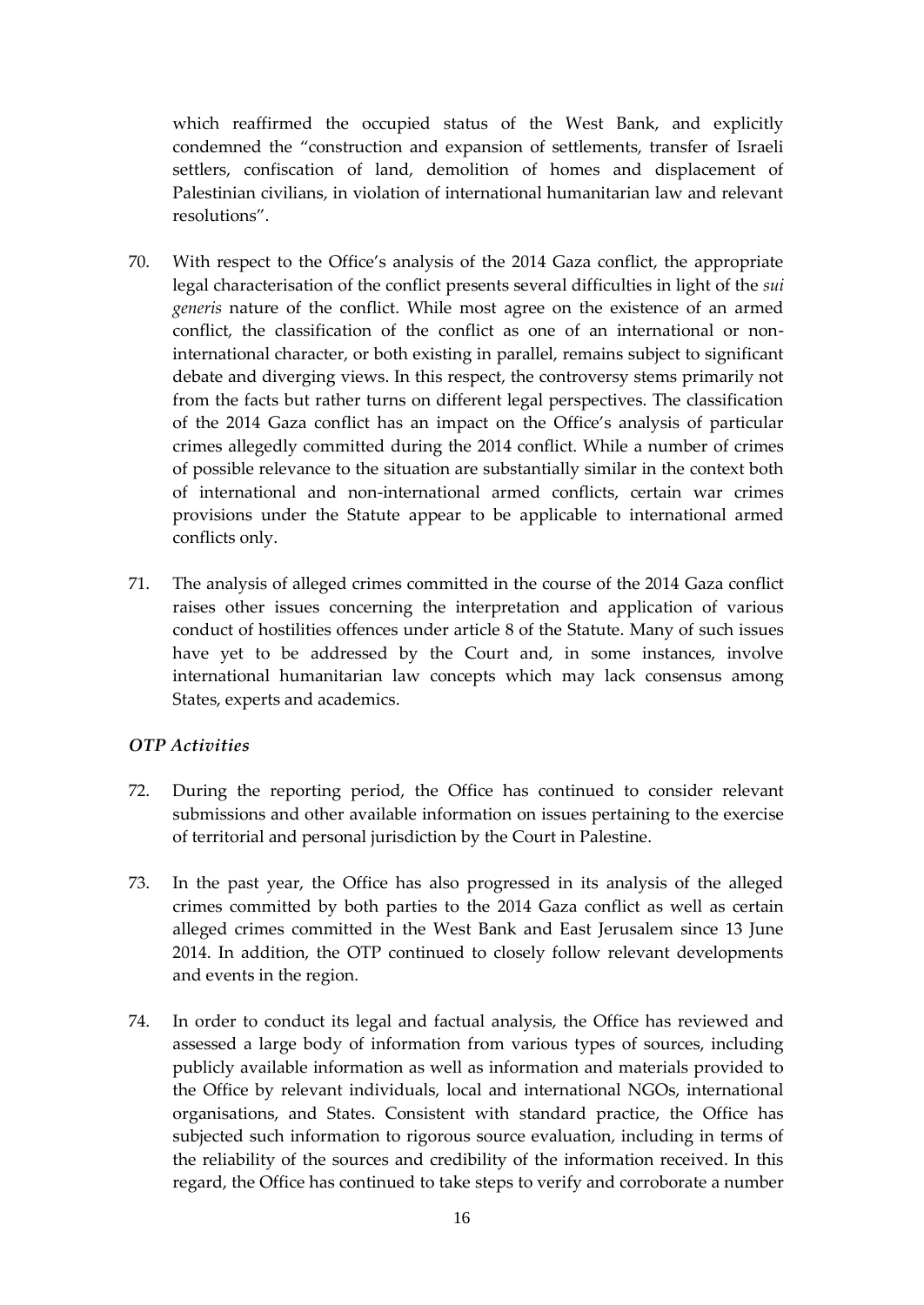of relevant factual issues, including, for example, by requesting additional information from relevant actors.

- 75. In relation to the 2014 Gaza conflict, the Office has focused on certain reported incidents, out of the thousands previously documented by the Office and compiled in comprehensive databases. In this regard, the Office has sought to select incidents which appear to be the most grave in terms of the alleged harm to civilians and civilian objects and/or are representative of the main types of alleged conduct, such as in terms of the *modus operandi* employed, the types of alleged targets or objects affected by attacks, and the geographical areas which appear to have been particularly affected during the conflict. Additionally, the Office prioritised incidents for which there was a range of sources and sufficient information available to enable an objective and thorough analysis. Specifically, the Office has sought to gather additional information on, and cross-check, certain key facts relevant for the assessment of the requisite elements of potentially applicable crimes under the Statute, such as information related to the circumstances of an alleged attack, the presence and nature of any military objective, the weapons used, any precautionary measures taken, the intent and knowledge of alleged perpetrators, and the level and nature of any resulting damage.
- 76. With regard to the situation in the West Bank and East Jerusalem, the Office has focused its analysis on settlement-related activities, in particular as they relate to alleged movement of persons into and from the territories in question. During the reporting period, the Office has continued to gather pertinent information and closely followed factual, legislative and judicial developments on the ground, including processes related to the acquisition of land, the approval of settlement plans, the start of new constructions, budget allocation procedures, as well as the issuance and enforcement of eviction and demolition notices and other measures affecting the displacement of Palestinian residents.
- 77. The Office also continued to engage and consult with State authorities and intergovernmental and non-governmental organisations on issues relevant to the preliminary examination. This included, for example, a series of meetings with different relevant stakeholders held at the seat of the Court, such as a meeting with senior officials and representatives of the Government of the State of Palestine in June 2017. During the reporting period, the latter also continued to submit monthly reports to the Office with information on alleged ongoing crimes as well as other developments relevant to the preliminary examination.

### *Conclusion and Next Steps*

78. The Office has made significant progress in its assessment of the relevant factual and legal matters necessary for the determination of whether there is a reasonable basis to proceed with an investigation. In particular, the Office has reviewed thousands of pages of material and drafted multiple analytical products. This assessment will continue, under the strict guidance of the Statute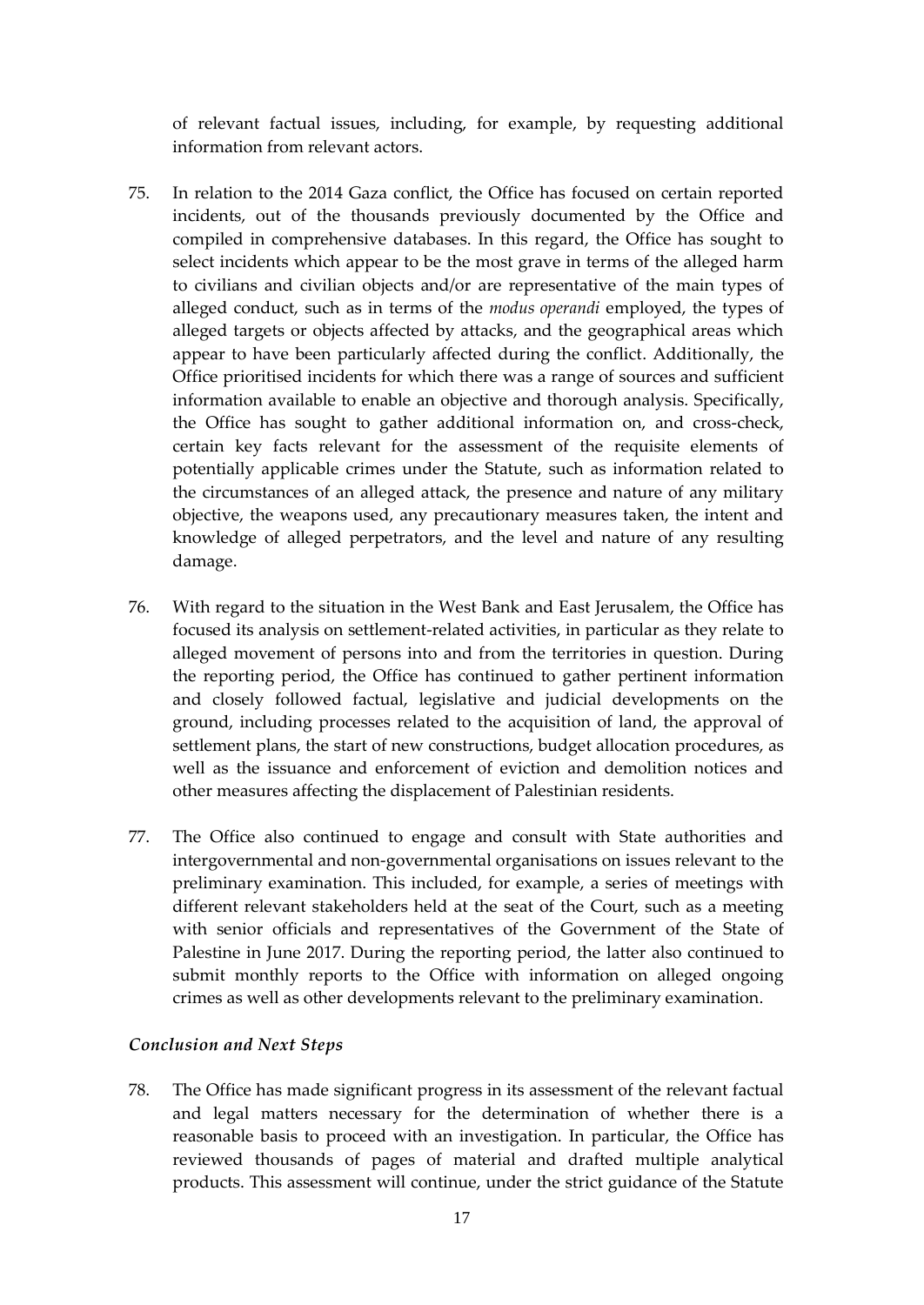and with a view to reaching conclusions on jurisdictional issues within a reasonable time frame. In accordance with its policy on preliminary examinations, the Office will also assess information on potentially relevant national proceedings, as necessary and appropriate. Any alleged crimes occurring in the future in the context of the same situation could also be included in the Office's analysis.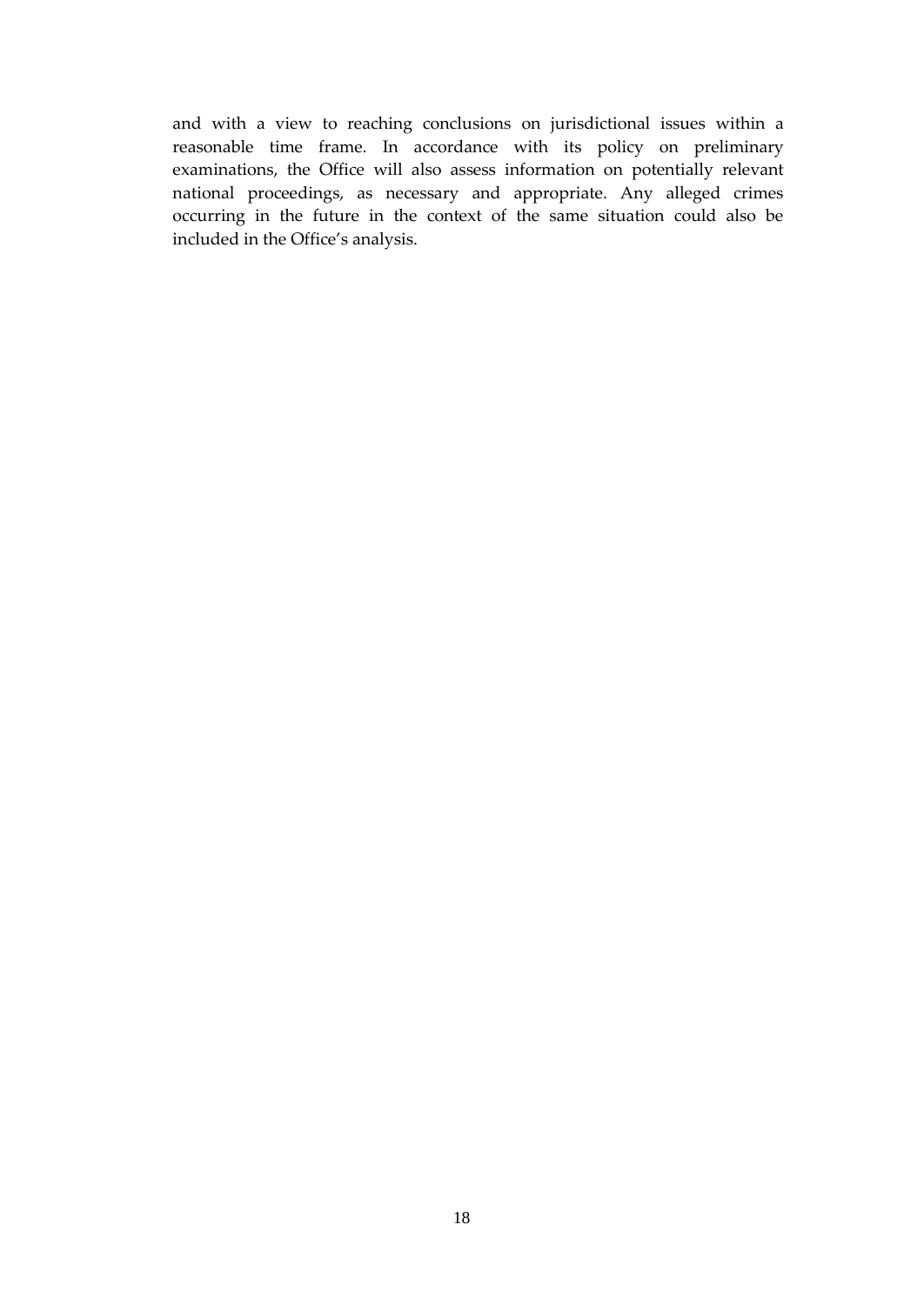# **UKRAINE**

# <span id="page-20-0"></span>*Procedural History*

- 79. The situation in Ukraine has been under preliminary examination since 25 April 2014. The Office has received a total of 70 communications under article 15 of the Statute in relation to crimes alleged to have been committed since 21 November 2013.
- 80. On 17 April 2014, the Government of Ukraine lodged a declaration under article 12(3) of the Statute accepting the jurisdiction of the Court over alleged crimes committed on its territory from 21 November 2013 to 22 February 2014.
- 81. On 25 April 2014, in accordance with the Office's policy on preliminary examinations, the Prosecutor opened a preliminary examination of the situation in Ukraine relating to the so-called "Maidan events".<sup>12</sup>
- 82. On 8 September 2015, the Government of Ukraine lodged a second declaration under article 12(3) of the Statute accepting the exercise of jurisdiction of the ICC in relation to alleged crimes committed on its territory from 20 February 2014 onwards, with no end date. On 29 September, the Prosecutor announced, based on Ukraine's second declaration under article 12(3), the extension of the preliminary examination of the situation in Ukraine to include alleged crimes occurring after 20 February 2014 in Crimea and eastern Ukraine.<sup>13</sup>

# *Preliminary Jurisdictional Issues*

83. Ukraine is not a State Party to the Statute. However, pursuant to the two article 12(3) declarations lodged by the Government of Ukraine on 17 April 2014 and 8 September 2015, the Court may exercise jurisdiction over Rome Statute crimes committed on the territory of Ukraine from 21 November 2013 onwards.

### *Contextual Background*

### *Maidan events*

1

84. At the start of the events that are the subject of the Office's preliminary examination, the Government of Ukraine was dominated by the Party of Regions, led by the President of Ukraine at the time, Viktor Yanukovych. Mass protests in the area of Independence Square (*Maidan Nezalezhnosti*) in Kyiv began

<sup>&</sup>lt;sup>12</sup> The Prosecutor of the International Criminal Court, Fatou Bensouda, opens a preliminary examination [in Ukraine, 25 April 2014.](http://www.icc-cpi.int/en_menus/icc/press%20and%20media/press%20releases/Pages/pr999.aspx)

<sup>&</sup>lt;sup>13</sup> ICC Prosecutor extends preliminary examination of the situation in Ukraine following second article [12\(3\) declaration, 29 September 2015.](https://www.icc-cpi.int/Pages/item.aspx?name=pr1156)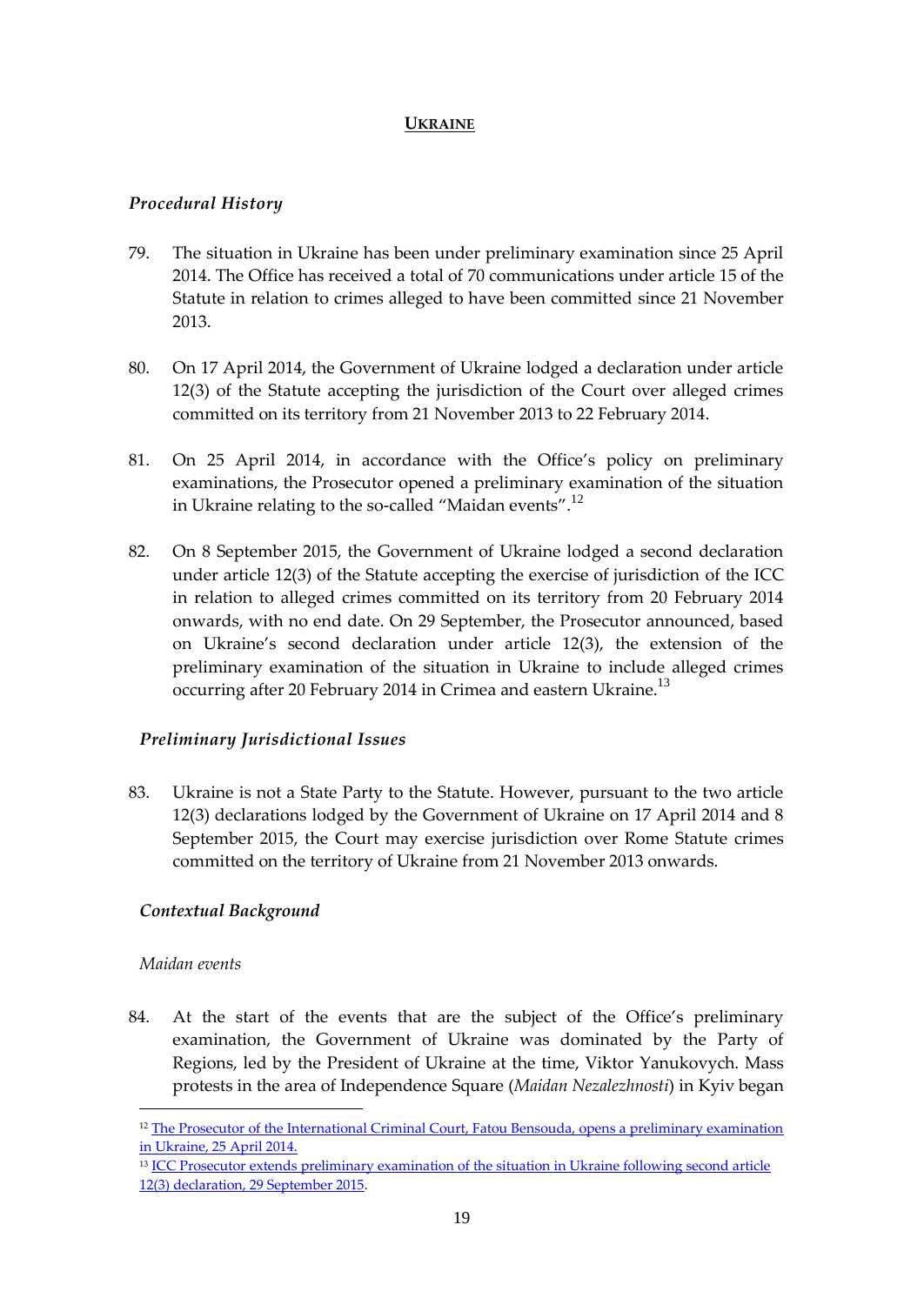on 21 November 2013, prompted by the decision of the Ukrainian Government not to sign an Association Agreement with the EU. Over the following weeks, the protest movement, which became known as the "Maidan" protests, continued to grow in strength and reportedly diversified to include individuals and groups who were generally dissatisfied with the Yanukovych Government and demanded his removal from office.

85. Violent clashes occurred at several points in the context of the demonstrations, resulting in injuries both to protesters and members of the security forces, and deaths of some protesters. Violence escalated sharply on the evening of 18 February 2014 when the authorities reportedly initiated an operation to attempt to clear the square of protesters. Scores of people were killed and hundreds were injured within the following three days. On 21 February 2014, under EU mediation, President Yanukovych and opposition representatives agreed on a new government and scheduled the presidential election for May 2014. However, on 22 February 2014, the Ukrainian Parliament voted to remove President Yanukovych, who left the country that day to the Russian Federation.

*Events in Crimea and Eastern Ukraine from 20 February 2014 onwards*

# *Crimea*

<u>.</u>

- 86. From the last days of February 2014, protests against the new Ukrainian Government began to grow, notably in the eastern regions of the country and in Simferopol, the capital of the Autonomous Republic of Crimea. On 27 February 2014, armed and mostly uniformed individuals wearing no identifying insignia seized control of government buildings in Simferopol, including the Crimean parliament building. The Russian Federation later acknowledged that its military personnel had been involved in taking control of the Crimean peninsula.
- 87. The incorporation of Crimea and the city of Sevastopol into the Russian Federation was announced on 18 March 2014, following a referendum held two days earlier that was declared invalid by the interim Ukrainian Government and by a majority of States of the UN General Assembly.
- 88. In 2016, the Office made public its assessment that the situation within the territory of Crimea and Sevastopol would amount to an international armed conflict between Ukraine and the Russian Federation which began at the latest on 26 February 2014, and that the law of international armed conflict would continue to apply after 18 March 2014 to the extent that the situation within the territory of Crimea and Sevastopol factually amounts to an ongoing state of occupation.<sup>14</sup> This assessment, while preliminary in nature, provides the legal framework for the Office's ongoing analysis of information concerning crimes

<sup>&</sup>lt;sup>14</sup> See **Report on Preliminary Examination Activities 2016**, para. 158.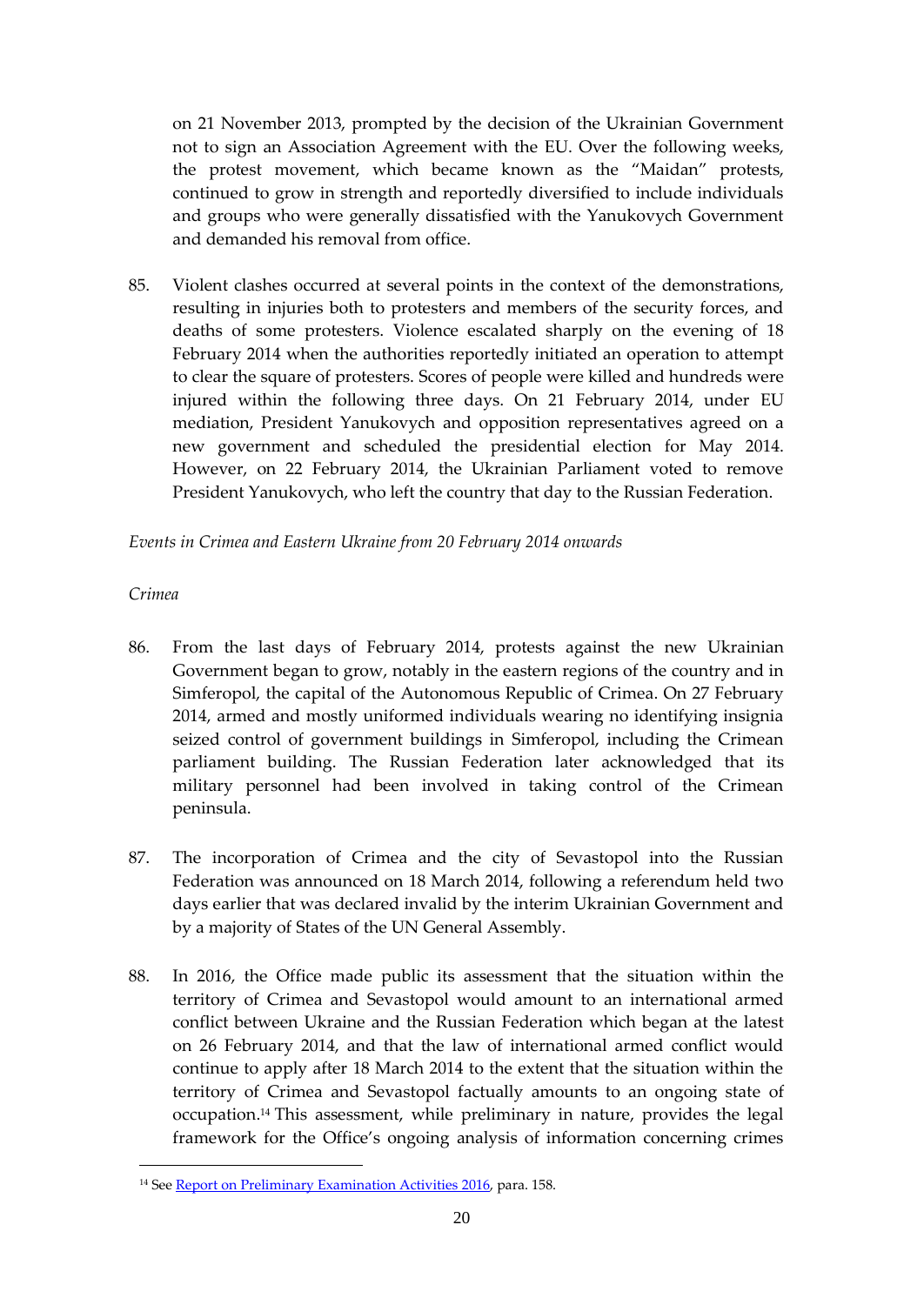alleged to have occurred in the context of the situation in Crimea since 20 February 2014.

### *Eastern Ukraine*

- 89. In parallel to events in Crimea, anti-government protests took place in other regions of Ukraine following the departure of President Yanukovych, most notably in the east of the country. The situation deteriorated rapidly into violence and on 15 April 2014, the Ukrainian Government announced the start of an "anti-terror operation", deploying its armed forces to the eastern provinces of the country. By the end of April, the acting Ukrainian President announced that the Ukrainian Government was no longer in full control of the provinces of Donetsk and Luhansk, declared that the country was on "full combat alert", and reinstated conscription to the armed forces by decree. On 2 May 2014, protests in Odessa between pro-unity and pro-federalism supporters turned violent and ended in more than 40 deaths, mainly of pro-federalism protesters who had taken refuge inside a trade union building, in which a fire then started.
- 90. Following "referendums" held on 11 May 2014 that were deemed illegitimate by the Ukrainian Government, representatives of the self-proclaimed "Donetsk and Luhansk People's Republics" ("DPR"/"LPR") made declarations claiming "independence" from Ukraine. Both the DPR and the LPR also appealed to be incorporated into the Russian Federation. Both of the self-declared "republics" remain unrecognised by the vast majority of States.
- 91. The intensity of hostilities in eastern Ukraine rapidly increased. In spite of several attempts to broker a lasting ceasefire, including the "Minsk II" agreement of February 2015, which is monitored by the Organization for Security and Co-operation in Europe ("OSCE"), multiple violations of the ceasefire continue to be reported daily. Fighting of varying degrees of intensity, and involving the use of heavy military weaponry by both sides, has persisted for over three years.
- 92. During the course of the conflict, periods of particularly intense battles were reported in Ilovaisk (Donetsk oblast) in August 2014 and in Debaltseve (Donetsk) from January to February 2015. The increased intensity of fighting during these periods has been attributed to alleged corresponding influxes of troops, vehicles and weaponry from the Russian Federation to reinforce the positions of the armed groups.
- 93. In January and February 2017, intense shelling was reported in Avdiivka and Yasynuvata, on both sides of the contact line in Donetsk oblast, notably in builtup residential areas, prompting the UN Security Council to express in a press statement dated 31 January 2017 "grave concern" over the "dangerous deterioration" in eastern Ukraine, and the consequent "severe impact on the local civilian population".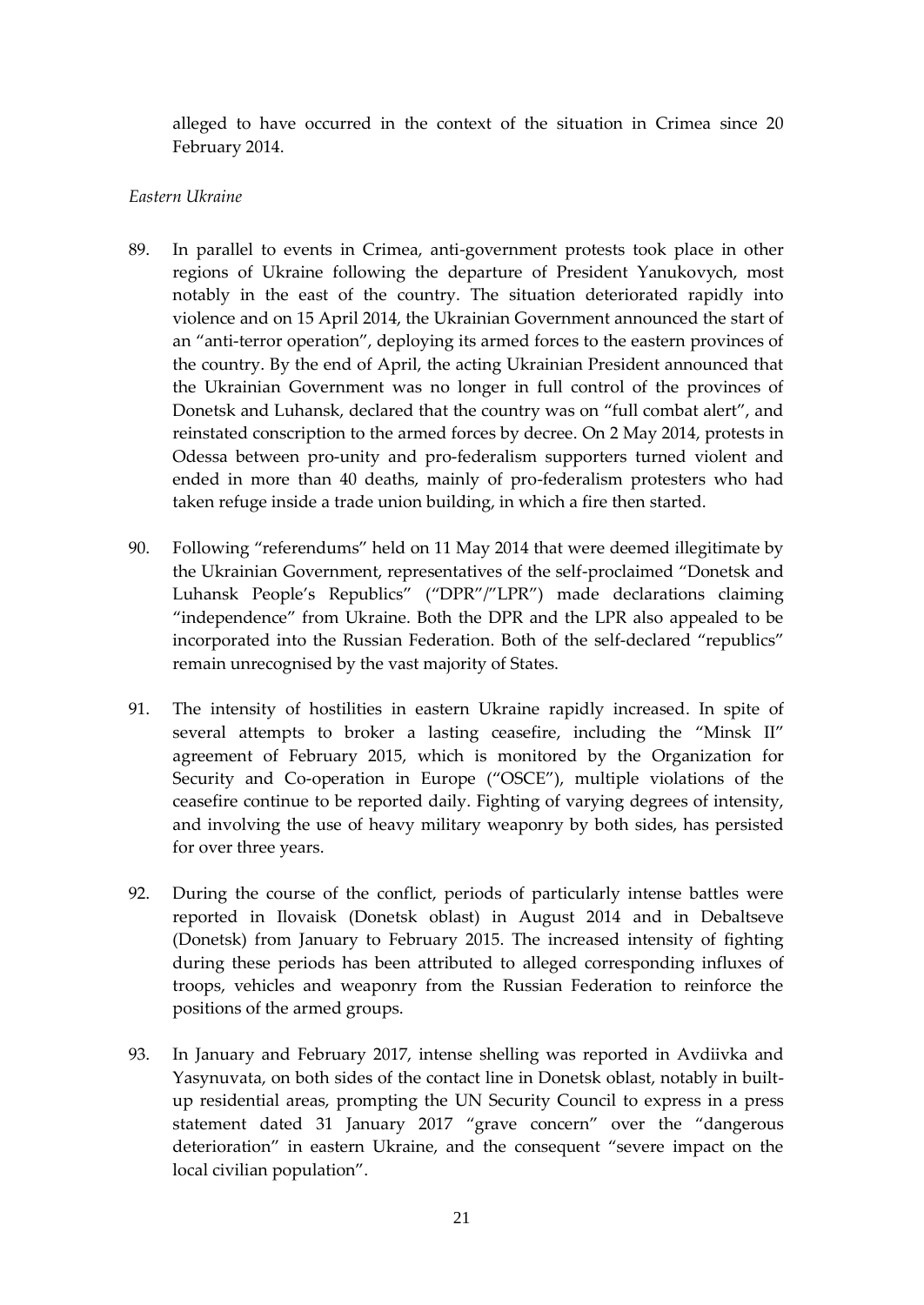- 94. In its *Report on Preliminary Examination Activities 2016*, the Office assessed that by 30 April 2014 the level of intensity of hostilities between Ukrainian government forces and anti-government armed elements in eastern Ukraine had reached a level that would trigger the application of the law of armed conflict and that the armed groups operating in eastern Ukraine, including the LPR and DPR, were sufficiently organised to qualify as parties to a non-international armed conflict. The Office also cited additional information, pointing to direct military engagement between the respective armed forces of the Russian Federation and Ukraine, suggesting the existence of an international armed conflict in eastern Ukraine from 14 July 2014 at the latest, in parallel to the non-international armed conflict.
- 95. For the purpose of determining whether the otherwise non-international armed conflict involving Ukrainian armed forces and anti-government armed groups could be actually international in character, the Office continues to examine allegations that the Russian Federation has exercised overall control over armed groups in eastern Ukraine. The existence of a single international armed conflict in eastern Ukraine would entail the application of articles of the Statute relevant to armed conflict of an international character for the relevant period.

### *Alleged crimes*

96. The following summary of alleged crimes is preliminary in nature and is based on publicly available reports and other information received by the Office, including during the reporting period. The descriptions below are without prejudice to the identification of any further alleged crimes which may be made by the Office in the course of its analysis, and should not be taken as indicative of, or implying any particular legal qualifications or factual determinations regarding the alleged conduct.

### *Crimea*

- 97. *Alleged disappearances and killings*: information available suggests that during the period under consideration at least 10 people went missing and are believed to have been killed, allegedly by members of self-defence militias. Reportedly, some of the victims had openly opposed the new status of Crimea, while others were members of the Crimean Tatar community.
- 98. *Alleged ill-treatment*: between March and June 2014 members of self-defence militias are alleged to have ill-treated at least 10 people who were perceived to be "pro-Ukrainian" activists, including by means of beatings and the use of electric shocks. Ill-treatment reportedly occurred at checkpoints and in irregular places of detention.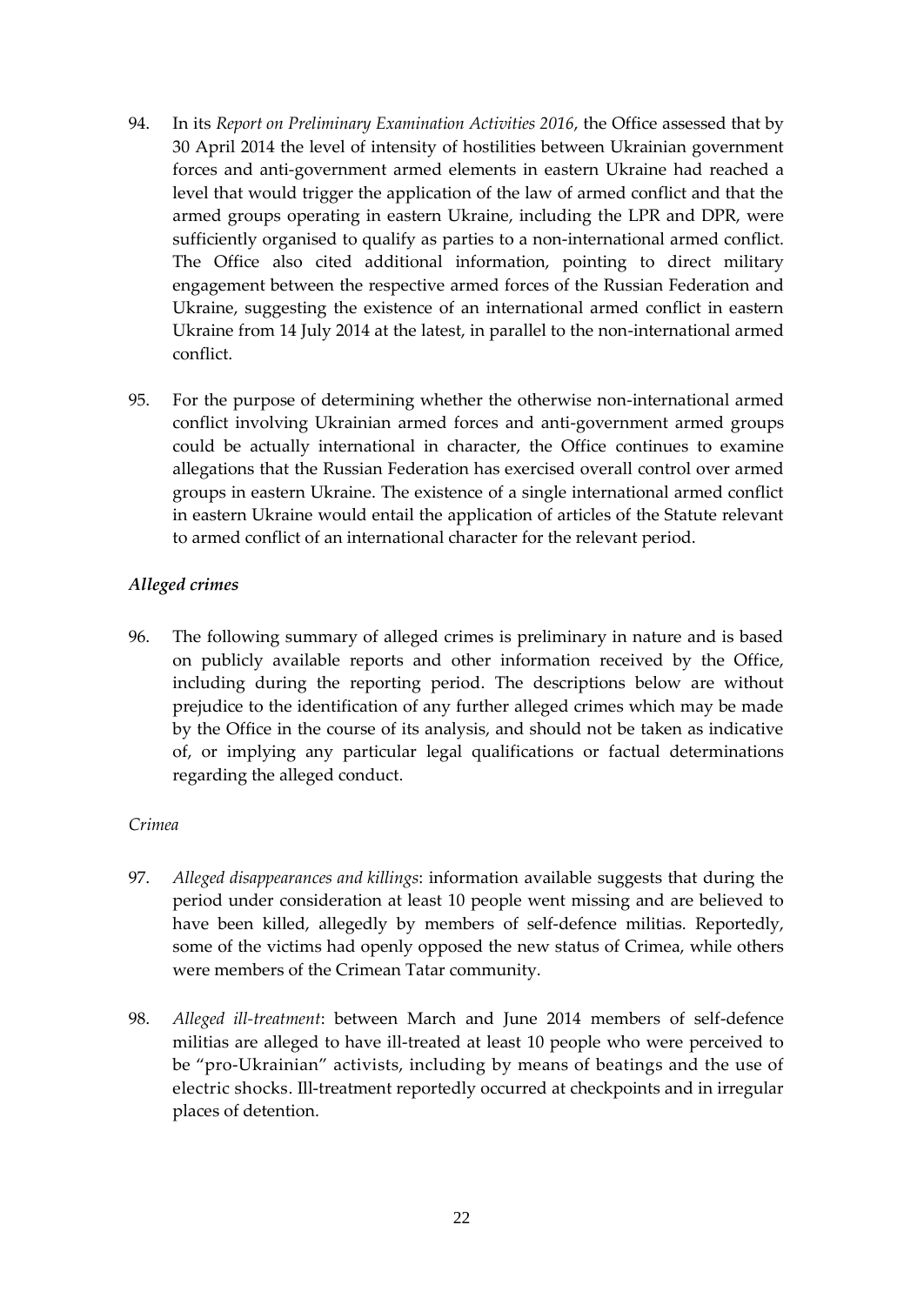- 99. *Alleged forced conscription of Crimean residents to serve in the armed forces of the Russian Federation*: reportedly, male residents of Crimea of conscription age were subjected to conscription into the armed forces of the Russian Federation on two occasions - in the spring of 2016 and in the period from April to July 2017. It is alleged that the *de facto* authorities threatened with legal sanctions those who refused to serve. As a result, some men reportedly fled Crimea to avoid conscription or criminal proceedings.
- 100. *Alleged deprivation of the rights of fair and regular trial*: in at least six criminal cases, it is alleged that the defendants' rights to fair and regular trial were not respected and that the trials lacked fundamental judicial guarantees.
- 101. *Alleged transfer of part of the civilian population of the Russian Federation into Crimea and of part of the population of Crimea outside the territory*: allegedly, the authorities of the Russian Federation have facilitated, through a number of means, the migration to Crimea of a significant number of Russian citizens, with the intention to settle there permanently. Furthermore, it has been reported that the *de facto* authorities transferred a certain number of prisoners from Crimea to prisons located in the Russian Federation.
- 102. *Alleged seizure of property*: the *de facto* authorities in Crimea have reportedly taken measures to transfer ownership of all public property in Crimea to themselves and to seize the private immovable property of individuals who opposed the new status of the peninsula.
- 103. *Alleged harassment of Crimean Tatar population*: since February 2014, members of the Crimean Tatar population and other Muslims residents of Crimea have allegedly been subjected to harassment and intimidation, including through a variety of measures such as house searches, arrests, trials, and restrictions to freedoms of expression, assembly and association. Reportedly, the Mejlis, the highest executive body of the Crimean Tatar people, was banned from operating on the alleged grounds that it was an "extremist" organisation. Reportedly, these measures have led members of the Crimean Tatar population to flee the territory.

#### *Eastern Ukraine*

- 104. The Office has recorded more than 1,200 incidents involving crimes allegedly committed since 20 February 2014 in the context of events in eastern Ukraine.
- 105. *Killings*: according to the OHCHR, some 10,225 people have been killed and 24,541 injured, including members of the armed forces and armed groups and civilians, since the start of the conflict. Between April 2014 and August 2017, at least 2,505 civilians were allegedly killed in armed hostilities. A further 298 civilians, including 80 children, were killed in the downing of the civilian aircraft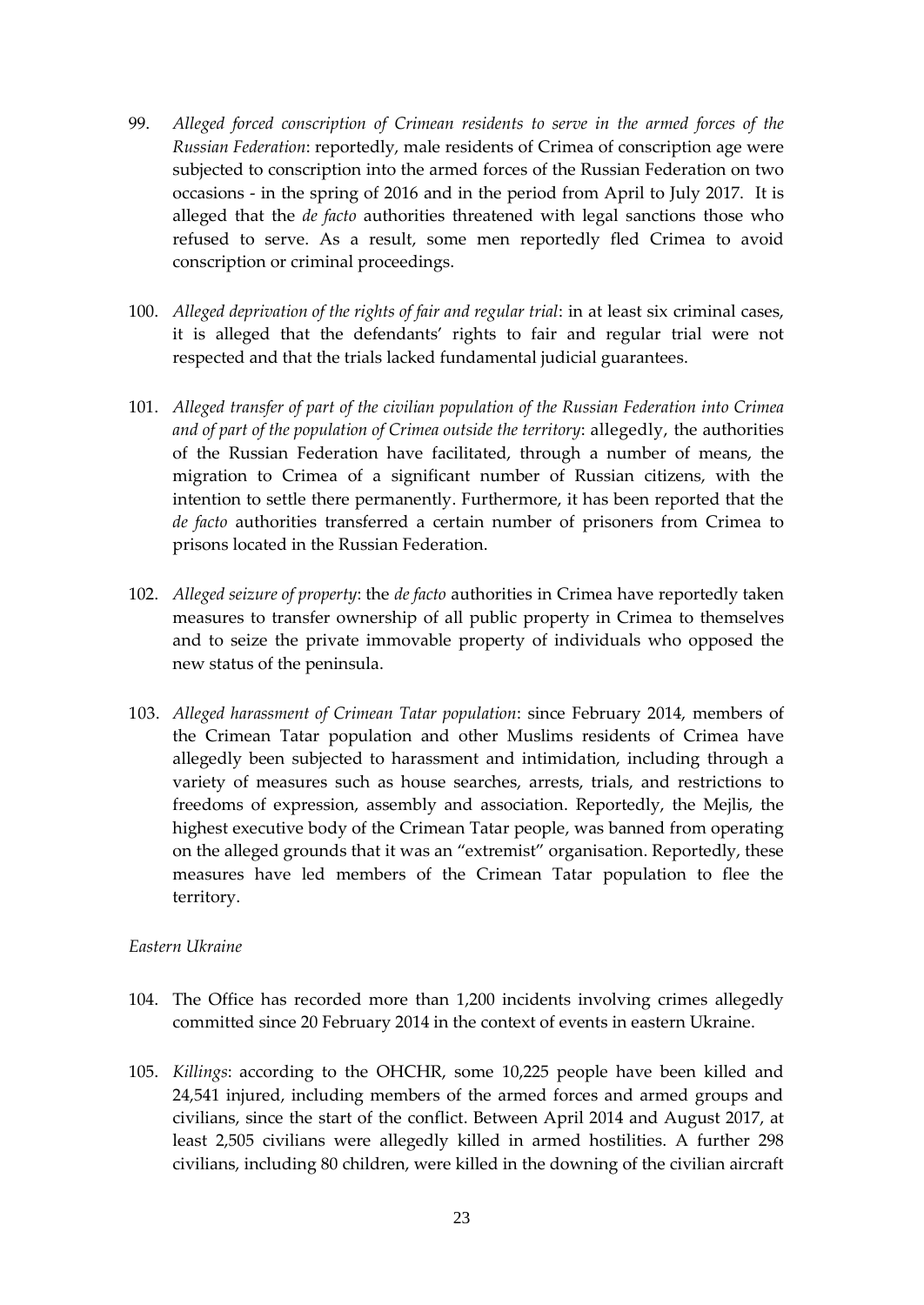flight MH17 on 17 July 2014. In the same period, between 7,000 and 9,000 civilians were reportedly injured. Most civilian deaths resulted from the shelling of populated areas in both government-controlled territory and areas controlled by armed groups, with smaller numbers allegedly killed or injured by firearms. A number of summary executions of persons who were *hors de combat*, including members of armed groups and of Ukrainian forces who had been captured by the opposing side were also alleged. Such incidents were attributed to both progovernment forces and armed groups.

- 106. *Destruction of civilian objects*: in the course of the conflict hundreds of civilian objects, including residential properties, schools and kindergartens have allegedly been destroyed or damaged, largely by shelling, in both governmentcontrolled territory and areas controlled by armed groups. In some cases, it is alleged that the shelling of such objects was deliberate or indiscriminate or that civilian buildings including schools have been improperly used for military purposes.
- 107. *Detention*: all sides have allegedly captured and detained both civilians and fighters of the opposing side in the context of the conflict in eastern Ukraine. Ukrainian security forces are alleged to have held both civilians and alleged armed group members without due process, while DPR and LPR forces are alleged to have arbitrarily detained, and in many cases ill-treated, civilians suspected of being pro-Ukrainian and members of Ukrainian armed forces. Irregular places of detention were reportedly used by both pro-Ukrainian forces and anti-government armed groups. Several hundred detentions have occurred during the conflict and in many instances those detained have been exchanged in mutual prisoner releases by both sides, though often after long periods of detention.
- 108. *Torture/ill-treatment*: torture or ill-treatment was reportedly perpetrated by both sides in the context of the conflict, involving several hundred alleged victims. Beatings, electric shocks and other forms of physical abuse, as well as mock executions and other threats causing severe psychological trauma were allegedly inflicted on civilians, including persons suspected of allegiance to the opposing side in the conflict, and on members of both Ukrainian armed forces and armed groups. In the majority of the alleged incidents, torture or ill-treatment occurred in the context of detention, frequently in "irregular" detention facilities and often during interrogation. Torture and ill-treatment were reportedly used to attempt to extract confessions from detained persons or to force them to cooperate.
- 109. *Sexual and gender-based crimes*: while there are some documented instances of alleged sexual and gender-based crimes in the context of the conflict in eastern Ukraine, the information available might suffer from underreporting due to social and cultural taboos, and a lack of support services for victims in conflictaffected areas, among other factors. The majority of documented instances allegedly occurred in the context of detention and targeted male and female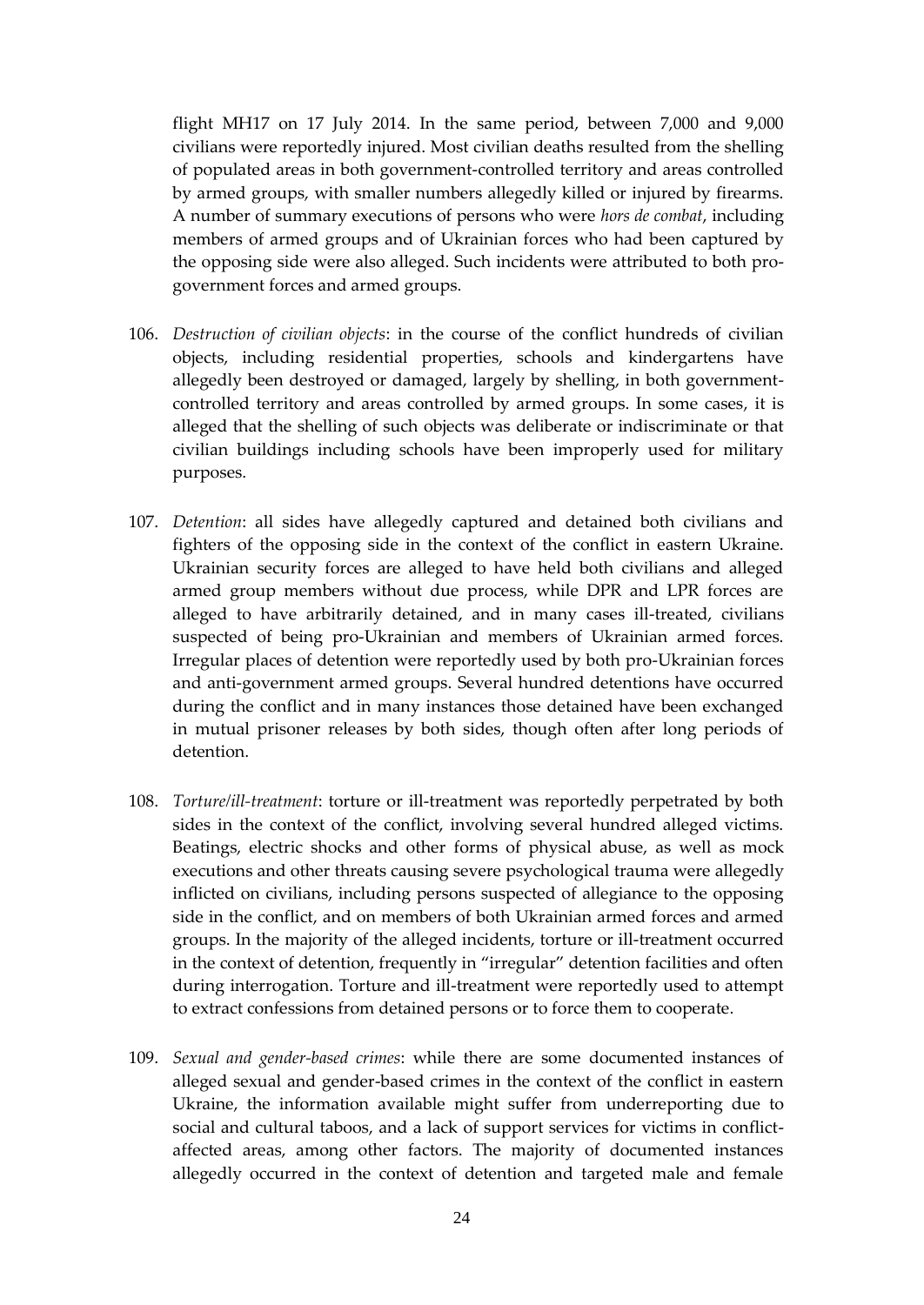victims, including civilians and members of the armed forces and volunteer battalions or armed groups. These alleged crimes were attributed to both state and non-state forces. In several reported cases, sexual violence, including rape, threats of rape, beating of genitals and forced nudity were perpetrated in the context of interrogations.

110. *Disappearance*: official statistics suggest that more than 15,000 persons have been reported as "missing" in the conflict zone since April 2014. However, many of these individuals were believed to be dead, detained *incommunicado*, or to have since reappeared. In spite of the lack of clear statistics on the actual number of alleged disappearances, reliable sources have documented several instances of alleged forced disappearance, the majority of which were attributed to progovernment forces.

### *OTP Activities*

- 111. In the past year the Office has continued to review and consider additional information of relevance to the classification of the situation in Crimea and eastern Ukraine under international law.
- 112. In parallel, the Office has continued to gather, receive and review available information from a range of sources on alleged crimes committed in Crimea and Eastern Ukraine, as well as to review further information received related to the Maidan events. The Office took a number of steps to gather further information on the methodology used by various sources and to verify the seriousness of information received, including through external verification of information by consulting multiple reliable sources.
- 113. The Office has further developed its database of over 1,200 reported incidents alleged to have occurred in the context of the situation in Eastern Ukraine. This database has been updated as additional information became available and provides a basis for the preliminary crime pattern analysis conducted by the Office. This analysis focusses on identifying key features of the conflict and of the alleged conduct of the different parties, such as the most affected locations, time frames and types of targets, the different *modus operandi* employed, as well as casualty figures.
- 114. Due to the volume of information in its possession, and the broad range of types of conduct, the Office has sought to prioritise certain types of alleged conduct believed to be most representative of the patterns of alleged crimes and to analyse a selection of incidents in greater detail with regard to the specific elements of crimes under the Statute. The alleged crimes that have been the subject of analysis by the Office to date, including detention-related conduct and shelling in eastern Ukraine, require complex factual and legal assessments, such as in relation to the conduct of hostilities and the applicable legal framework.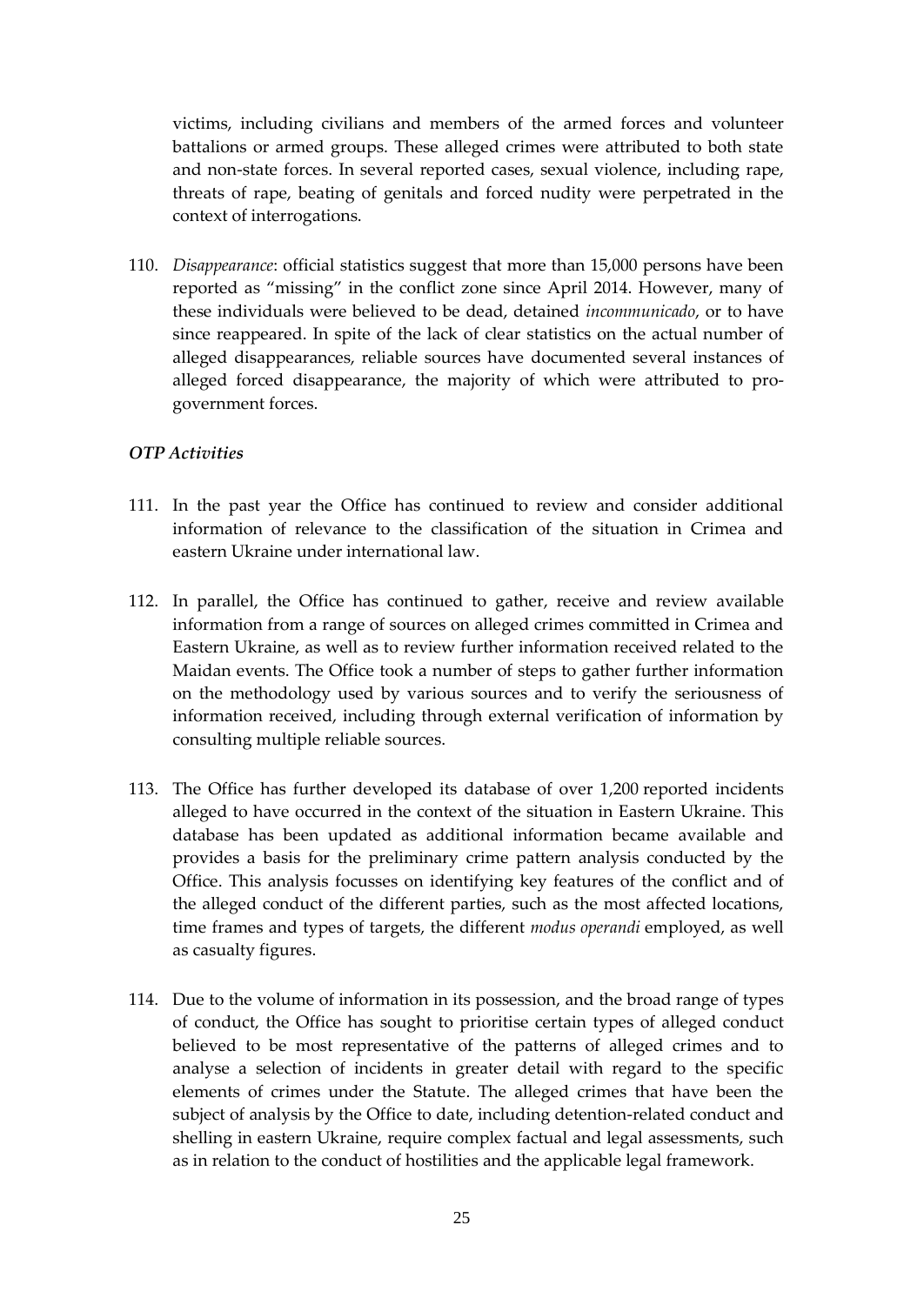- 115. In its analysis, the Office is also considering the relevance of information presented by both parties to the proceedings that Ukraine initiated before the ICJ against the Russian Federation for alleged violations of the International Convention for the Suppression of the Financing of Terrorism and the International Convention on the Elimination of All Forms of Racial Discrimination.
- 116. During the reporting period, the Office continued to engage with State authorities and intergovernmental and non-governmental organisations in order to address a range of matters relevant to the preliminary examination and to seek additional information to further inform its assessment of the alleged crimes and other connected issues. For that purpose, it has held a number of meetings with relevant stakeholders both at the seat of the Court and during a mission to Ukraine in April 2017. During this mission, the Office held extensive consultations with the Office of the Prosecutor General of Ukraine in order to assess the availability of information relevant to the Office's analysis. The Office also met with other stakeholders, including a number of civil society organisations, to further verify the seriousness of information received, and discuss cooperation and progress in the preliminary examination.
- 117. The Office is analysing additional information related to the Maidan events that it has received in 2017. The new information is being examined with regard to the Office's previous preliminary analysis that the crimes allegedly committed during the period 21 November 2013 to 22 February 2014 would not amount to crimes against humanity under the Statute.
- 118. In September 2017, a representative of the Office also travelled to Ukraine to participate in a panel discussion hosted by the International Renaissance Foundation in the margins of the Yalta European Strategy annual meeting. The event took place before an audience of conference participants, experts in international and Ukrainian law and other interested civil society stakeholders and focused on the topic of "Returning justice to Crimea and eastern Ukraine".

### *Conclusion and Next Steps*

- 119. The Office will continue to engage with the Ukrainian authorities, civil society and other relevant stakeholders on all matters relevant to the preliminary examination of the situation in Ukraine.
- 120. The Office will continue its detailed analysis of the alleged crimes, under the strict guidance of the Statute and with a view to reaching conclusions on jurisdictional issues within a reasonable time frame. Given the open-ended nature of Ukraine's acceptance of ICC jurisdiction the Office will also continue to record allegations of crimes committed in Ukraine to the extent that they may fall within the subject-matter jurisdiction of the Court. In accordance with its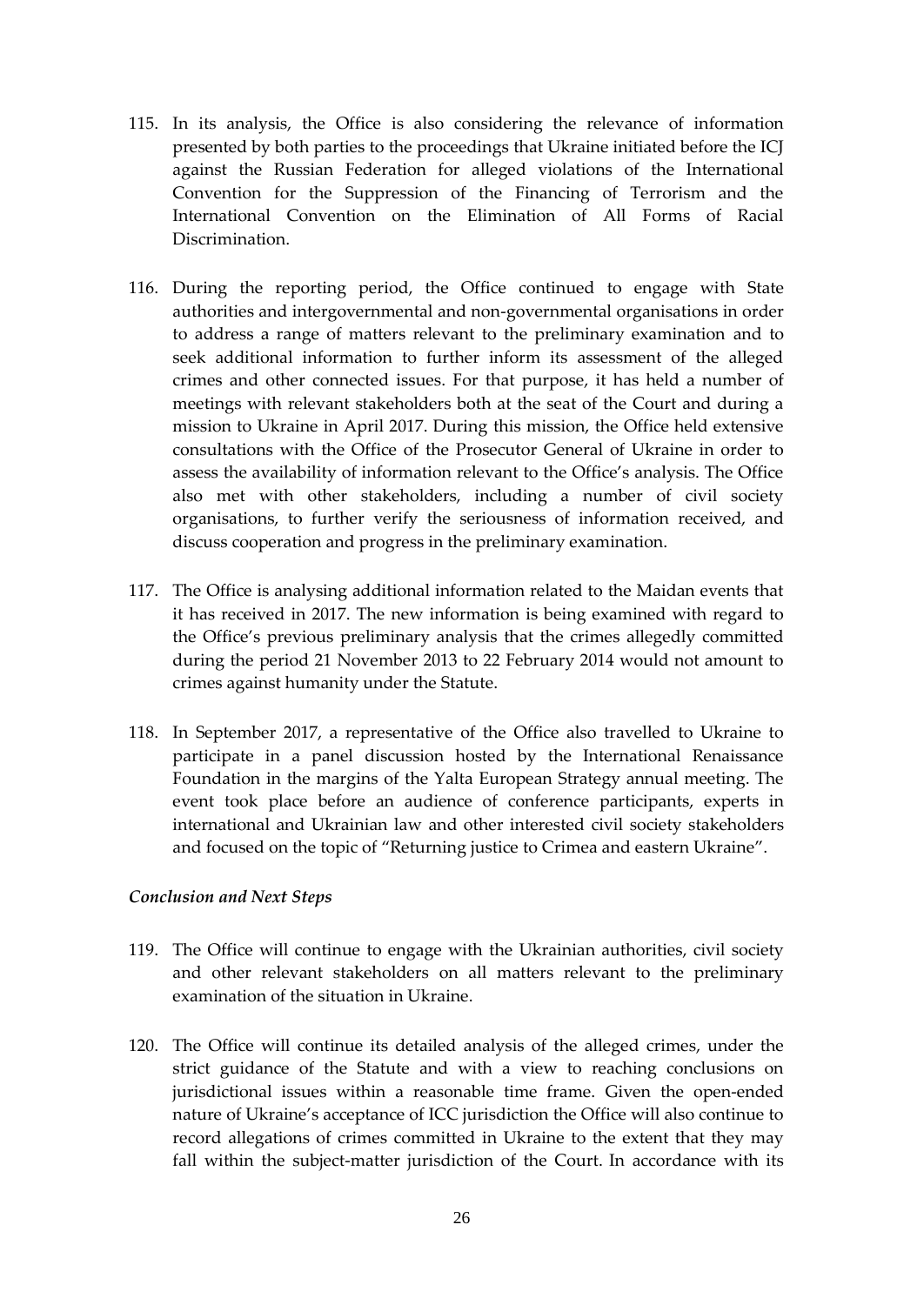policy on preliminary examination, the Office may further gather available information on relevant national proceedings at this stage of analysis.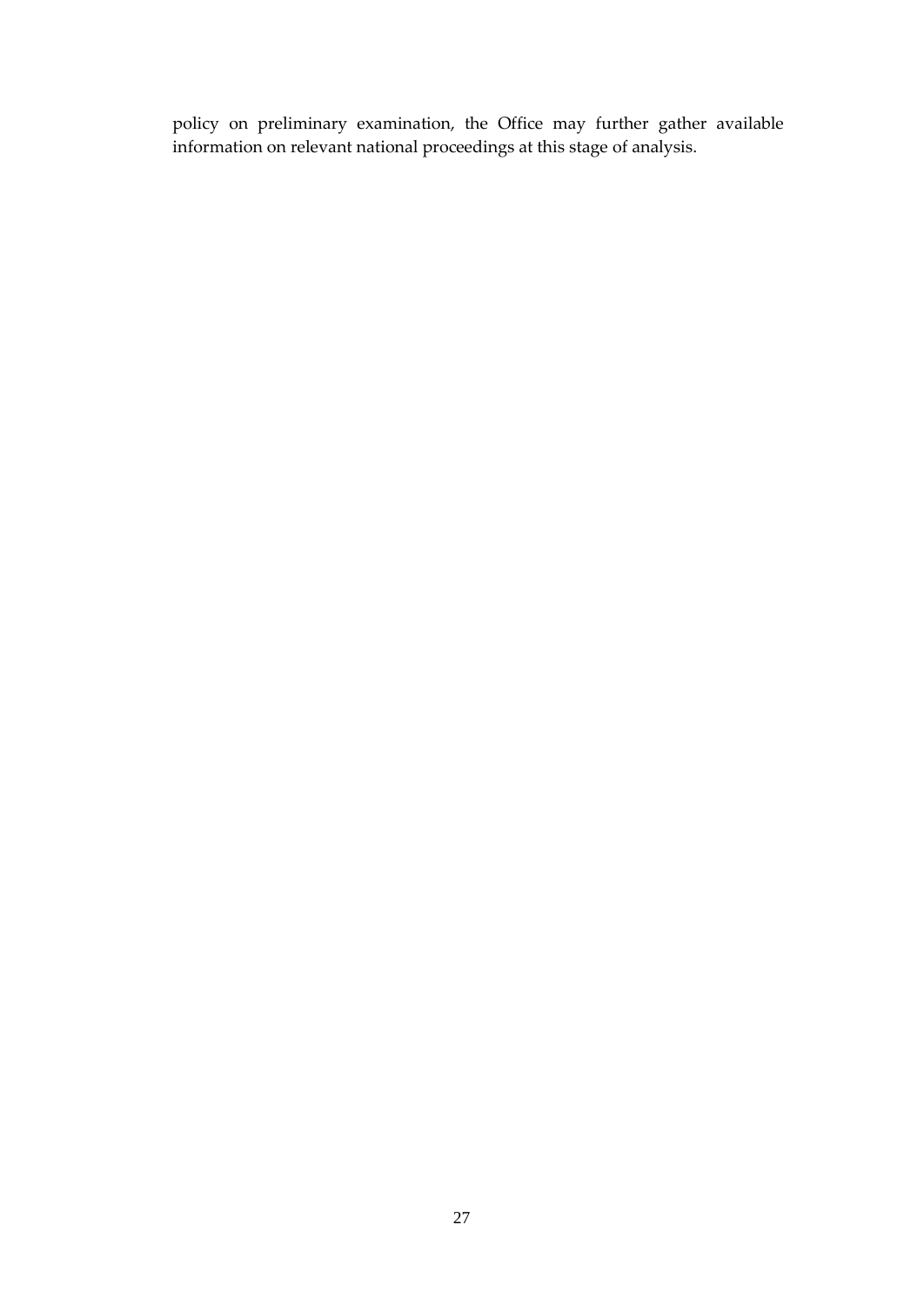### <span id="page-29-1"></span><span id="page-29-0"></span>**III. SITUATIONS UNDER PHASE 3 (ADMISSIBILITY)**

#### **COLOMBIA**

#### *Procedural History*

- 121. The situation in Colombia has been under preliminary examination since June 2004. The OTP has received a total of 199 communications pursuant to article 15 of the Statute in relation to the situation in Colombia.
- 122. In November 2012, the OTP published an Interim Report on the Situation in Colombia, which summarised the Office's preliminary findings with respect to jurisdiction and admissibility.

#### *Preliminary Jurisdictional Issues*

123. Colombia deposited its instrument of ratification to the Statute on 5 August 2002. The ICC therefore has jurisdiction over Rome Statute crimes committed on the territory of Colombia or by its nationals from 1 November 2002 onwards. However, the Court may exercise jurisdiction over war crimes committed since 1 November 2009 only, in accordance with Colombia's declaration pursuant to article 124 of the Statute.

#### *Contextual Background*

- 124. Colombia experienced over 50 years of armed conflict between Government forces, paramilitary armed groups and rebel armed groups, as well as amongst those groups. The most significant actors included: the Revolutionary Armed Forces of Colombia – People's Army (*Fuerzas Armadas Revolucionarias de Colombia – Ejército del Pueblo*, "FARC-EP"), the National Liberation Army (*Ejército de Liberación Nacional*, "ELN"), paramilitary armed groups and the Colombian armed forces.
- 125. On 24 November 2016, the Government of Colombia and the FARC-EP signed the Final Agreement to End the Armed Conflict and Build a Stable and Lasting Peace ("*Acuerdo Final Para la Terminación del Conflicto y la Construcción de una Paz Estable y Duradera*"). The agreement stipulates the setting-up of a Comprehensive System for Truth, Justice, Reparation and Non-Repetition, including the establishment of a Special Jurisdiction for Peace ("SJP") designed to investigate and punish serious conflict-related crimes and to bring perpetrators to account. In May 2017, the Selection Committee appointed the Executive Secretary of the SJP. The Committee announced the 51 magistrates selected to sit on the SJP and appointed the Director of the Investigation and Prosecution Unit in September and October 2017, respectively.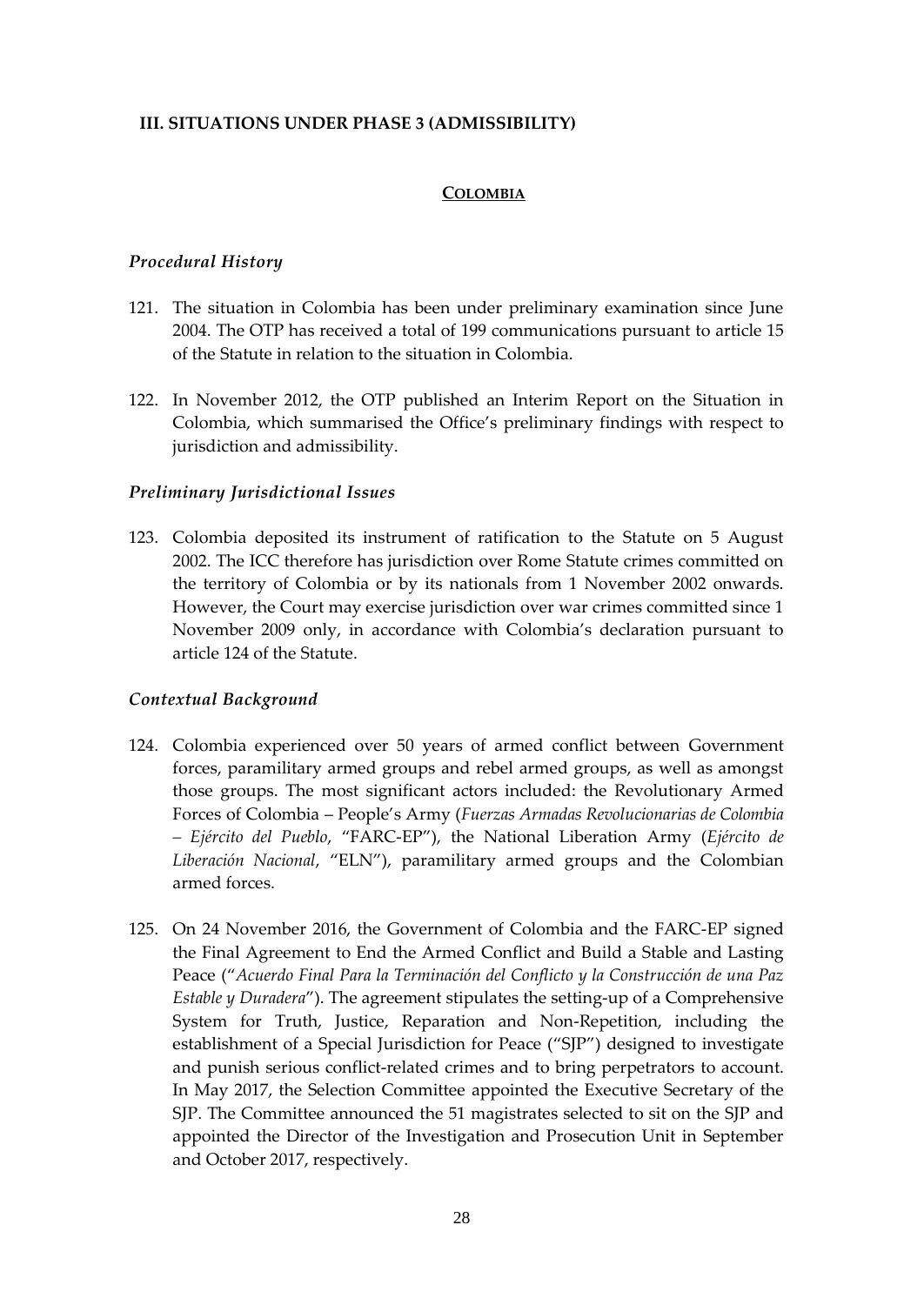126. On 8 February 2017, the Government of Colombia officially initiated peace negotiations with the ELN in Quito, Ecuador. The six agenda items include: (i) societal participation in the construction of peace; (ii) democracy for peace; (iii) transformations for peace; (iv) victims; (v) end of the armed conflict; and (vi) implementation.

# *Subject-Matter Jurisdiction*

- 127. The Office has determined that the information available provides a reasonable basis to believe that crimes against humanity under article 7 of the Statute have been committed in the situation in Colombia by different actors, since 1 November 2002, including murder under article  $7(1)(a)$ ; forcible transfer of population under article 7(1)(d); imprisonment or other severe deprivation of physical liberty under article 7(1)(e); torture under article 7(1)(f); rape and other forms of sexual violence under article  $7(1)(g)$  of the Statute.<sup>15</sup>
- 128. There is also a reasonable basis to believe that since 1 November 2009 war crimes under article 8 of the Statute have been committed in the context of the noninternational armed conflict in Colombia, including murder under article  $8(2)(c)(i)$ ; attacks against civilians under article  $8(2)(e)(i)$ ; torture and cruel treatment under article 8(2)(c)(i); outrages upon personal dignity under article  $8(2)(c)$ (ii); taking of hostages under article  $8(2)(c)$ (iii); rape and other forms of sexual violence under article  $8(2)(e)(vi)$ ; and conscripting, enlisting and using children to participate actively in hostilities under article 8(2)(e)(vii) of the Statute.
- 129. During the reporting period, the Office has continued to receive and gather information on crimes allegedly committed during the armed conflict. This information together with relevant open sources information is being analysed to continue informing the identification of potential cases that would likely arise from an investigation of the situation.

# *Admissibility Assessment*

<u>.</u>

130. During the reporting period, the Office received further information on national proceedings from the Colombian authorities, including 63 judgments issued by Colombian courts. The submission includes decisions relating to cases of enforced disappearance, conscription or use of child soldiers, forced displacement, abduction and killings of civilians staged by State forces to look like combat deaths, known as "false positives" cases as well as decisions rendered by the Justice and Peace Law Tribunals. As with previous submissions, the Office has closely reviewed this material for the purpose of updating its ongoing admissibility analysis.

<sup>&</sup>lt;sup>15</sup> See ICC-OTP, **Situation in Colombia, Interim Report**, November 2012.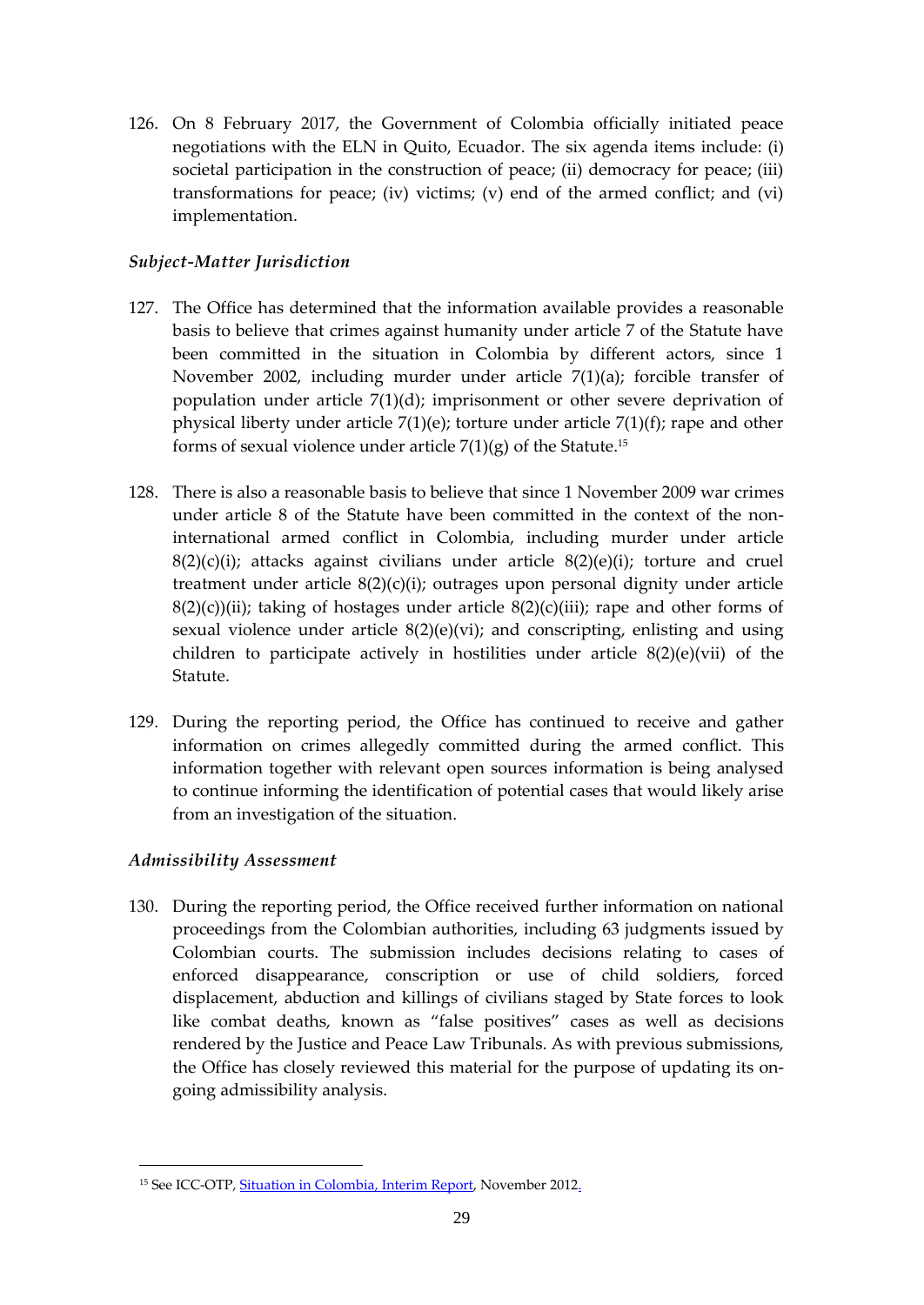#### *Proceedings relating to "false positives" cases*

- 131. As indicated in previous reporting, the OTP has identified five potential cases relating to "false positives". The identification of potential cases resulted from a mapping exercise of killings of civilians allegedly committed between 2002 and 2009, and based on information gathered from multiple sources, including international and non-governmental organisations, civil society organisations, international and national media and information provided by the Colombian authorities. The information relied on is not exhaustive, but provides a representative sample that reflects the gravest crimes that allegedly occurred since November 2002.
- 132. The potential cases were identified on the basis of the high reported number of false positives killings allegedly committed by brigades acting under five divisions within defined time periods in specific regions of the country. The scale, manner and impact of the crimes ascribed to the relevant military units were also considered. Each case represents one division and one or more brigade(s) attached to it:
	- The First Division  $(10<sup>th</sup>$  Brigade) allegedly committed approximately 146 false positives killings between 2004 and 2008 in the department of Cesar.
	- The Second Division  $(30<sup>th</sup>$  Brigade and  $15<sup>th</sup>$  Mobil Brigade) allegedly committed approximately 123 false positives killings between 2002 and 2009 in the departments of Norte de Santander and Magdalena.
	- The Fourth Division  $(7<sup>th</sup>, 16<sup>th</sup>$  and  $28<sup>th</sup>$  Brigades) allegedly committed approximately 224 false positives killings between 2002 and 2008 in the departments of Meta, Casanare and Vichada.
	- The Fifth Division ( $9<sup>th</sup>$  Brigade) allegedly committed approximately 119 false positives killings between 2004 and 2008 in the department of Huila.
	- The Seventh Division  $(4<sup>th</sup>, 11<sup>th</sup>$  and  $14<sup>th</sup>$  Brigades) allegedly committed approximately 677 false positives killings between 2002 and 2008 in the departments of Antioquia and Cordoba.
- 133. At the preliminary examination stage, allegations of crimes have not been subject to an actual investigation. Thus, the issue of whether one or more persons should be charged under article 25 or article 28 of the Statute for their participation in a crime goes beyond the scope of a preliminary examination, which is not meant to establish criminal responsibilities.
- 134. Nonetheless, for the purpose of assessing the level of judicial activity by the competent national authorities, and bearing in mind the Office's policy of focusing on those allegedly most responsible for the most serious crimes, the OTP has identified 29 commanding officers who were reportedly in charge of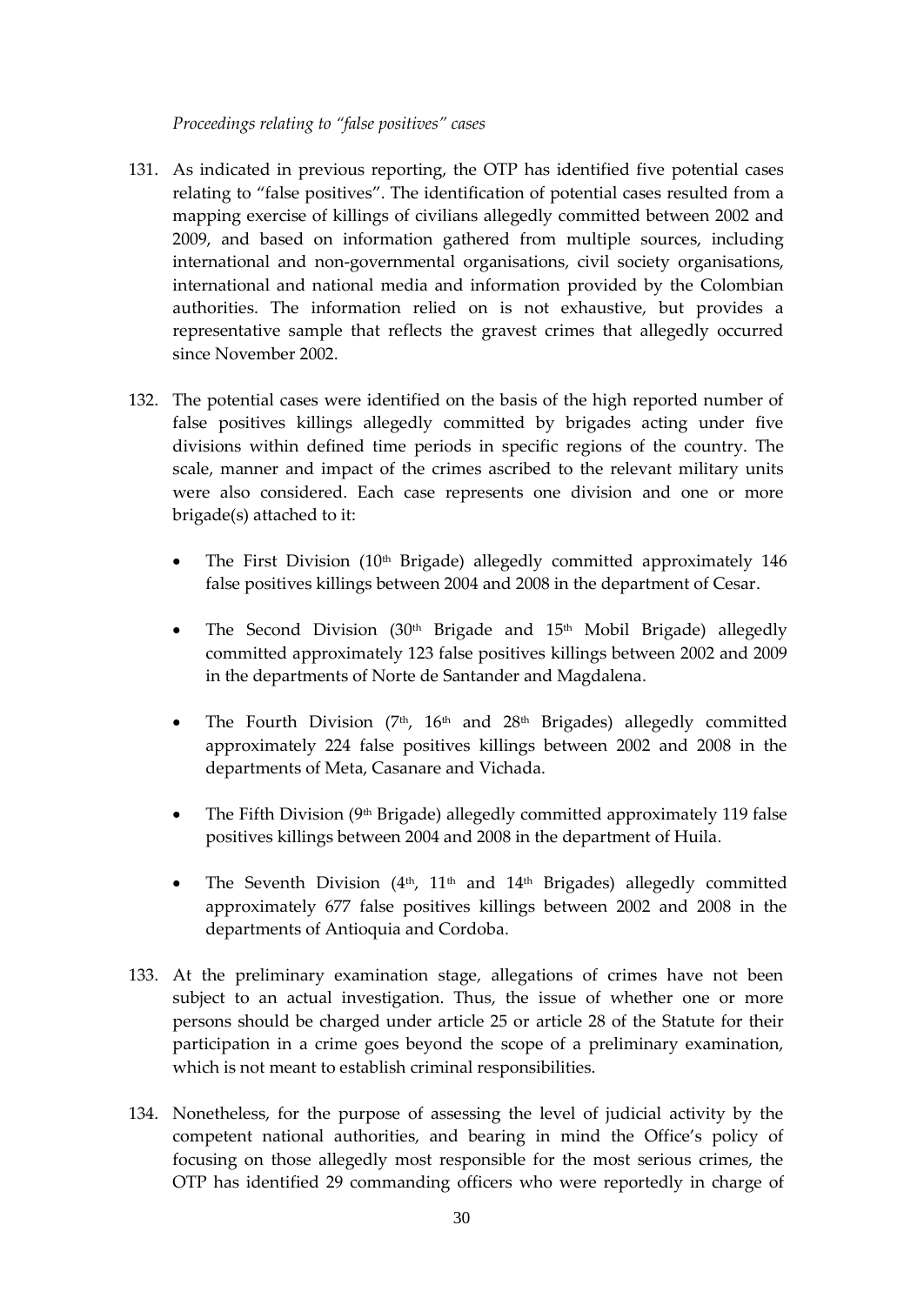the divisions and brigades in question from 2002 to 2009, and under whose command high numbers of false positives killings were allegedly committed. The identification of commanders was further informed by judgments rendered by different district courts of Colombia against mid and low-level perpetrators, including information suggesting the involvement by action or omission of the persons concerned.

135. Based on information from multiple sources, it appears that the Colombian authorities have instituted proceedings against 17 of the 29 commanders identified, albeit there is conflicting information about the status of some of the reported cases. The OTP has yet to receive detailed information from the Colombian authorities on the cases being reportedly investigated and on whether concrete and progressive investigate steps have been or are being taken.

#### *Proceedings relating to forced displacement*

- 136. Over the reporting period, two paramilitary top commanders subjected to "macro-investigations" were convicted in first instance and in appeal, under the Justice and Peace Law ("JPL") framework. In August 2017, paramilitary leader Iván Roberto Duque (a.k.a. "Ernesto Báez") was convicted, together with 31 other members of the Central Bolivar bloc, of 222 counts of forced displacement, among others, by the Bogota JPL Tribunal. In October 2016, the Criminal Appellate Chamber of the Supreme Court upheld the "macro-judgment" rendered in November 2014 by the JPL tribunal of Bogotá against Salvatore Mancuso and other 11 mid-level commanders on 405 charges of forced displacement involving 6,845 victims, and several other crimes.
- 137. Additionally, 13 mid-level members of paramilitary groups were convicted of forced displacement as indirect perpetrator and/or co-perpetrator by JPL Tribunals in first instance. In this regard, the decision rendered by the Medellín JPL Tribunal against three of these paramilitaries highlighted the existence of a systematic, generalised and/or repetitive criminal pattern of forced displacement committed by the Pacífico-Héroes de Chocó bloc against the Afro-Colombian and indigenous communities, as part of a strategy of appropriation and control of their territories and natural resources.
- 138. There is, however, limited information available on tangible and concrete investigative steps adopted by the Attorney General's Office ("AGO") to investigate or prosecute members of the FARC-EP leadership for allegations of forced displacement. Open sources also indicate that the AGO would have issued a "macro-imputation" against five members of the ELN's Central Command, in May 2016. While the imputation reportedly includes 2,989 incidents of forced displacement, among various other crimes, allegedly committed between 1986 and 2016, specific details relating to the scope of the investigation are yet unavailable to the Office.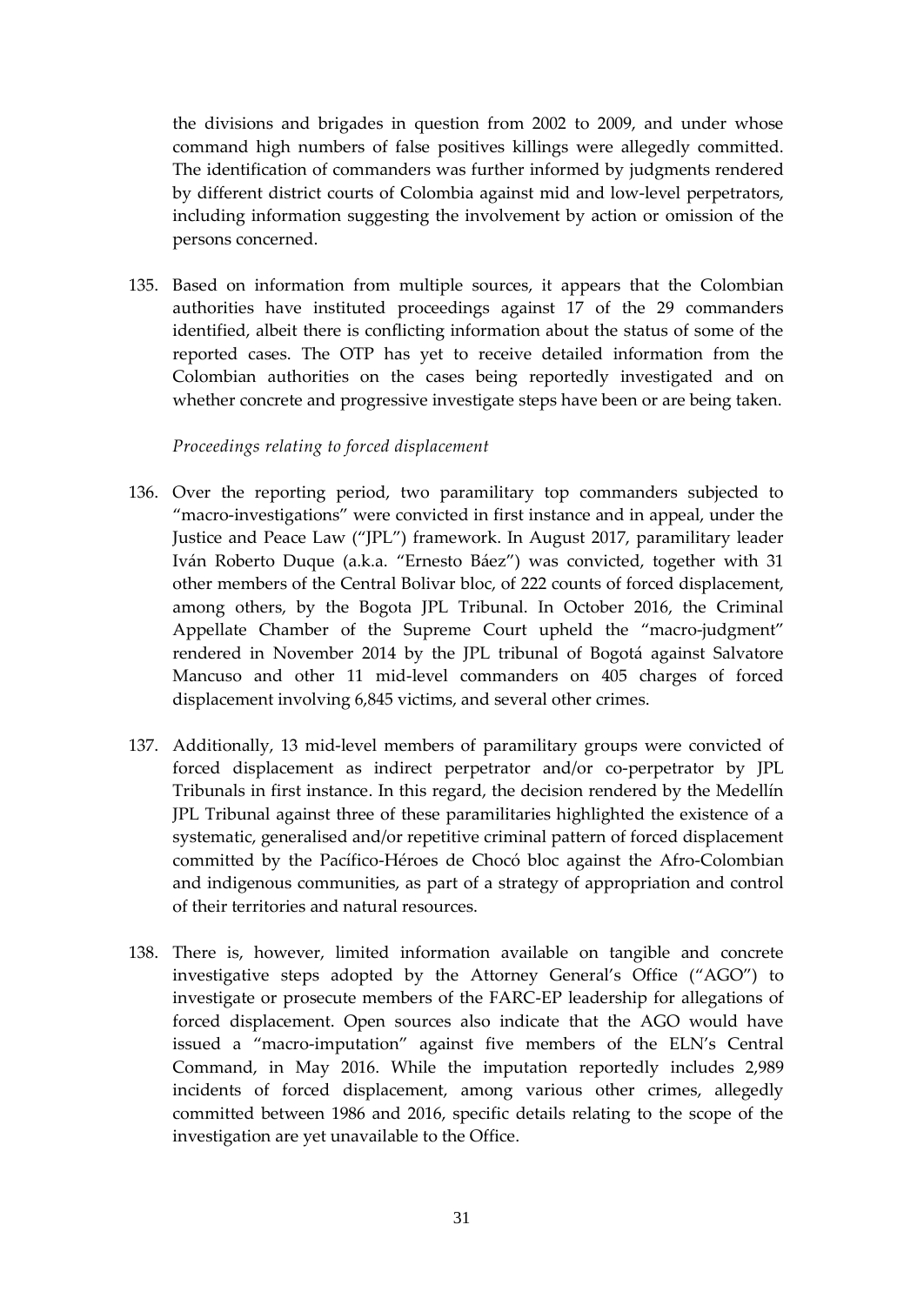#### *Proceedings relating to sexual and gender-based crimes (SGBC)*

- 139. During the reporting period, proceedings relating to SGBC against paramilitary groups continued to make progress under the JPL framework. In addition to forced displacement, paramilitary top commanders Iván Roberto Duque and Salvatore Mancuso were convicted of various counts of SGBC. According to the decisions rendered in first instance and in appeal against both paramilitary leaders, respectively, the paramilitary structures under their command were found responsible of committing acts of sexual violence as part of macrocriminal patterns.
- 140. By contrast, proceedings concerning both the FARC-EP's and the ELN's leadership remain at the investigation stage. In July 2016, the AGO announced the completion of an investigation against members of the FARC-EP, including its leadership, which would reportedly document 232 cases of sexual crimes committed mainly against minors within the FARC-EP's ranks. According to open sources, the investigative file would be transferred to the SJP once this jurisdiction becomes operative.
- 141. Reportedly, the AGO's "macro-imputation" of five senior members of the ELN's Central Command would comprise over 15,000 crimes committed between 1986 and 2016, including 87 SGBC cases committed against both ELN's own members and civilians, and 36 cases of forced abortion, forced sterilisation and rape of minors under the age of 14.
- 142. During the reporting period, no specific information on on-going or completed investigations or prosecutions against State agents was made available to the Office.

### *The Special Jurisdiction for Peace*

- 143. In the framework of the implementation of the peace agreement, various pieces of legislation were adopted to establish the SJP and to regulate the participation of FARC-EP members, State agents and "third parties" (i.e. persons who were not part of any organisation or armed group at the relevant time but allegedly participated in the commission of conflict-related crimes) in SJP proceedings. The relevant legislation includes the Legislative Act 01 of 04 April 2017 ("Legislative Act 01") and the Law 1820 of 30 December 2016 ("Amnesty Law") as well as various decrees. On 14 November 2017, the Constitutional Court announced its decision on the overall enforceability ("*exequibilidad*") of Legislative Act 01, with some exceptions, and provided parameters for the interpretation of some of its provisions. At the time of writing, the Constitutional Court's full decision was yet to be published.
- 144. The OTP's review of the legislation adopted by the Colombian Congress found that four aspects of the SJP legislative framework may raise issues of consistency or compatibility with customary international law and the Rome Statute,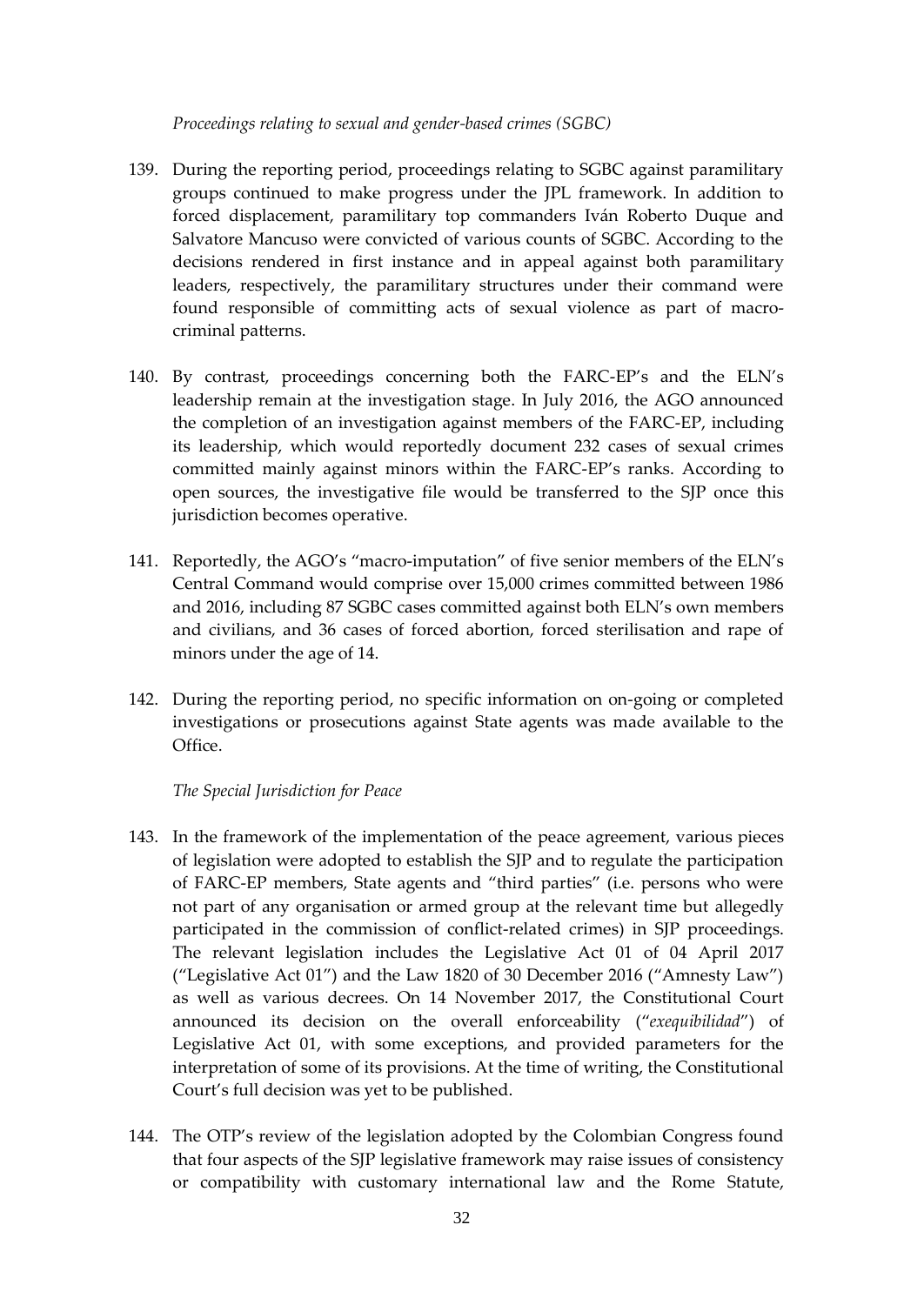namely: the definition of command responsibility, the definition of "grave" war crimes, the determination of "active or determinative" participation in the crimes, and the implementation of sentences involving "effective restrictions of freedoms and rights".

- 145. The definition of command responsibility included in transitory article 24 of the Legislative Act 01 departs from customary international law and may therefore frustrate Colombia's efforts to meet its obligations to investigate and prosecute international crimes. Under customary international law, the superior's duty and responsibility to prevent or punish the crimes of their subordinates does not arise from his or her *de jure* authority, but instead from his or her material abilities. By contrast, a tribunal applying transitory article 24, as formulated, could find itself powerless to enforce customary international law against superiors with *de facto* but not *de jure* powers, if it could only accept as proof of the requisite degree of command a formal appointment. This would mean that persons with the material ability to prevent or punish the crimes of subordinates, and who knowingly failed to do so, could escape liability. This would significantly undermine application of the principle of responsible command and could bring into question whether those proceedings were vitiated by an inability or unwillingness to carry them out genuinely.
- 146. The exclusion of Rome Statute crimes, such as crimes against humanity and genocide from amnesty, pardons and the special benefit of waiver of criminal prosecution ("*renuncia de la persecución penal*"), as provided in the Amnesty Law, is an important aspect of the legal framework regulating the SJP. However, with respect to war crimes, the legal requirement that the conduct was committed in a *systematic* manner could lead to granting amnesties or similar measures to individuals responsible for war crimes that, while not committed in a systematic manner, may nonetheless fall under the ICC jurisdiction. Such an outcome could render any attendant case(s) admissible before the ICC - as a result of the domestic inaction or otherwise unwillingness or inability of the State concerned to carry out proceedings genuinely - and may also violate rules of customary international law.
- 147. Regarding the determination of "active or determinative" participation in the crimes referred to in transitory article 16 of the Legislative Act 01, clarification of the scope of this provision is warranted to ensure that the SJP investigates and prosecutes persons responsible for serious contributions to grave crimes. Ambiguities to determine whether a person has played an active or determinative role in the commission of serious crimes may lead to granting special treatment mechanisms, including the waiver of criminal prosecution, to individuals responsible for serious contributions to grave crimes, even if indirectly or by culpable omission.
- 148. Finally, with respect to the implementation of sentences involving "effective restrictions of freedoms and rights" referred to in transitory article 13 of the Legislative Act 01, the Office has noted that the effectiveness of such sentences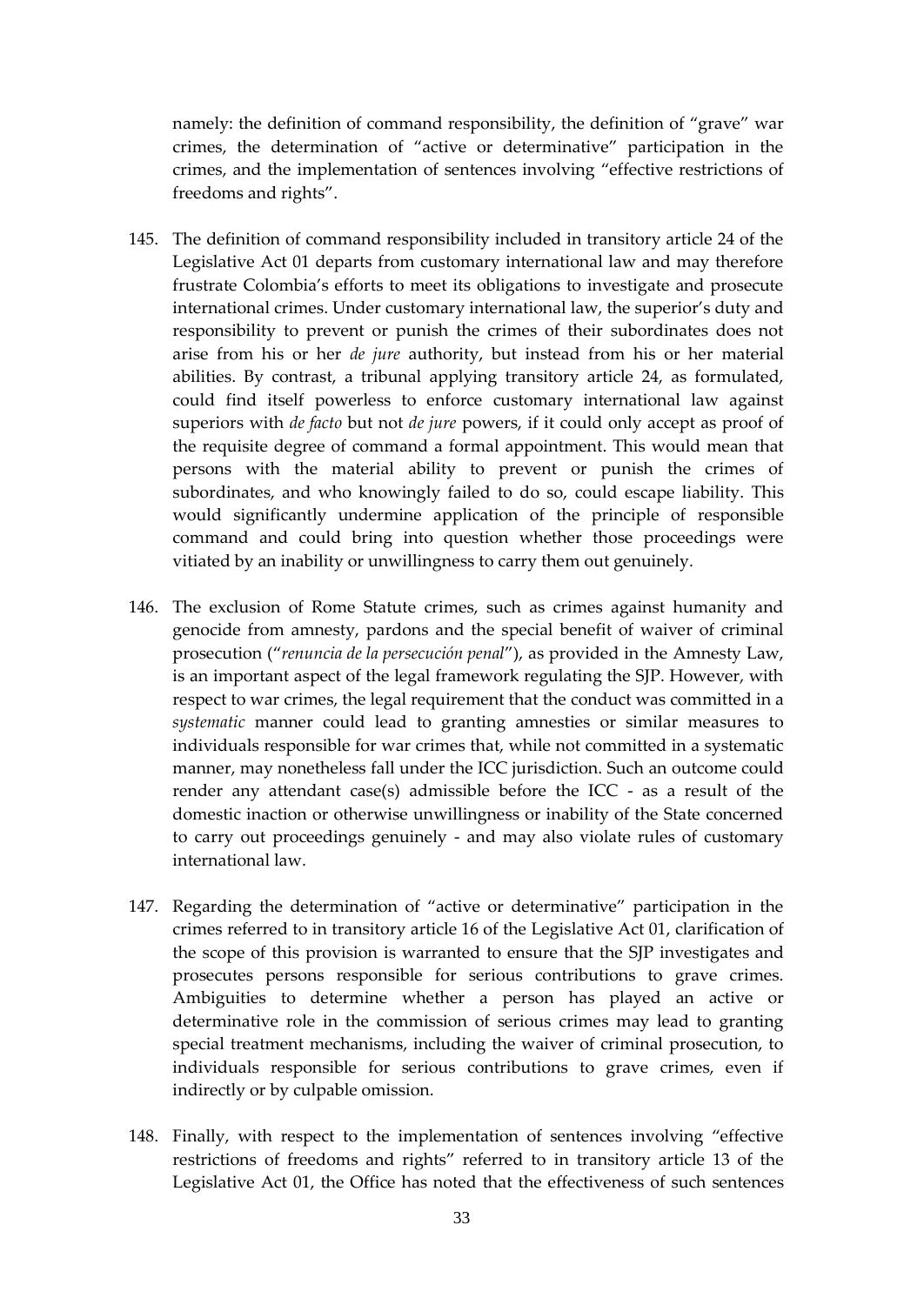will depend on the nature and the scope of the measures that in combination would form a sanction and whether, in the particular circumstances of a case, they adequately serve sentencing objectives and provide redress for the victims. Fulfilment of those objectives would also depend on an effective implementation of the restrictions of freedoms and rights, a rigorous verification system, and whether their operationalisation with activities that are not part of the sanction, such as participation in political affairs, do not frustrate the object and purpose of the sentence.

# *OTP Activities*

- 149. During the reporting period, the Office has conducted analytical activities relating to the areas of focus of the preliminary examination, including in relation to "false positives" killings, SGBC and forced displacement. Further, the OTP has closely reviewed and analysed the provisions set forth in the implementing legislation of the SJP, to the extent that the functioning of this jurisdiction is likely to inform the Office's admissibility assessment of relevant cases.
- 150. In this context, the Office has been in regular contact with the Colombian authorities, including by holding consultations at the seat of the Court for the purpose of exchanging views on matters relating, *inter alia*, to the SJP. The Office also held numerous meetings with representatives of international organisations, international NGOs and Colombian civil society both in The Hague and Bogota. On 21 January 2017, the Prosecutor published an op-ed entitled "The peace agreement in Colombia commands respect but also responsibility" in the Colombian magazine *Semana*. 16
- 151. On 8 February 2017, the OTP shared with the Colombian authorities a report on its analysis of the status of ongoing national proceedings against commanders of military units allegedly implicated in "false positives" cases. Since the Office does not enjoy full investigative powers at the preliminary examination stage, it is not in a position to categorically assert that the commanding officers included in the OTP's report are responsible for crimes or must be prosecuted. The report was shared in confidence with the Colombian authorities for the purpose of further clarifying the Office's information requirements. Since then, the Colombian authorities have expressed their disposition to hold technical meetings to foster cooperation.
- 152. The Prosecutor conducted her first visit to Bogota from 10 to 13 September 2017.<sup>17</sup> The purpose of the visit was to obtain clarifications on certain aspects of the future SJP, as well as information about the status of relevant national proceedings relating to "false positives" killings, SGBC and forced

<sup>16</sup> See *Semana*, *[El acuerdo de paz de Colombia demanda respeto, pero también responsabilidad](http://www.semana.com/nacion/articulo/deseo-corte-penal-internacional-justicia-transicional-en-colombia/512820)*, 21 January 2017. <sup>17</sup> ICC – OTP, Statement of the Prosecutor of the International Criminal Court, Fatou Bensouda, on the [conclusion of her visit to Colombia,](https://www.icc-cpi.int/Pages/item.aspx?name=170913-otp-stat-colombia) 10-13 September 2017.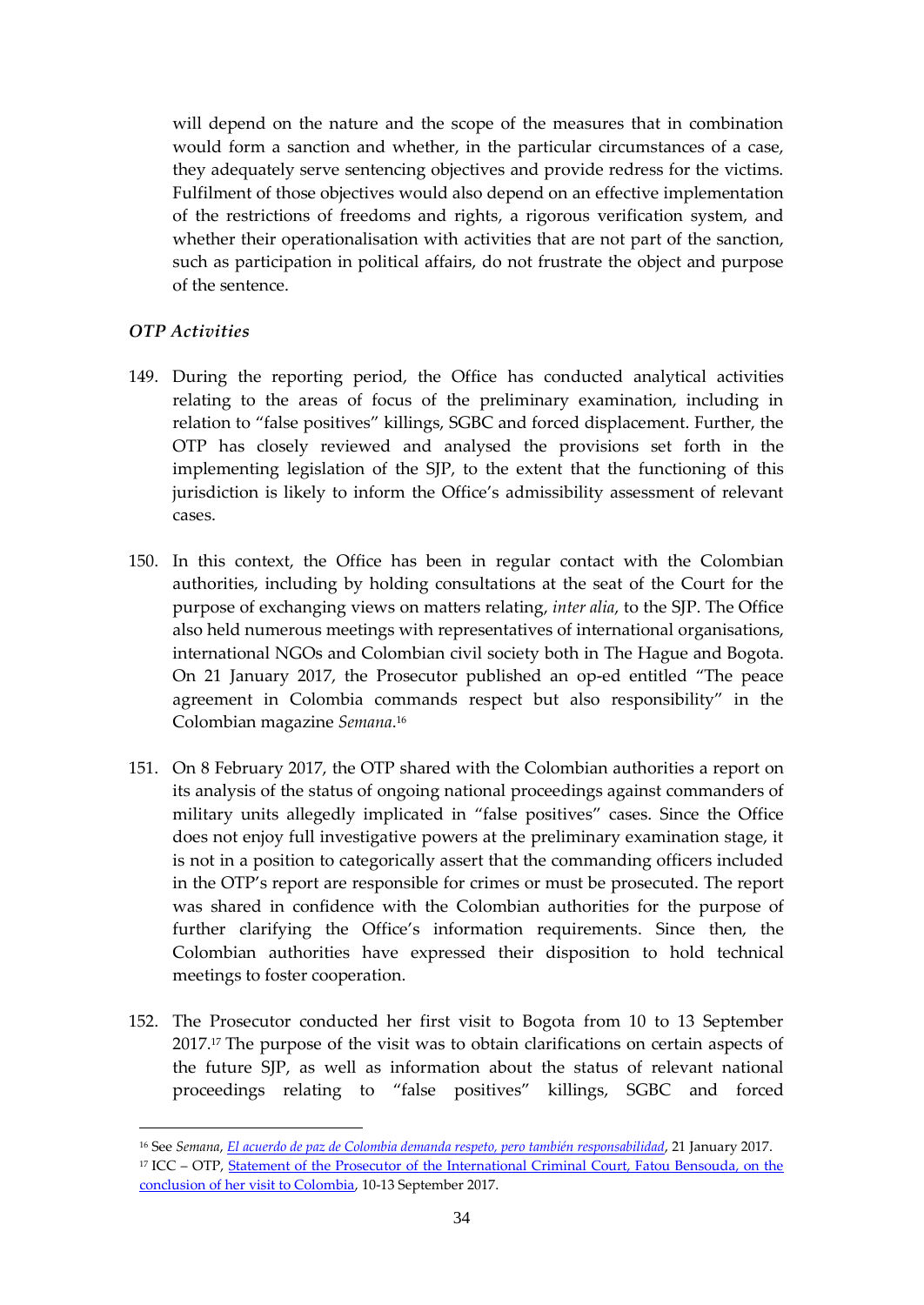displacement. During the visit, the Prosecutor met with senior officials from the executive and the judiciary, including President Juan Manuel Santos, as well as with representatives of Colombian civil society, whose views and concerns continue to inform the assessment of the situation. During her meeting with the Attorney General, the Prosecutor stressed the importance of receiving concrete and specific information on investigative steps taken with respect to the potential cases identified by the OTP.

153. In the course of the visit, the President of the Constitutional Court of Colombia invited the Prosecutor to present the OTP's views on the legislation implementing the SJP. Subsequently, on 18 October 2017, the Prosecutor submitted to the Constitutional Court an *Amicus Curiae* brief summarising the Office's views on certain aspects of the Legislative Act 01 and the Amnesty Law.

## *Conclusion and Next Steps*

- 154. In the context of its ongoing admissibility assessment, the Office will continue to engage with the Colombian authorities to seek additional details and clarifications on any concrete and progressive investigative steps and prosecutorial activities undertaken with respect to the potential cases it has identified.
- 155. The Office will continue to examine developments relating to the establishment and implementation of the SJP. In this context, the OTP will follow closely the beginning of the SJP operations, including the identification of cases that will be selected for investigation and prosecution.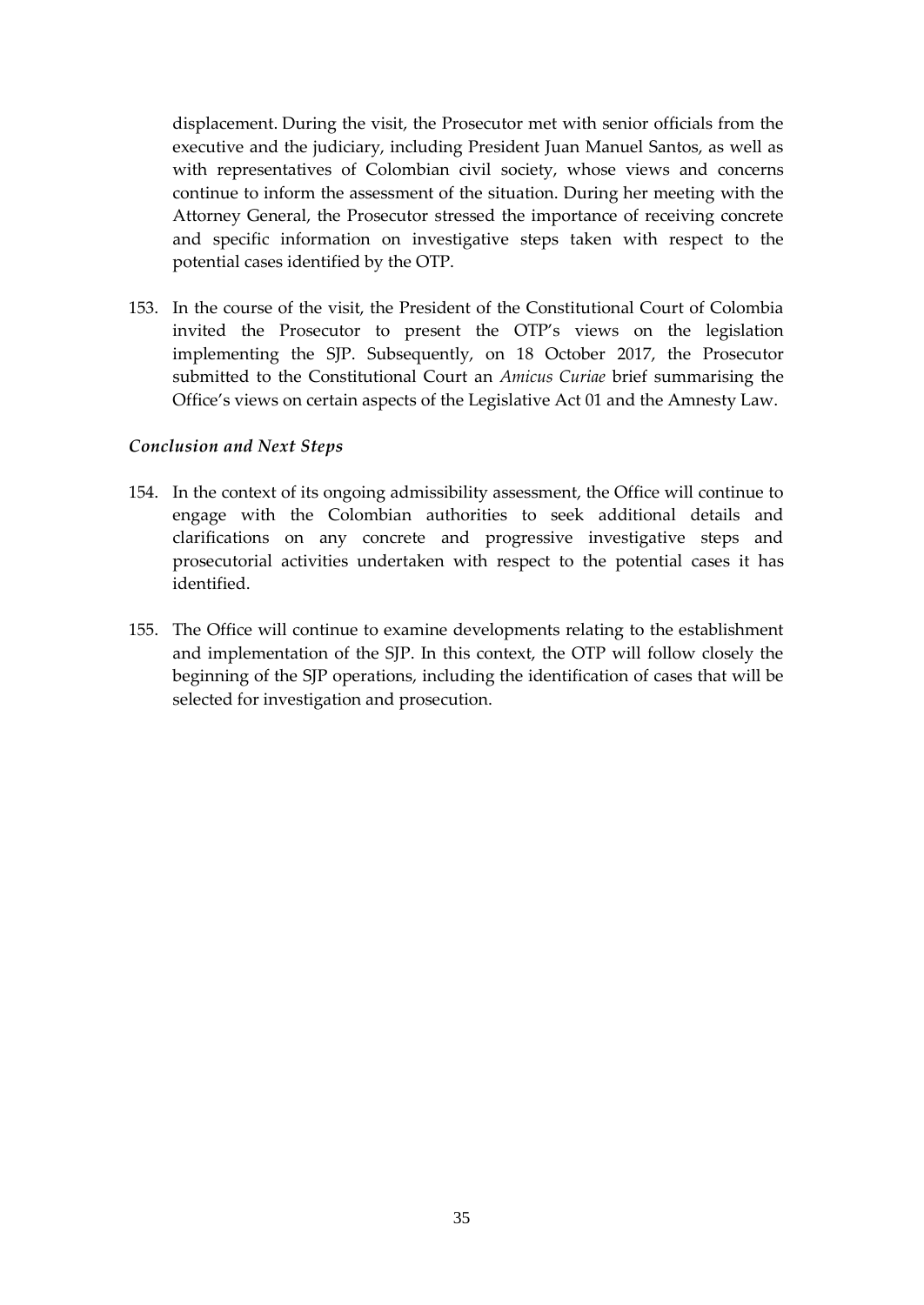#### **GUINEA**

#### *Procedural History*

156. The situation in Guinea has been under preliminary examination since 14 October 2009. The Office has received 48 communications pursuant to article 15 in relation to the situation in Guinea.

#### *Preliminary Jurisdictional Issues*

157. Guinea deposited its instrument of ratification to the Statute on 14 July 2003. The ICC therefore has jurisdiction over Rome Statute crimes committed on the territory of Guinea or by Guinean nationals from 1 October 2003 onwards.

#### *Contextual Background*

158. In December 2008, after the death of President Lansana Conté, who had ruled Guinea since 1984, Captain Moussa Dadis Camara led a group of army officers who seized power in a military coup. Moussa Dadis Camara became the Head of State, established a military junta, the *Conseil national pour la démocratie et le développement* ("CNDD"), and promised that the CNDD would hand over power to a civilian president upon the holding of presidential and parliamentary elections. However, subsequent statements that appeared to suggest that Captain Camara might run for president led to protests by the opposition and civil society groups. On 28 September 2009, the Independence Day of Guinea, an opposition gathering at the national stadium in Conakry was violently suppressed by the security forces, leading to what became known as the "28 September massacre".

## *Subject-Matter Jurisdiction*

- 159. In October 2009, the UN established an international commission of inquiry ("UN Commission") to investigate the alleged gross human rights violations that took place on 28 September 2009 and, where possible, identify those responsible. In its final report of December 2009, the UN Commission confirmed that at least 156 persons were killed or disappeared, and at least 109 women were victims of rape and other forms of sexual violence, including sexual mutilations and sexual slavery. Cases of torture and cruel, inhuman or degrading treatment during arrests and arbitrary detentions, and attacks against civilians based on their perceived ethnic and/or political affiliation were also confirmed. The UN Commission considered that there was a strong presumption that crimes against humanity were committed and determined, where it could, possible individual responsibilities.
- 160. The *Commission nationale d'enquête indépendante* ("CNEI"), set up by the Guinean authorities, confirmed in its report issued in January 2010 that killings, rapes and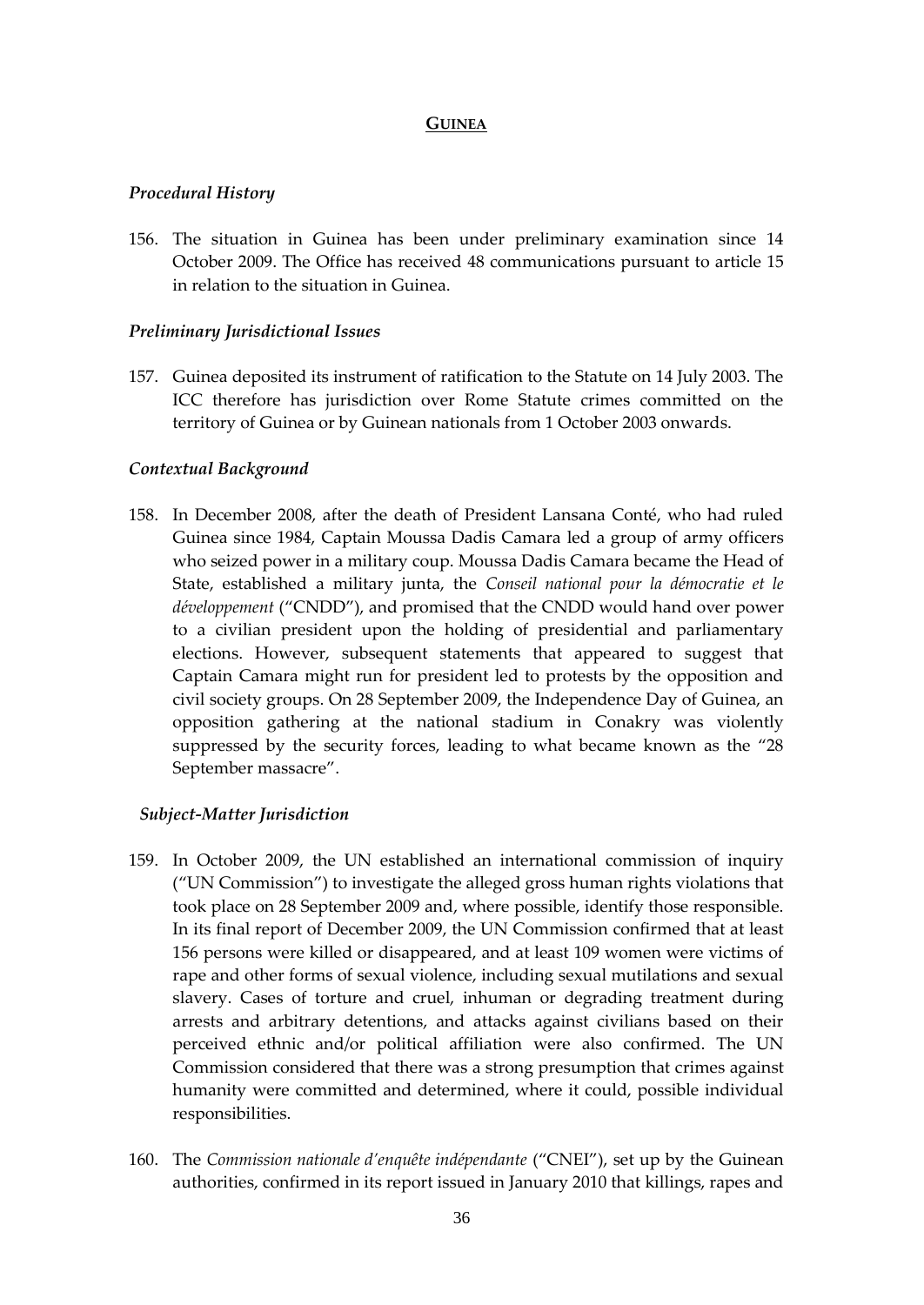enforced disappearances took place, although in slightly lower numbers than documented by the UN Commission.

- 161. The 28 September 2009 events in the Conakry stadium can be characterised as a widespread and systematic attack directed against a civilian population, namely the demonstrators present at the stadium, in furtherance of the CNDD's policy to prevent political opponents from, and punish them for, challenging Moussa Dadis Camara's intention to keep his group and himself in power.
- 162. The Office has concluded that the information available provides a reasonable basis to believe that the following crimes against humanity were committed in the national stadium in Conakry on 28 September 2009 and in their immediate aftermath: murder under article 7(1)(a); imprisonment or other severe deprivation of liberty under article 7(1)(e); torture under article 7(1)(f); rape and other forms of sexual violence under article  $7(1)(g)$ ; persecution under article  $7(1)(h)$ ; and enforced disappearance of persons under article  $7(1)(i)$  of the Statute.

## *Admissibility Assessment*

- 163. On 8 February 2010, in accordance with the recommendations of the reports of the UN Commission and of the CNEI, the General Prosecutor of the Conakry Appeal Court appointed three Guinean investigative judges ("panel of judges") to conduct a national investigation into the 28 September 2009 events. Therefore, since a national investigation is underway, the Office's admissibility assessment has focussed on whether the national authorities are willing and able to conduct genuine investigations, and in particular whether proceedings are conducted with the intent to bring to justice the alleged perpetrators within a reasonable time frame.
- 164. During the reporting period, a joint effort of the Guinean and the Senegalese authorities resulted in the arrest on 16 December 2016 in Dakar, and subsequent extradition to Conakry of Lt. Aboubacar Chérif Diakité (a.k.a. Toumba), former President's aide-de-camp and commander of the presidential close protection unit (red berets). Lt. Diakité was at large since December 2009 after he admittedly attempted to assassinate former Head of State Moussa Dadis Camara. Following his transfer to Conakry, he was interviewed by the panel of judges in March 2017. During the reporting period, the panel of judges also heard over a dozen of additional victims.
- 165. To date, the panel of judges has indicted 14 individuals for the acts of violence committed on 28 September 2009 including, Moussa Dadis Camara, the former Head of State, Moussa Thégboro Camara, current Minister in charge of the Special Services responsible for combatting drug trafficking and organised crime, and Claude Pivi, current Minister responsible for the President's security. Moreover, the panel of judges has taken the statement of approximately 450 victims, including a number of victims of SGBC.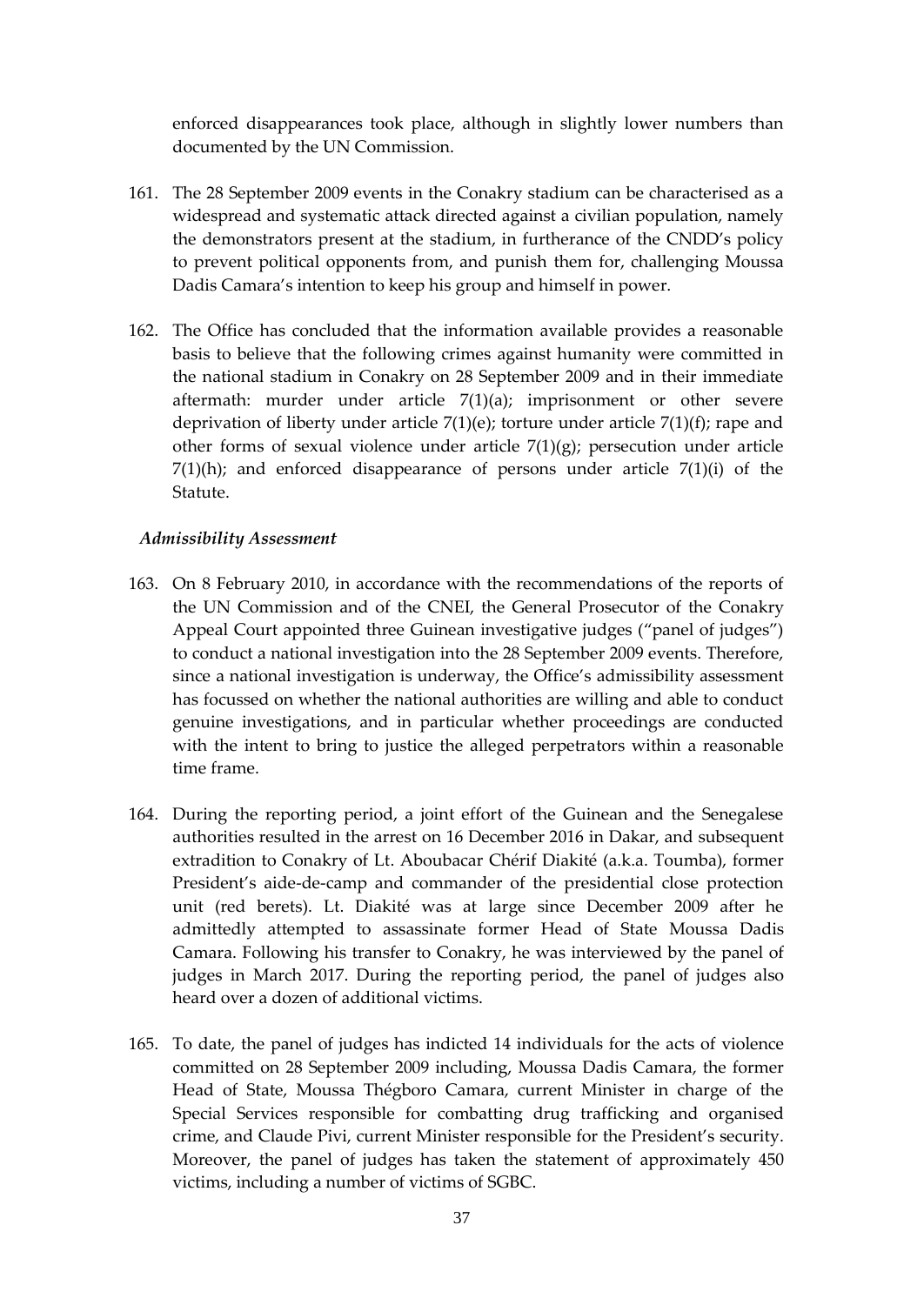166. On 9 November 2017, the Guinean Justice Minister, Cheick Sako, announced that the panel of judges had transmitted the investigative dossier pertaining to the 28 September 2009 events to the relevant prosecutor, the "*Procureur de la République près le Tribunal de première instance de Dixinn*", and had informed the parties accordingly. At the time of writing, the investigation phase was to be formally terminated upon the prosecutor's submissions. The Justice Minister further announced the setting-up of a steering committee for the purpose of the logistical preparation of the upcoming trial.

# *OTP Activities*

- 167. In the past year, the Office has continued to assess the Guinean authorities' efforts to complete the national investigation into the 28 September 2009 events. In March 2017, the Office conducted its 14<sup>th</sup> mission to Conakry to obtain detailed information on the investigative steps taken by the panel of judges and gauge the prospect of organising a trial within a reasonable time frame. During the mission, the OTP delegation held meetings with the Minister of Justice, the panel of judges, prosecution authorities, civil society organisations, victims' legal representatives and the diplomatic community in Conakry, including the UN, the EU and other relevant States. As in previous visits, the OTP delegation also responded to national and international media queries on the purpose of the visit and the status of the preliminary examination.
- 168. The Office also engaged with Guinean authorities on other multiple occasions during the reporting period. The Prosecutor met with the Minister of Justice in July 2017 in Dakar in the margins of a high-level conference on the "Challenges and Opportunities for the ICC on the eve of the 20th Anniversary of the Rome Statute", and in October 2017 in Niamey, at the high-level regional symposium on cooperation and complementarity. The Office also facilitated the participation of the Prosecutor of the Court of First Instance of Dixinn, with territorial competence over the 28 September 2009 events, in the fifth ICC seminar on cooperation with national focal points, held in September 2017 at the seat of the Court.
- 169. Additionally, the Office met with Guinean civil society and victims' representatives during the 15th session of the Assembly of States Parties in December 2016 in The Hague, to listen to their views and concerns on the prospect of genuine prosecution of all the alleged perpetrators. A follow-up meeting with the ICC Prosecutor was subsequently organised during the NGO-ICC Roundtable Meetings held in June 2017 at the seat of the Court.
- 170. In October 2017, the Prosecutor further discussed with the newly appointed UN Special Representative of the Secretary-General on Sexual Violence in Conflict, Ms Pramila Patten, ways and means to increase cooperation between their respective offices in support of the Guinean authorities' efforts to bring perpetrators of SGBC to account.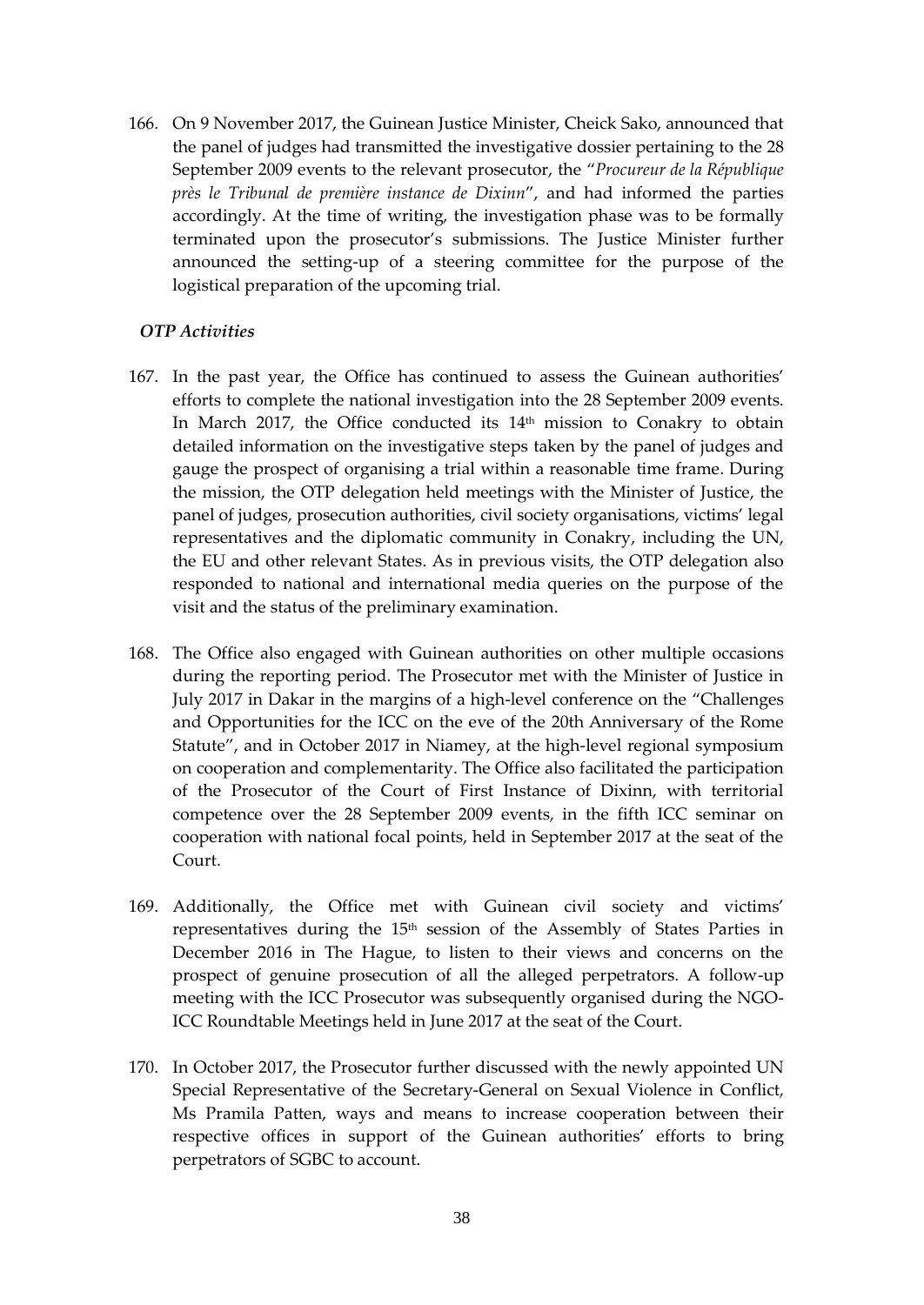## *Conclusion and Next Steps*

171. Over seven years since the appointment of the panel of judges to investigate the 28 September 2009 events, the completion of the investigation constitutes a most significant progress in the ongoing national proceedings. While this commendable effort should pave the way for the effective holding of a trial in 2018, the Office will continue to closely examine any potential obstacle to genuine accountability and to support, in coordination with other relevant stakeholders, the organisation of a fair and impartial trial, respectful of the rights of the accused and of the victims.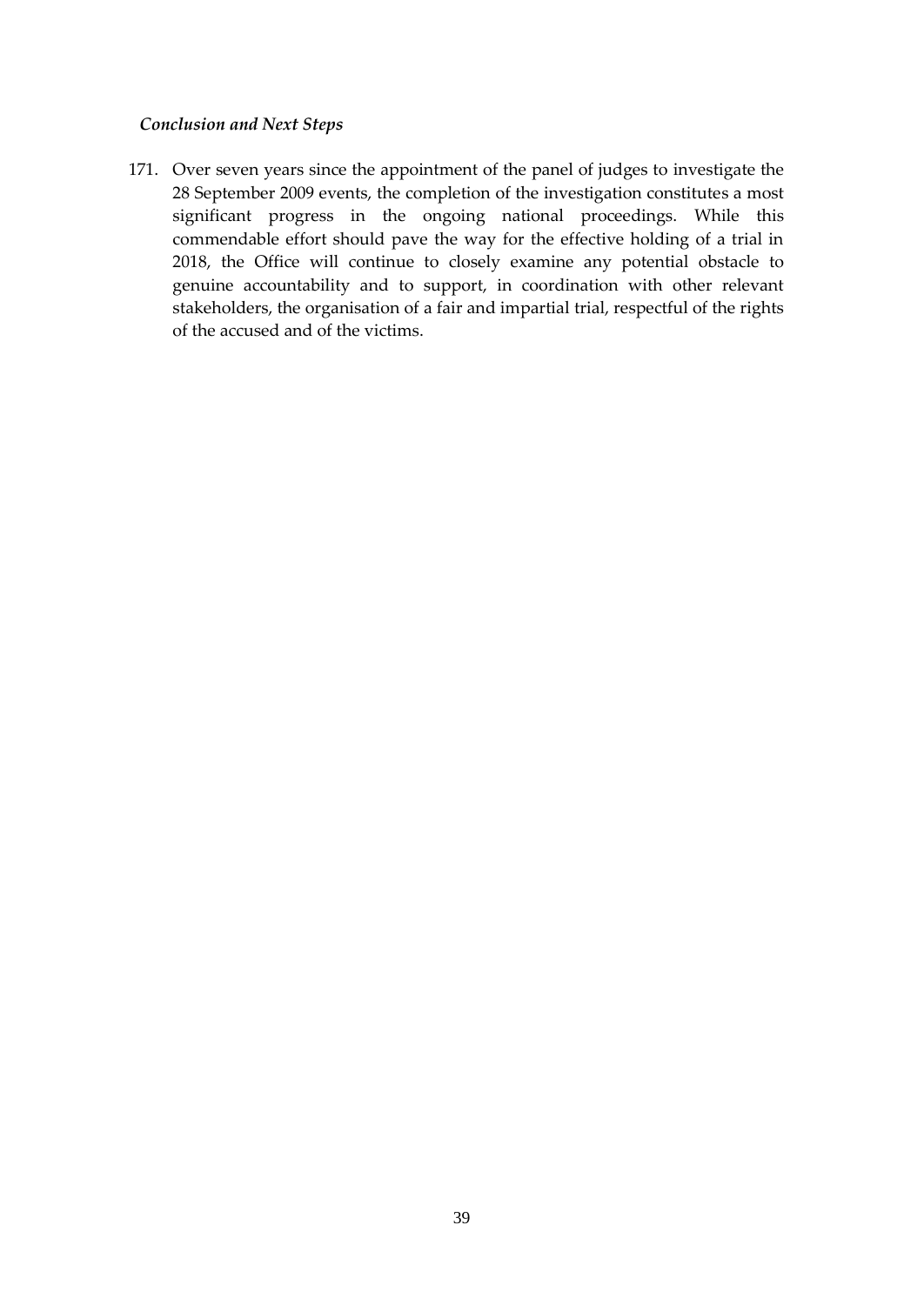## **IRAQ/UK**

## *Procedural History*

- 172. The situation in Iraq/UK has been under preliminary examination since 13 May 2014. The Office has received a total of 32 communications or additional submissions pursuant to article 15 in relation to the situation in Iraq/UK.
- 173. On 10 January 2014, the European Center for Constitutional and Human Rights ("ECCHR") together with Public Interest Lawyers ("PIL") submitted an article 15 communication alleging the responsibility of UK officials for war crimes involving systematic detainee abuse in Iraq from 2003 until 2008.
- 174. On 13 May 2014, the Prosecutor announced that the preliminary examination of the situation in Iraq, previously concluded in 2006, was re-opened following submission of further information on alleged crimes within the 10 January 2014 communication.

# *Preliminary Jurisdictional Issues*

- 175. Iraq is not a State Party to the Statute and has not lodged a declaration under article 12(3) accepting the jurisdiction of the Court. In accordance with article 12(2)(b) of the Statute, acts on the territory of a non-State Party will fall within the jurisdiction of the Court only when the person accused of the crime is a national of a State that has accepted jurisdiction.
- 176. The UK deposited its instrument of ratification to the Statute on 4 October 2001. The ICC therefore has jurisdiction over Rome Statute crimes committed on UK territory or by UK nationals from 1 July 2002 onwards.

# *Contextual Background*

## *UK military operations in Iraq from March 2003 until July 2009*

- 177. On 20 March 2003, an armed conflict began between a United States ("US") and UK-led coalition, and Iraqi armed forces, with two rounds of air strikes followed by deployment of ground troops. On 7 April 2003, UK forces took control of Basra, and on 9 April, US forces took control of Baghdad, although sporadic fighting continued. On 16 April 2003, the Coalition Provisional Authority disestablished the Ba'ath Party of Iraq, resulting in the removal of Ba'th leadership from positions of authority within Iraqi society.
- 178. On 8 May 2003, the US and UK Governments notified the President of the UN Security Council about their specific authorities, responsibilities, and obligations under applicable international law as occupying powers under unified command. The occupying States, acting through the Commander of Coalition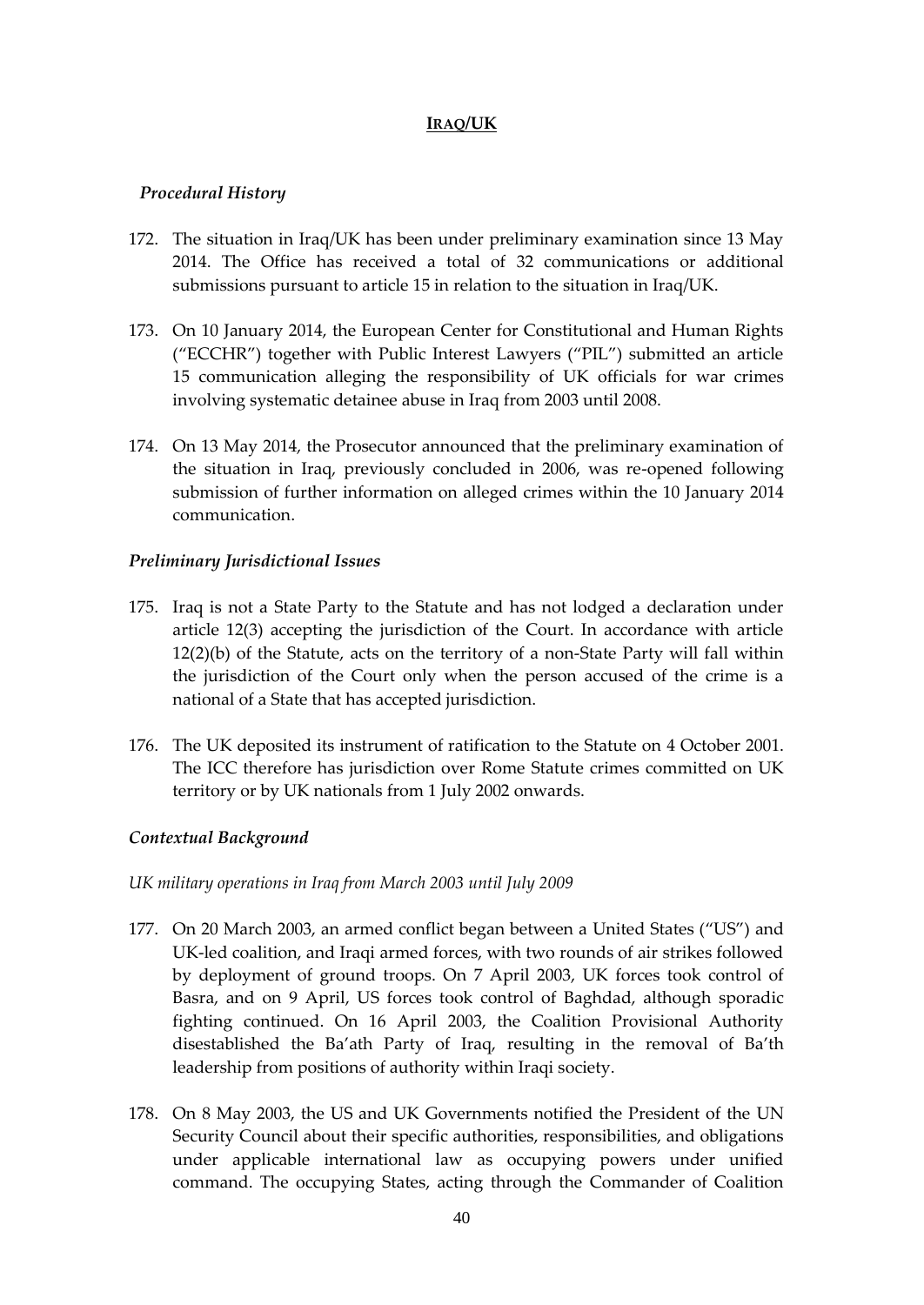Forces, created the Coalition Provisional Authority ("CPA") to act as a "caretaker administration" with power, *inter alia*, to issue legislation until an Iraqi government could be established.

- 179. On 8 June 2004, the UN Security Council adopted Resolution 1546 stipulating that the occupation would end and the Interim Government of Iraq would assume full responsibility and authority for Iraq by 30 June 2004. This transfer of authority, however, took place two days earlier, on 28 June 2004, when the Interim Government, created by the Governing Council, assumed the control of Iraq and the CPA consequently ceased to exist. Thereafter, the Multinational Force-Iraq ("MNF-I"), including a large contingent from the UK, remained in Iraq pursuant to UN Security Council authorisation and the request of the Government of the Republic of Iraq. At the expiry of this mandate on 30 December 2008, foreign forces still present in Iraq remained with the consent of the Iraqi government.
- 180. UK military operations in Iraq between the start of the invasion on 20 March 2003 and the withdrawal of the last remaining British forces on 22 May 2011 were conducted under the codename Operation Telic ("Op TELIC").
- *Relevant developments at the domestic level*
- 181. At the domestic level, the conduct of British troops during Op TELIC generated a wide array of proceedings before civilian and military authorities, including court martials, civil and criminal cases, as well as judicial and public inquiries.
- 182. In March 2010, given the large volume of allegations of criminality received, the Ministry of Defence (MoD) established the Iraq Historic Allegations Team ("IHAT"), a specialised unit made up of Royal Navy Police officers and excivilian police detectives, to ensure that credible claims are properly investigated and the facts established. Based on its official figures, IHAT received a total of around 3,400 allegations of unlawful killings and ill treatment between 2010 and the end of June 2017.
- 183. Alleged crimes by UK forces in Iraq have also formed the subject of two public inquiries initiated by the MoD between 2008 and 2009 to examine, respectively, the death in UK custody of an Iraqi civilian, Baha Mousa in September 2003 ("Baha Mousa inquiry") and allegations of unlawful killings and ill treatment arising from the so-called "Battle of Danny Boy" in May 2004 ("Al-Sweady inquiry"). In both cases, alleged victims were represented jointly by PIL and Leigh Day, two leading UK human rights law firms specialised in the work with Iraqi complainants.
- 184. In 2016, PIL and Leigh Day were referred by the Solicitor Regulation Authority ("SRA") to the Solicitors Disciplinary Tribunal ("SDT") over their conduct during the Al-Sweady inquiry. The inquiry had notably found that no prisoners had been murdered or that their bodies had been mutilated, and that the most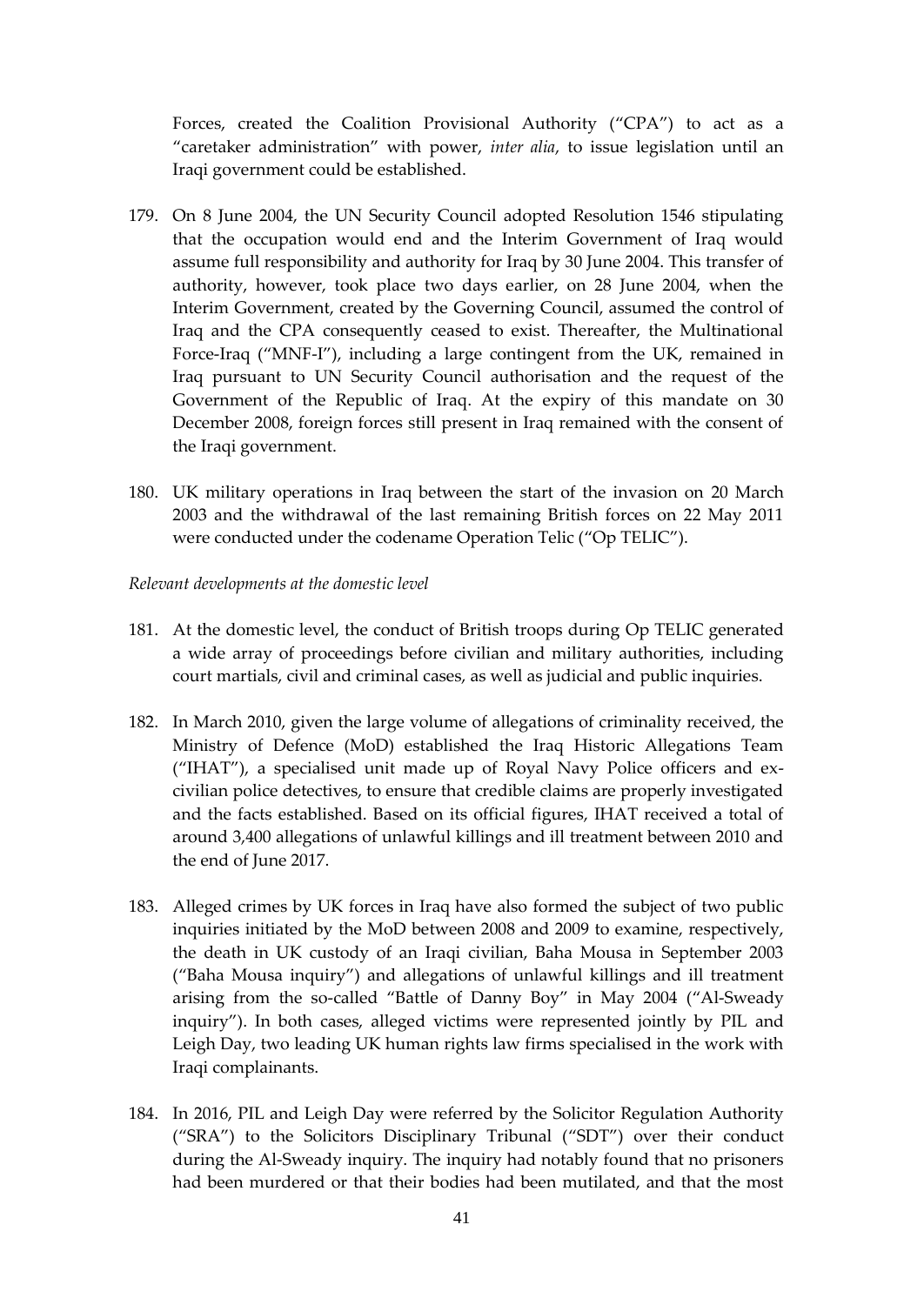serious claims alleged against UK forces were "deliberate lies, reckless speculation and ingrained hostility".

- 185. In February 2017, by then PIL lead counsel, Phil Shiner, was found guilty by a SDT panel of 12 professional misconduct charges and struck off as a solicitor. PIL had collapsed in August 2016 after the Legal Aid Agency ("LAA") revoked its contract with the firm for breach of its "contractual requirements" unrelated to the disciplinary proceedings. On the other hand, on 9 June 2017, the SDT found all allegations against Leigh Day and its solicitors unproven.
- 186. On 10 February 2017, the Defence Sub-committee of the UK Parliament issued the final report of an inquiry set up in April 2016 ("IHAT inquiry") on the issue of the UK Ministry of Defence's support for former and serving military personnel subject to judicial processes, and, in particular, on the work of IHAT. The report notably criticised the IHAT for alleged inefficiency and lack of professionalism and pressured the MoD to cut the IHAT's expenditure by closing it down and instead to provide the financial and other support to those UK servicemen under investigation.
- 187. On the same day of the release of the inquiry's report, amid concerns of political interference, the Defence Secretary announced the closing of IHAT ahead of the originally scheduled time frame by 30 June 2017, citing IHAT own forecasts that the unit's caseload was expected to reduce to around 20 investigations by the summer 2017.
- 188. IHAT was permanently shut-down at the stipulated date of 30 June 2017. As of 1st July 2017, its remaining investigations were reintegrated into the service police system and taken over by a new investigative unit known as the Service Police Legacy Investigations ("SPLI").

## *Examination of the information available*

- 189. In accordance with established practice and article 15(2) of the Statute, the Office paid particular attention to the assessment of reliability of the sources and the seriousness of the information received. Since the more recent allegations against UK forces in Iraq were mostly brought to the Office's attention by only one information-provider, the Office exercised an abundance of care in this regard.
- 190. In making this assessment, the Office has independently examined all relevant circumstances bearing impact on the trustworthiness of the main information provider, including the findings of the Solicitors Disciplinary Tribunal ("SDT") against Phil Shiner, the admissions made by Phil Shiner himself in the course of the disciplinary proceedings, the issues involving at least one of PIL main intermediaries in the field, as well as the overall political context in which the disciplinary proceedings against PIL took place.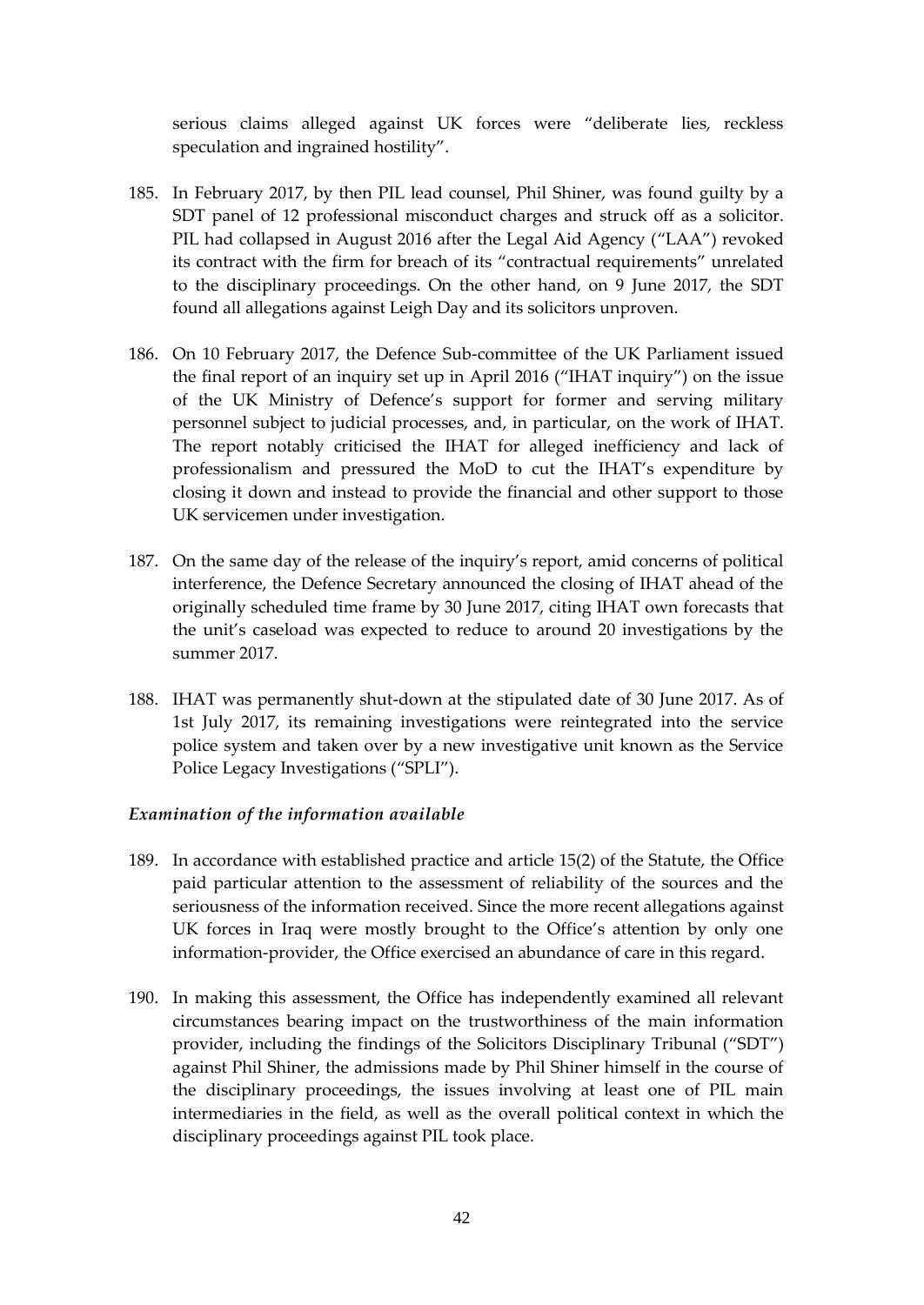191. In assessing the credibility of the claims themselves, the Office has taken the position that individual statements received from PIL could be considered credible enough if substantiated with supporting material (such as detention records, medical certificates, photographs, etc.) and/or corroborated by information available from reliable third sources, including human rights reports, the findings of public inquiries in the UK and data pertaining to out-ofcourt compensation settlements or other relevant material.

## *Subject-Matter Jurisdiction*

192. The crimes allegedly committed by the UK forces occurred in the context of an international armed conflict in Iraq from 20 March 2003 until 28 June 2004, and in the context of a non-international armed conflict from 28 June 2004 until 28 July 2009. The UK was a party to these armed conflicts over the entire time period.

## *Alleged crimes committed in the UK custody*

- 193. PIL and ECCHR have alleged that the UK personnel committed systematically and on a large scale war crimes of torture and related ill-treatment against at least 1071 Iraqi detainees pursuant to "the UK Government's deliberate policy of abuse of Iraqi detainees in the period from March 2003 through December 2008 on the territory of Iraq". PIL and ECCHR have further alleged that the British personnel committed 52 cases of unlawful killings against persons in their custody during the same period in Iraq.
- 194. On the basis of the information available, including some of the allegations brought to its attention since 2014 and considered credible, the Office reaffirms its previous conclusion that there is a reasonable basis to believe that in the period from 20 March 2003 through 28 July 2009 members of the UK armed forces committed the following war crimes in the context of the armed conflicts in Iraq against persons in their custody, including : wilful killing/murder (article  $8(2)(a)(i)$  or article  $8(2)(c)(i)$ , torture and inhuman/cruel treatment (article  $8(2)(a)(ii)$  or article  $8(2)(c)(i)$ , outrages upon personal dignity (article  $8(2)(b)(xxi)$ ) or article  $8(2)(c)(ii)$ , and rape or other forms of sexual violence (article  $8(2)(b)(xxii)$  or article  $8(2)(e)(vi)$ ).

## *Alleged crimes committed outside the UK custody*

195. The Office was seized with a limited number of allegations that the UK armed forces also committed acts of killings in the course of their military operations involving air strikes and ground supporting combat operations. The Office analysed the same allegations in the context of the preliminary examination of the situation in Iraq in 2006 and then concluded that there was no reasonable basis to believe that these acts alleged amounted to war crimes within the jurisdiction of the Court.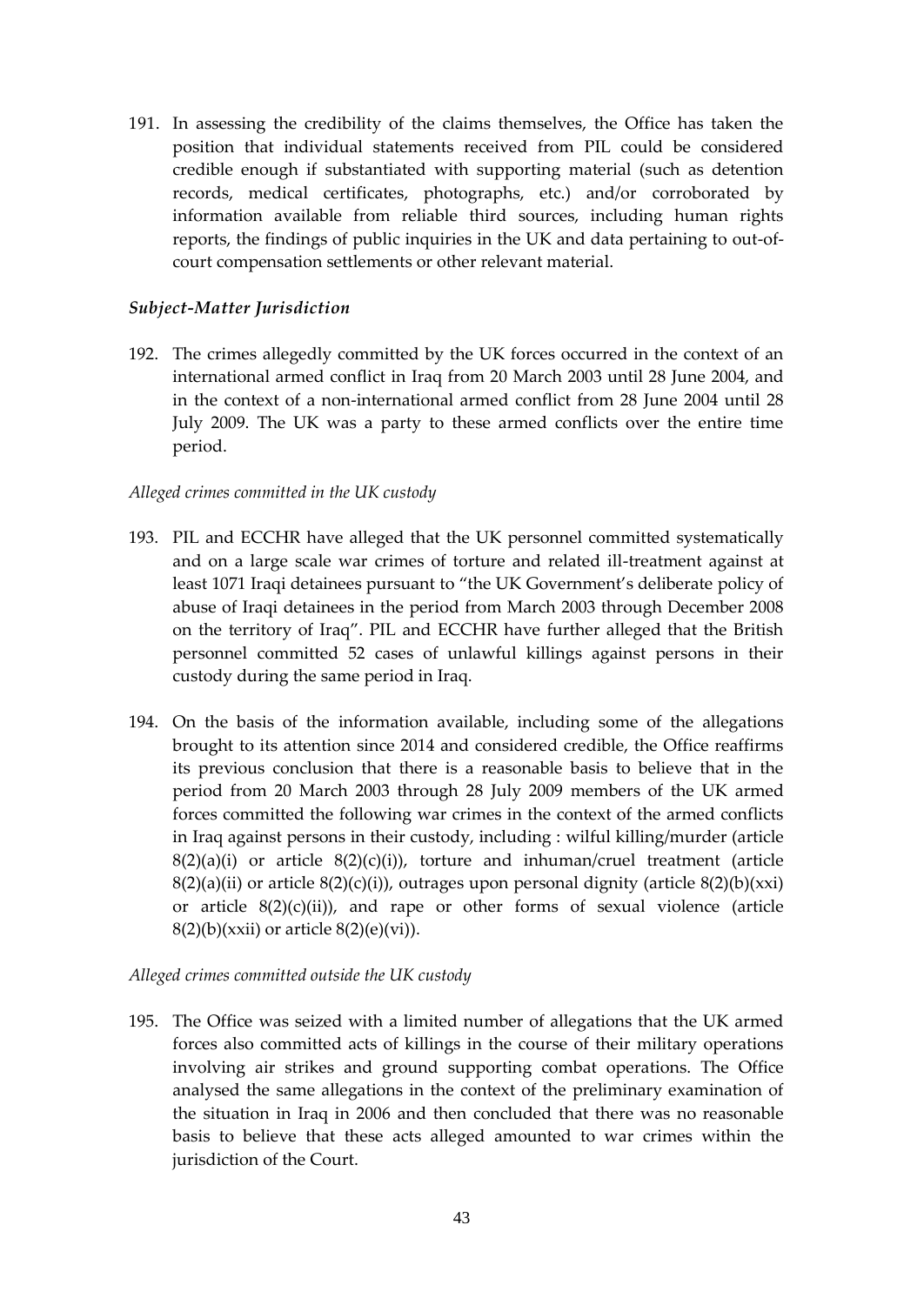196. The new information available does not alter the previous determination that, in the absence of information indicating intent to kill or target civilians or civilian objects, or cause clearly excessive civilian injuries, there is no reasonable basis to believe that war crimes within the jurisdiction of the Court were committed by British armed forces in the course of their military operations not related to the context of arrests and detentions. While additional incidents were brought to the Office's attention, the factual information provided does not constitute a reasonable basis to believe that the British armed forces intended to target civilians in these incidents.

#### *Admissibility Assessment*

197. In light of the preliminary conclusions reached in respect of jurisdictional aspects, the Office is undertaking an assessment of admissibility. As set out in article 17(1) of the Statute, admissibility requires an assessment of complementarity and gravity. In line with its prosecutorial strategy, the Office will assess complementarity and gravity in relation to the most serious crimes alleged to have been committed and those most responsible for those crimes. The Statute does not stipulate any mandatory sequence in the consideration of complementarity and gravity. The Prosecutor must be satisfied as to admissibility on both aspects before proceeding.

#### *OTP Activities*

- 198. During the reporting period, the Office has focussed its activities on a comprehensive factual and legal assessment of the information available, including a rigorous independent evaluation of all article 15 communications in light of the new information and recent developments that occurred at the domestic level. In the course of this process, the Office engaged with key stakeholders, in particular the senders of the article 15 communications and the UK government, as well as conducted a number of other analytical activities.
- 199. As part of its close scrutiny of relevant developments at the national level, the Office conducted its third mission to the UK from 13 to 14 February 2017. The mission enabled the Office, *inter alia*, to gather further contextual and other information on the disciplinary proceedings against Phil Shiner, including the views of PIL's associates, and to receive updated information from the IHAT on the progress of their investigations amidst the decision of UK Defence Secretary to close IHAT ahead of the original scheduled time frame.
- 200. Following the mission, the Office received additional updates and pieces of information from the UK Government, IHAT and from article 15 senders PIL and ECCHR. The Office has furthermore exchanged views on issues pertaining to the preliminary examination with other relevant actors, including NGO representatives and scholars.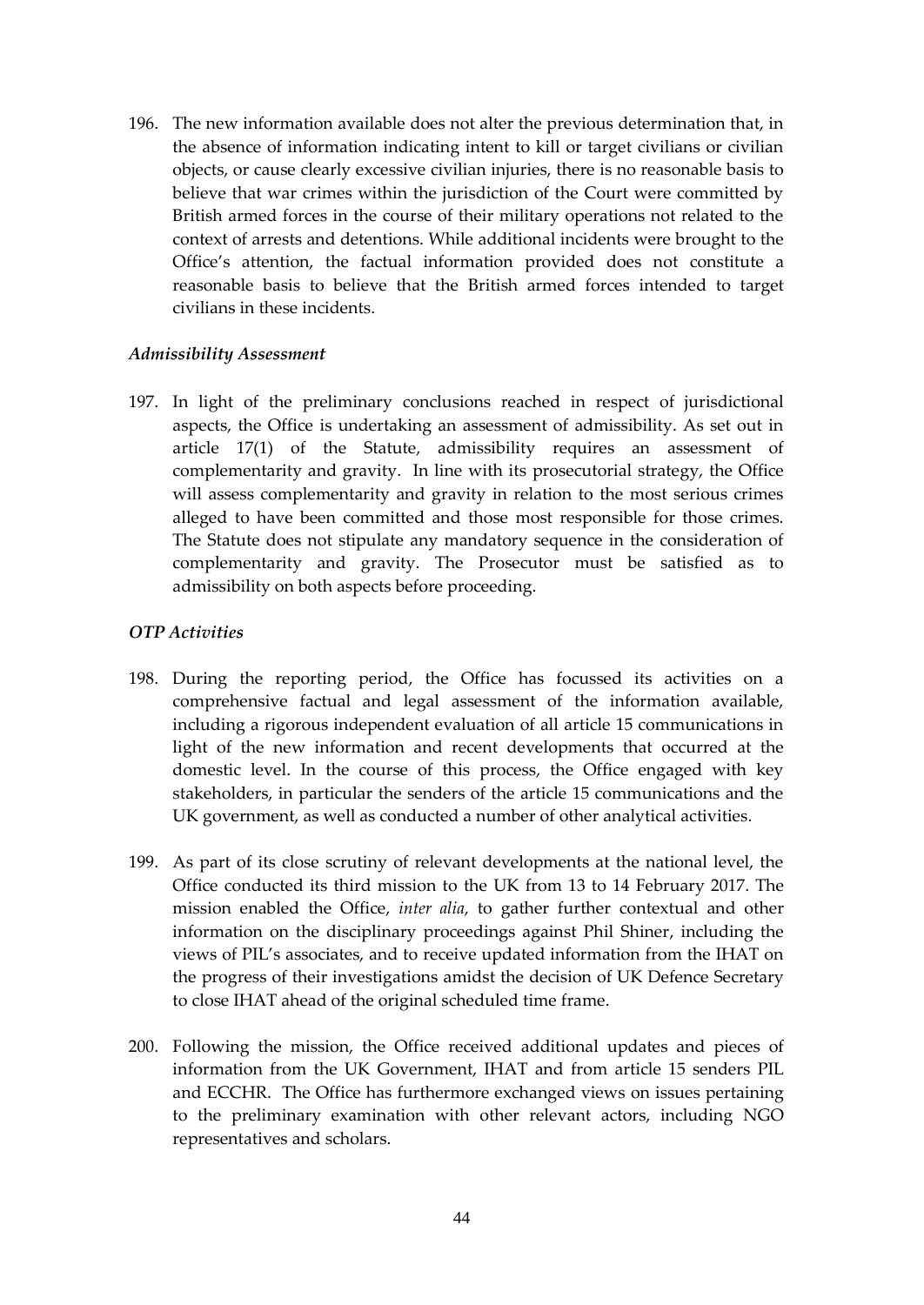- 201. The Office conducted a comprehensive review of all information available comprising, *inter alia*, new media articles and publications, recent case-law from the European Court of Human Rights, relevant findings by domestic authorities, such as IHAT and the Iraq Fatality Investigations ("IFI"), as well as hearings before the UK Parliament Defence Sub-committee.
- 202. The Office further received and considered information on relevant national proceedings conducted by the UK authorities, in particular with respect to the incidents of criminalities identified. In so doing, it maintained regular contact with the appropriate interlocutors, including the Service Prosecution Authority and IHAT, senior staff of both agencies, and other relevant State officials. The transition between IHAT and its successor, the SPLI, has also been closely scrutinised by the Office, notably to gauge the effective continuity between the two entities in terms of corporate knowledge, procedures, expertise, and judicial oversight. The Office is grateful to the UK authorities for their ongoing cooperation in the course of this preliminary examination.

#### *Conclusion*

203. Following a thorough factual and legal assessment of the information available, the Office has reached the conclusion that there is a reasonable basis to believe that members of the UK armed forces committed war crimes within the jurisdiction of the Court against persons in their custody. The Office's admissibility assessment is ongoing and is intended to be completed within a reasonable time frame.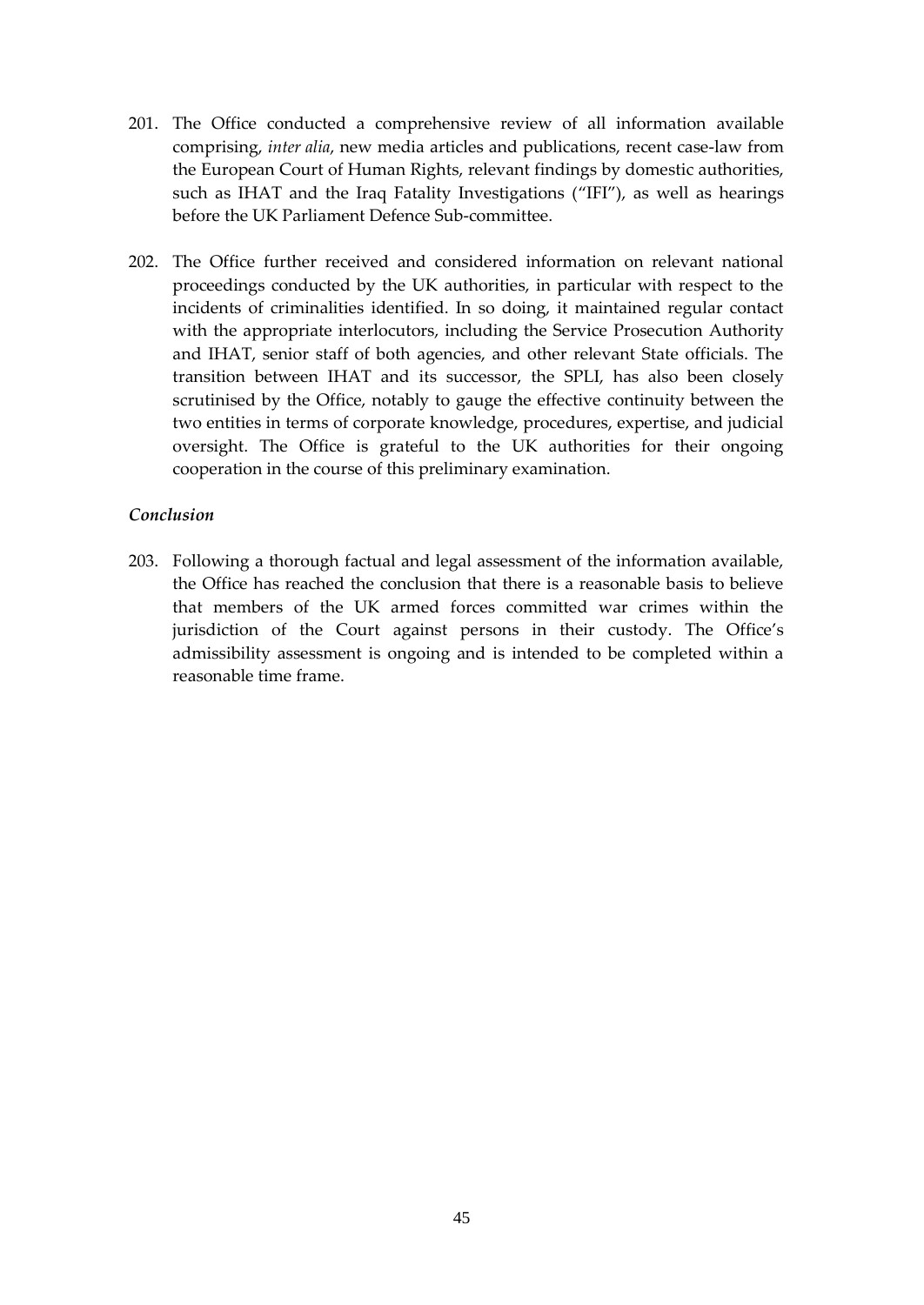## **NIGERIA**

# *Procedural History*

- 204. The preliminary examination of the situation in Nigeria was announced on 18 November 2010. The Office has received a total of 131 communications pursuant to article 15 in relation to the situation in Nigeria.
- 205. On 5 August 2013, the Office published an Article 5 report on the Situation in Nigeria, presenting its preliminary findings on jurisdictional issues.<sup>18</sup>
- 206. On 12 November 2015, the Office identified eight potential cases involving the commission of crimes against humanity and war crimes under articles 7 and 8 of the Statute that form the subject of the ongoing admissibility assessment, including six for conduct by Boko Haram and two for conduct by the Nigerian security forces.<sup>19</sup>

# *Preliminary Jurisdictional Issues*

207. Nigeria deposited its instrument of ratification to the Statute on 27 September 2001. The ICC therefore has jurisdiction over Rome Statute crimes committed on the territory of Nigeria or by its nationals from 1 July 2002 onwards.

# *Contextual Background*

1

- 208. The armed conflict between Boko Haram and Nigerian security forces continued during the reporting period. The intensity of the hostilities between the Nigerian Security Forces supported by the armed forces of neighbouring States, including Chad, Niger, and Cameroon on the one hand and Boko Haram on the other however appear to have decreased. The coalition forces consolidated their military gains against Boko Haram, including the recapture of the Sambisa Forest from Boko Haram in December 2016, located in Nigeria's north-eastern Borno State. Having been displaced from their strongholds in Nigeria, Boko Haram fighters reportedly continued to cross Nigerian borders into the neighbouring States of Niger, Chad, and Cameroon. Since April 2017, Boko Haram reportedly increased its military activities, including alleged attacks on civilians, in particular in Nigeria's Borno and Adamawa states as well as on the territory of neighbouring countries.
- 209. Apart from the conflict with Boko Haram, the Nigerian Security Forces were reportedly involved in other security operations, including in clashes with pro-Biafra protesters in the course of 2017.

<sup>&</sup>lt;sup>18</sup> See ICC-OTP, **Situation in Nigeria: Article 5 Report**, 5 August 2013.

<sup>&</sup>lt;sup>19</sup> See ICC-OTP[, Report on Preliminary Examination Activities 2015,](https://www.icc-cpi.int/Pages/item.aspx?name=otp-rep-pe-activities-2015) paras. 195-214.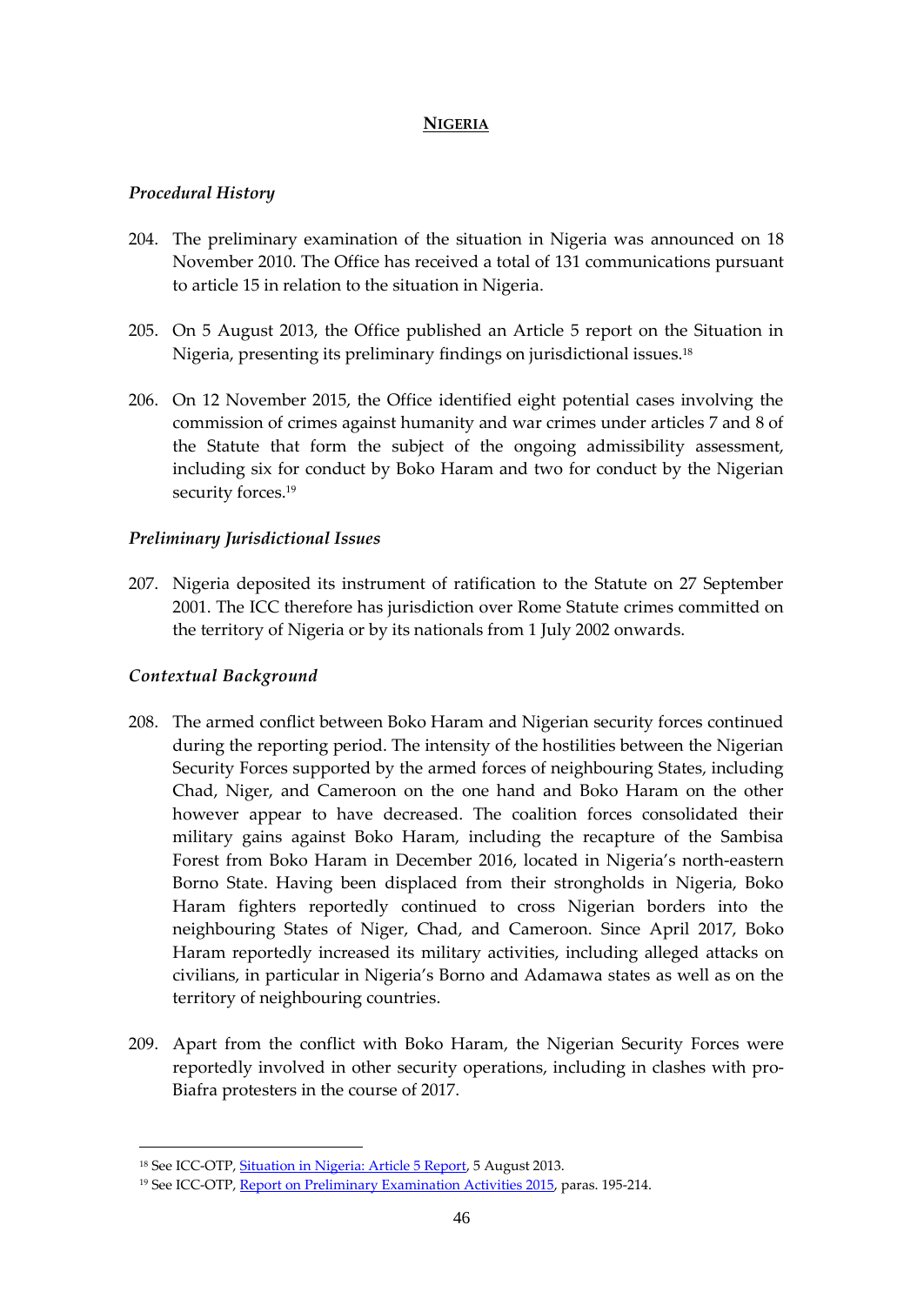#### *Subject-Matter Jurisdiction*

- 210. During the reporting period, the Office continued to gather and examine information on new crimes allegedly committed in Nigeria. New allegations of crimes were reported in particular in the context of the armed conflict between Boko Haram and the Nigerian security forces, including SGBC as well as crimes against children allegedly committed by Boko Haram.
- 211. Boko Haram reportedly continues to use children under the age of 15 years as child soldiers, with some being used as suicide bombers. New information reviewed by the Office indicates a sharp increase in the use of children under the age of 15 years and women and girls in suicide attacks in 2017. According to UNICEF, between January and August 2017, 83 children have been used as "human bombs", 55 of whom were girls, most often under 15 years old and 27 were boys; one was a baby strapped to a girl. Amnesty International ("AI") also reported a sharp rise in civilian deaths in north-eastern Nigeria resulting from Boko Haram's increased use of suicide bombers, often women and girls who were forced to carry explosives into crowded areas. In September 2017, AI recorded the killing of 381 civilians between April and September 2017 in Cameroon and Nigeria attributable to Boko Haram. Boko Haram reportedly claimed responsibility for some of the attacks. On the basis of a preliminary assessment of targeted groups, *modus operandi,* and geographical patterns, it appears that the majority of the suicide attacks can be attributed to Boko Haram.
- 212. The above conduct falls within the potential cases against Boko Haram already identified by the Office, relating to the commission of crimes against humanity and war crimes under articles 7 and 8 of the Statute, namely Boko Haram's attacks against civilians, recruitment and use of children under the age of 15 year to participate in hostilities, and the persecution of women and girls.
- 213. During the reporting period, the Office further continued its factual and legal analysis of other allegations of crimes unrelated to the armed conflict between Boko Haram and the Nigerian security forces. In that regard, the Office carefully examined the events of December 2015 in Zaria, Kaduna State, involving clashes between members of the Islamic Movement of Nigeria ("IMN") and Nigerian security forces. It is alleged that members of the IMN armed with batons, knives, and machetes stopped the convoy of the Chief of Army Staff on a principle road in Zaria on 12 December 2015 and that in subsequent security operations, the Nigerian military killed at least 349 persons (men, women, and children) while at least 66 others were injured. On the basis of information available, including the report of a Judicial Commission of Inquiry established by the Kaduna State Government to investigate the events, the Office has reached preliminary findings and will seek further clarifications from the Nigerian authorities.
- 214. The Office has furthermore received information alleging crimes committed by the Nigerian Security Forces against pro-Biafra protesters in the course of 2017. The examination of this information is ongoing.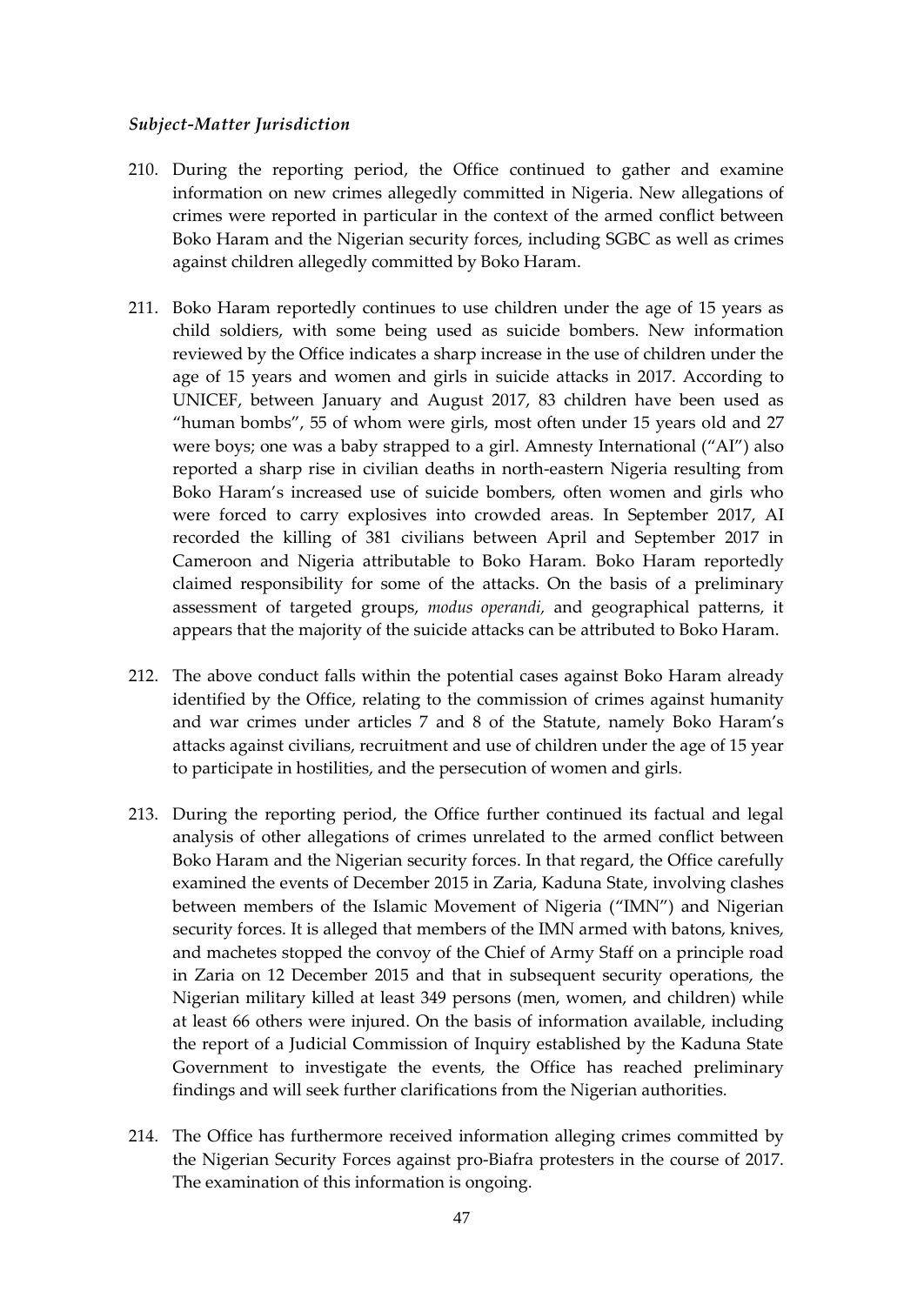#### *Admissibility Assessment*

- 215. During the reporting period, the Office has continued to assess the admissibility of the eight potential cases it has identified in relation to the armed conflict between Boko Haram and the Nigerian security forces.
- 216. With respect to the crimes allegedly committed by Boko Haram, information provided to the Office by the Attorney-General of the Federation mostly relates to proceedings targeted at low-level Boko Haram members rather than its leadership. A limited number of case files appears to relate to the alleged killings and injuries of civilians by Boko Haram.
- 217. The Office is however aware of a series of new proceedings initiated by the Nigerian authorities in October 2017, potentially relevant to the admissibility assessment. According to a statement of the Office of the Attorney-General of the Federation, several prosecutors were assigned to bring to court more than 2,300 Boko Haram suspects, currently detained in two military camps in northwestern Nigeria. Four judges have been reportedly assigned to try these cases and defence counsels have been identified to represent the suspects. A first phase of proceedings addressing 575 detainees has reportedly concluded, leading to 45 convictions and sentences between 3 and 31 years in jail and 468 acquittals due to the lack of relevant information. 34 cases were struck out for lack of evidence and 28 cases were transferred to the Federal High Court Abuja Division and adjourned until next year due to the absence of relevant witnesses.
- 218. With respect to crimes allegedly committed by the Nigerian security forces information available to date only relates to some extent to the two potential cases identified by the Office. The Office however notes that the Nigerian authorities initiated two relevant inquiries during the reporting period, namely the Special Board of Inquiry ("SBI") instituted by the Nigerian Army and the Presidential Investigation Panel to Review Compliance of the Armed Forces with Human Rights Obligations and Rules of Engagement ("PIP").
- 219. The SBI was convened by the Chief of Army Staff of the Nigerian Army on 8 March 2017 and submitted its report on 18 May 2017, a summary of which was published in June 2017. The SBI was mandated to investigate allegations of human rights violations against the Nigerian Security Forces, including in the context of its operations against Boko Haram in north-eastern Nigeria. According to the terms of reference of the SBI, this includes allegations of deaths in military detention, allegations of summary executions in Giwa barracks on 14 March 2014, allegations of torture, enforced disappearances, unlawful killings and illegal detention. The SBI was also tasked to determine the veracity of specific allegations raised by AI against individual senior military officers.
- 220. The SBI found that the delayed trials of Boko Haram detainees resulting in some cases of deaths in custody constitute a denial of the detainees' right to a fair trial. However, the SBI found no evidence of arbitrary arrests or extra judicial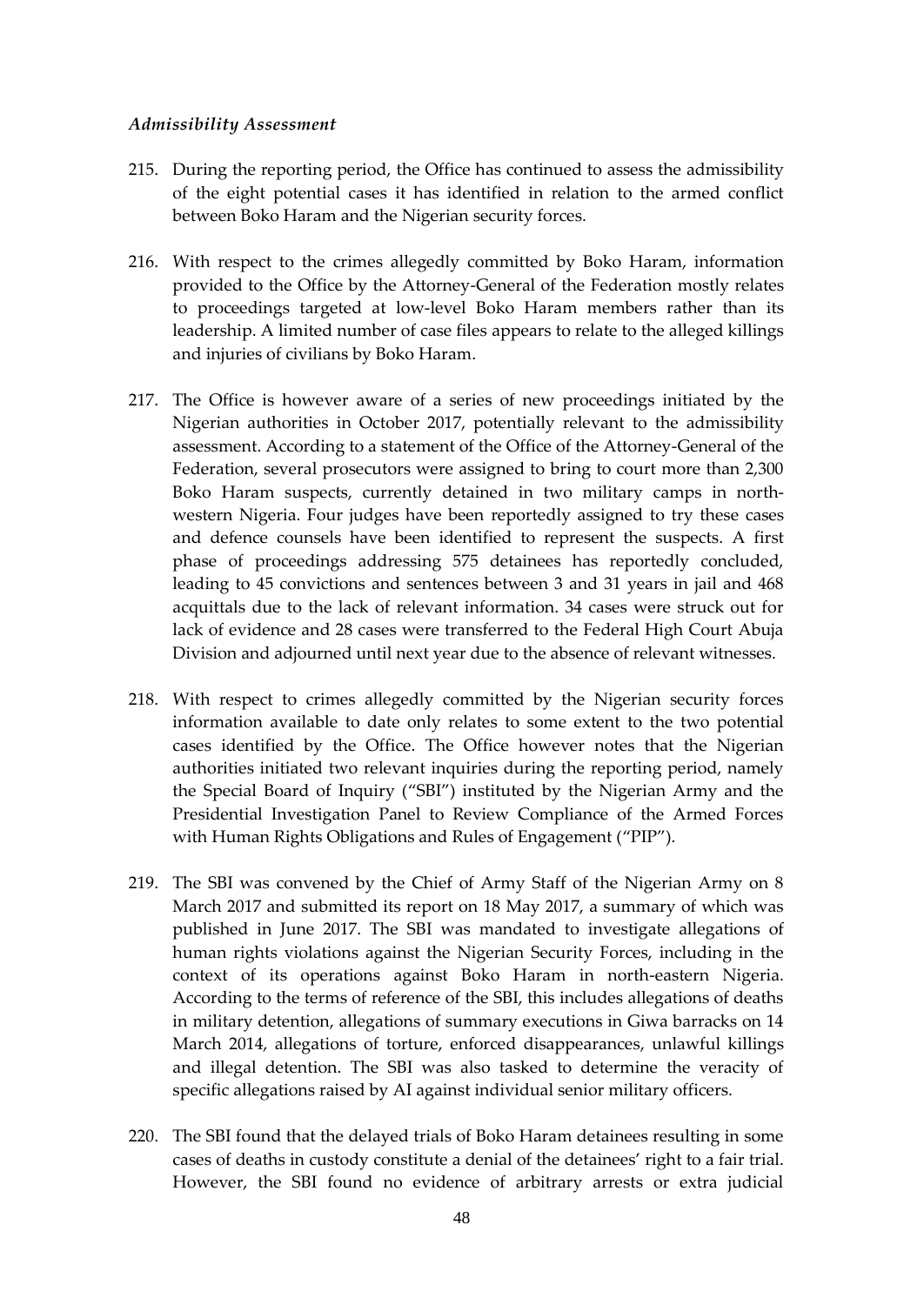executions of detainees in any of the documents reviewed. The SBI was also unable to substantiate any of the allegations by AI against individual senior military officers.

221. The PIP was set up by Acting President Yemi Osinbajo on 11 August 2017, in accordance with one of the SBI's recommendations. The PIP is mandated among others to investigate alleged violations of international humanitarian law and human rights law and matters of conduct and discipline in the Nigerian Armed Forces in local conflicts and insurgencies. Stakeholders, affected persons, institutions and interested members of the public have been invited to submit information to the PIP to assist it in the discharge of its mandate. From 7 September to 6 October 2017, the PIP held a public hearing in Abuja. The last hearing reportedly took place on 8 November 2017, concluding the investigation. A final report of the proceedings is currently being drafted by the panel and will be submitted to the Government with recommendations for further action.

## *OTP Activities*

- 222. The Office continued its factual and legal assessment of any new information on alleged crimes received during the reporting period and gathered additional information on relevant national proceedings conducted by the Nigerian authorities. It conducted four missions to Nigeria in the reporting period in relation to its admissibility assessment.
- 223. In November 2016, the Prosecutor met with the Attorney-General of the Federation and Minister of Justice, Mr Abubakar Malami in The Hague, to discuss the status of the preliminary examination of the situation in Nigeria and to recall pending requests and the specific requirements of the Office to conduct its admissibility assessment. On this occasion, the Attorney-General reiterated Nigeria's commitment to the ICC in general and cooperation with the OTP's preliminary examination in particular.
- 224. In May 2017, the Prosecutor travelled to Abuja to meet with Acting President Yemi Osinbajo and relevant civil and military authorities, including the Minister of Foreign Affairs and the Minister of Defence. The Acting President as well as the Minister of Foreign Affairs ensured the Prosecutor of Nigeria's support and cooperation. In a separate meeting, the Prosecutor discussed the situation in Nigeria with civil society organisations and listened to victims of alleged crimes.
- 225. In May 2017, the Office held a second technical meeting with Nigerian authorities at the Ministry of Justice in Abuja to gather relevant information with respect to the potential cases identified by the Office for the purpose of its admissibility assessment. The meeting was attended by a wide range of relevant Nigerian institutions and stakeholders from the justice and security sectors. The Office informed the participants on the status of the preliminary examination, recalled the pending requests for additional information, and elaborated on the requirements of the Office to conduct its admissibility assessment. The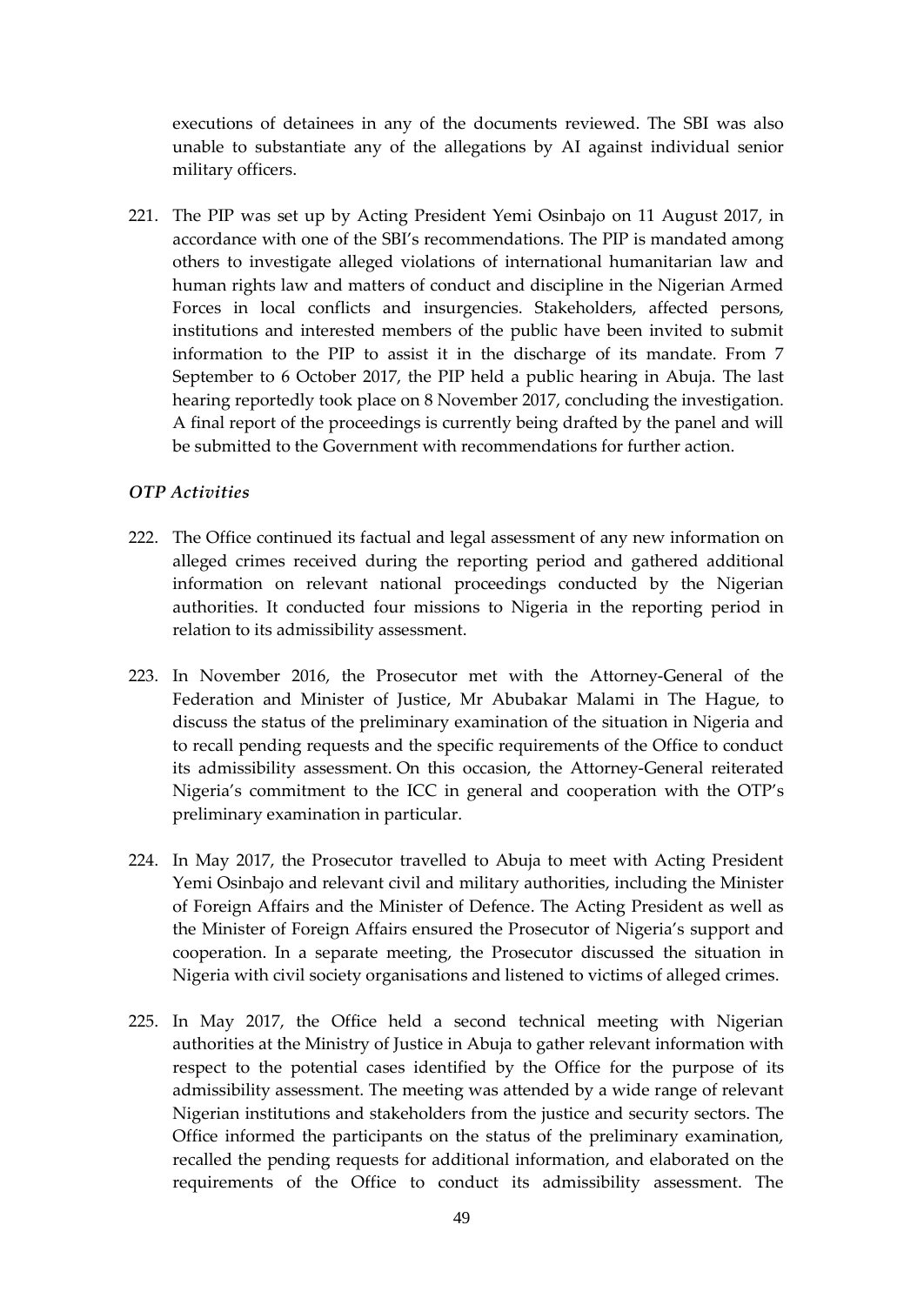participants provided updated information on relevant initiatives, including the setting up of SBI by the Chief of Defence Staff of the Nigerian Army. In the course of the same mission, the Office met with the National Human Rights Commission ("NCHR") in Abuja and members of the SBI.

- 226. In December 2016, March 2017, and June 2017, the Office presented the preliminary findings of its ongoing examination to Nigerian prosecuting authorities during capacity building workshops organised by international partners of Nigeria. In these workshops, experts on international crimes exchanged experiences with Nigerian professionals currently investigating and prosecuting crimes that could fall under ICC jurisdiction, such as prosecutors from the office of the Director of Public Prosecutions of the Federation and the Nigerian Army.
- 227. Throughout the reporting period, the Office maintained close contact with relevant partners and stakeholders on the situation in Nigeria, including international and Nigerian NGOs, communication senders, and diplomatic actors.

## *Conclusion and Next Steps*

- 228. The Office will continue its analysis of all new crimes allegedly committed in the situation in Nigeria and its admissibility assessment of the eight potential cases currently identified in order to reach a decision on whether the criteria for opening an investigation are met. The Office will continue to pay special attention to allegations of SGBC and crimes committed against children.
- 229. While the Office requires further information on relevant domestic proceedings, it will continue to hold consultations with the Nigerian authorities and with intergovernmental and non-governmental organisations to assist relevant stakeholders in identifying pending impunity gaps and the scope for possible remedial measures.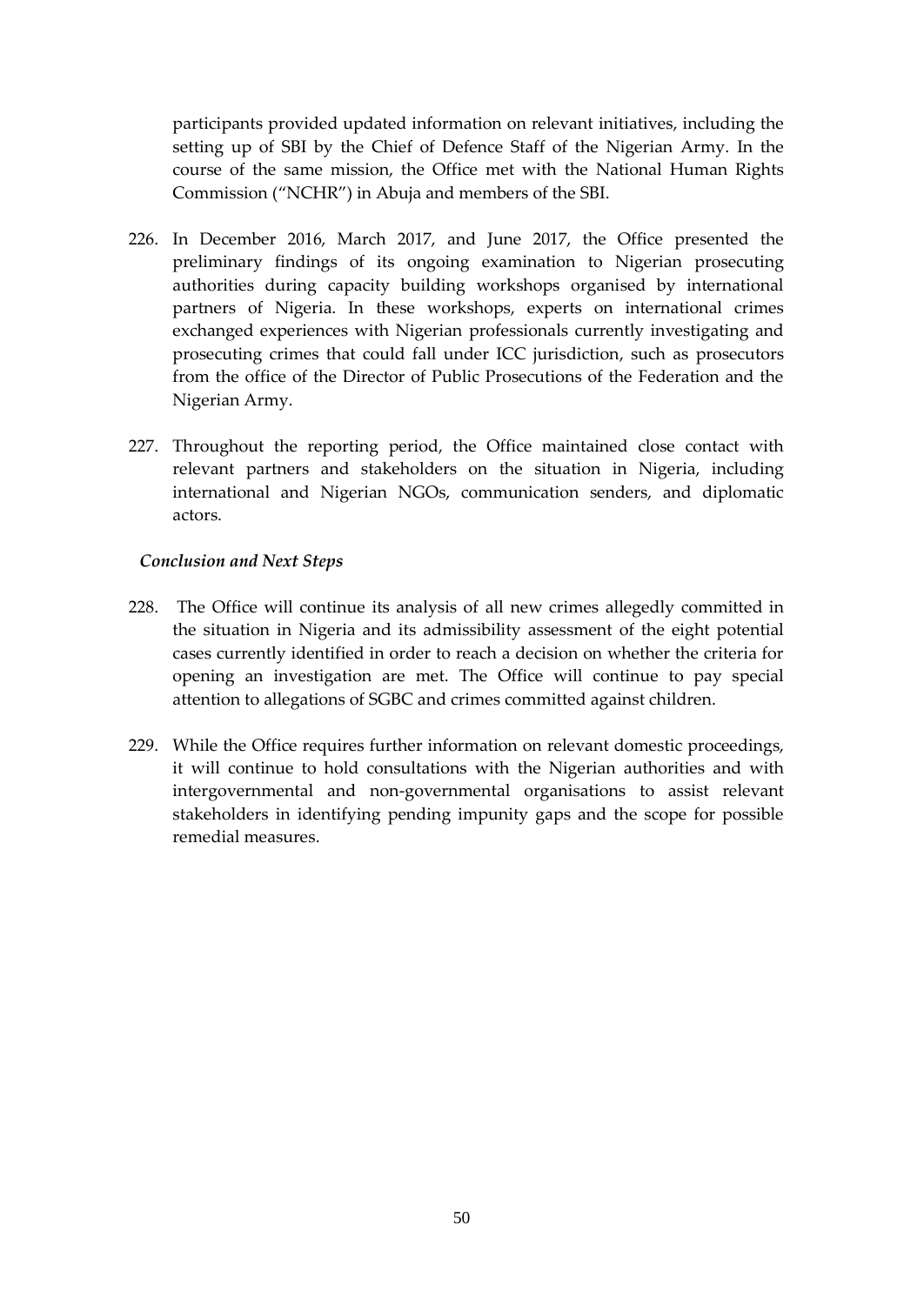## **IV. COMPLETED PRELIMINARY EXAMINATIONS**

#### **AFGHANISTAN**

#### *Procedural History*

- 230. The preliminary examination of the situation in the Islamic Republic of Afghanistan ("Afghanistan") was announced in 2007. The Office has received a total of 125 communications pursuant to article 15 in relation to the situation in Afghanistan.
- 231. By memorandum of 30 October 2017, the Prosecutor notified the President of the Court, in accordance with regulation 45 of the Regulations of the Court, of her intention to submit a request for authorisation of an investigation into the situation in the Islamic Republic of Afghanistan pursuant to article 15(3) of the **Statute**
- 232. On 3 November 2017, the Presidency of the Court assigned the Situation in the Islamic Republic of Afghanistan to PTC III.
- 233. On 20 November 2017, the Office requested authorisation from the PTC to proceed with an investigation of the situation in the Islamic Republic of Afghanistan in the period since 1 July 2002, pursuant to article 15(3) of the Statute.<sup>20</sup> Specifically, the Office has sought authorisation to investigate alleged crimes committed on the territory of Afghanistan in the period since 1 May 2003, as well as other alleged crimes that have a nexus to the armed conflict in Afghanistan and are sufficiently linked to the situation and were committed on the territory of other States Parties in the period since 1 July 2002.

#### *Preliminary Jurisdictional issues*

1

- 234. Afghanistan deposited its instrument of ratification to the Statute on 10 February 2003. The ICC therefore has jurisdiction over Rome Statute crimes committed on the territory of Afghanistan or by its nationals from 1 May 2003 onwards.
- 235. In relation to the crimes in the context of, and that were associated with the armed conflict in Afghanistan that were allegedly committed on the territory of other States Parties, the Statute entered into force for Poland and Romania on 1 July 2002, and for Lithuania on 1 August 2003.

<sup>&</sup>lt;sup>20</sup> [Public redacted version of "Request for authorisation of an investigation pursuant to article 15"](https://www.icc-cpi.int/Pages/record.aspx?docNo=ICC-02/17-7-Red), 20 November 2017, ICC-02/17-7-Conf-Exp. The present chapter summarises the public Request for authorisation, which includes relevant references to sources used.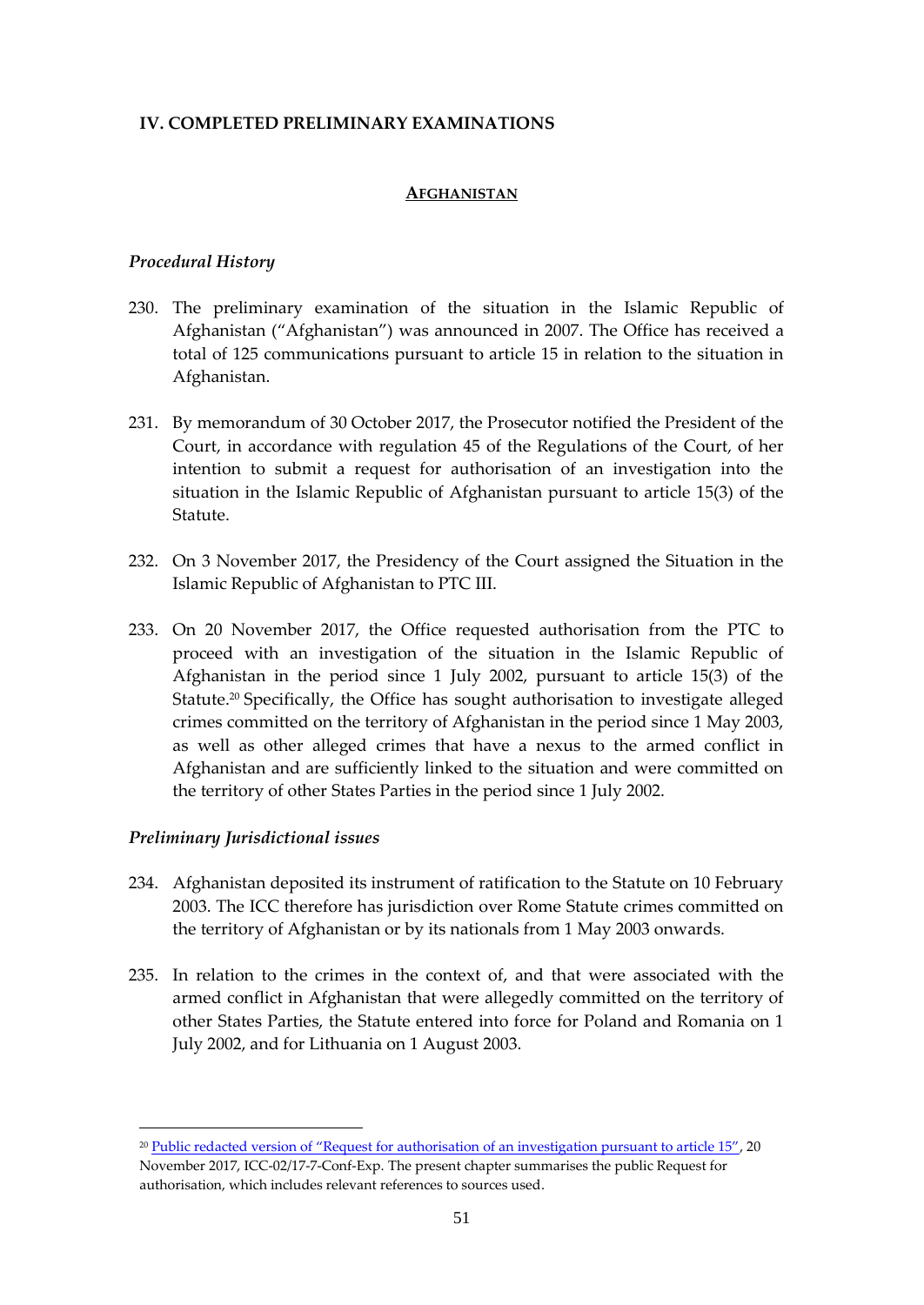## *Contextual Background*

- 236. In response to the attacks of 11 September 2001 on Washington D.C. and New York City, on 7 October 2001 the US launched military operation 'Enduring Freedom' ("OEF") in Afghanistan. The purpose of the operation was to fight Al Qaeda and the Taliban government which harboured Al Qaeda and its leadership. As part of the initial phase of the operation, the US organised and armed Afghan anti-Taliban forces operating under the coalition known as the 'Northern Alliance'. By the end of the year, the Taliban were ousted from power.
- 237. In order to establish permanent governance institutions, a number of Afghan leaders started talks under the auspices of the UN. The 2-5 December 2001 Bonn Conference resulted in the Agreement on Provisional Arrangements in Afghanistan Pending the Re-Establishment of Permanent Government Institutions, otherwise known as the Bonn Agreement. The Bonn Agreement also requested the UN Security Council to establish a UN mandated force to assist in the maintenance of security for Kabul and its surrounding areas until the new Afghan security and armed forces were fully constituted and functioning. On 20 December 2001, the UN Security Council adopted resolution 1386 establishing an International Security Assistance Force ("ISAF"). In parallel to the ISAF mission, US forces continued military operations pursuant to OEF against supporters of the Al Qaeda network.
- 238. In tandem to the process of establishing Afghan governing institutions, the security situation continued to deteriorate, primarily due to the increasing level of insurgency, largely attributable to the Taliban, which began to rebuild its influence starting in 2002. The three largest anti-government armed groups operating in Afghanistan historically have been the Taliban, the Haqqani Network, and Hezb-e-Islami Gulbuddin ("HIG"). Al Qaeda also remains a focus of military operations by international forces in Afghanistan. Since 2015, groups calling themselves Daesh/Islamic State Khorasan Province ("Daesh/ISKP") have emerged and have been held responsible (or claimed responsibility) for a number of attacks against civilians in Kabul as well in Nangarhar province.
- 239. The number of international forces deployed to support the Afghan Government peaked at over 100,000 in 2010-2011, the majority of which were US armed forces, but with approximately 50 other countries contributing troops to ISAF, including states that are not members of NATO. The US-led OEF continued in Afghanistan alongside the NATO-led ISAF mission until the end of December 2014, when both combat missions officially concluded, and were replaced by Operation Freedom's Sentinel and Operation Resolute Support, respectively. The new missions are focused primarily on training, advising and assisting the ANSF, although Operation Freedom's Sentinel also conducts counter-terrorism operations against the remnants of Al Qaeda.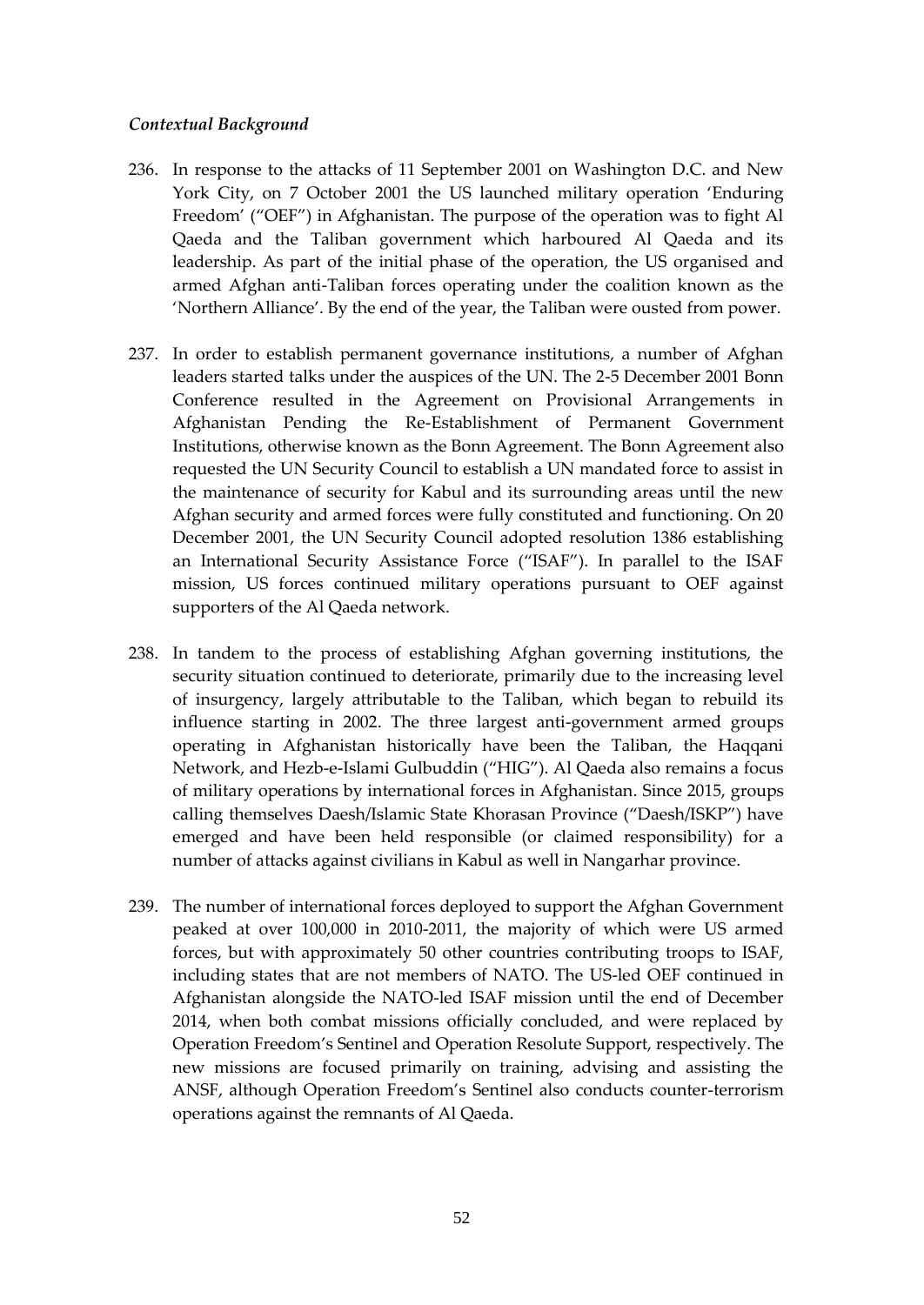## *Subject-Matter Jurisdiction*

- 240. The armed conflict in Afghanistan during the relevant period has been classified by the Prosecution as of non-international character, between the Afghan government, supported by the ISAF and US forces on the one hand (progovernment forces), and non-State armed groups, particularly the Taliban, on the other (anti-government groups). The participation of international forces does not change the non-international character of the conflict since these forces became involved in support of the Afghan Transitional Administration established on 19 June 2002.
- 241. As a result of its examination, the Office has determined that there is a reasonable basis to believe that, at a minimum, the following crimes within the Court's jurisdiction have occurred:
	- Crimes against humanity and war crimes by members of the Taliban and their affiliated Haqqani Network;

• War crimes of torture, outrages upon personal dignity and sexual violence by members of the Afghan National Security Forces ("ANSF"), in particular the National Directorate for Security ("NDS") and the Afghan National Police ("ANP");

• War crimes of torture, outrages upon personal dignity and rape and other forms of sexual violence, by members of the US armed forces on the territory of Afghanistan and members of the CIA in secret detention facilities both in Afghanistan and on the territory of other States Parties, principally in the 2003- 2004 period.

- 242. The Office has also examined allegations of other crimes committed by international armed forces operating in Afghanistan. In particular, since 2009, when the UN Assistance Mission to Afghanistan ("UNAMA") began to record civilian casualties systematically, it has documented approximately 1,820 civilian deaths.
- 243. Having reviewed information on a large number of incidents attributed to the international forces, the Office has determined that, although these operations resulted in incidental loss of civilian life and harm to civilians, in most incidents that information does not provide a reasonable basis to believe that the military forces intended the civilian population as such, or individual civilians not taking direct part in hostilities, to be the object of the attack.
- 244. Nonetheless, if an investigation is authorised into the Situation, these as well as any other alleged crimes that may occur after the start of investigations could nonetheless be subjected to proper investigation.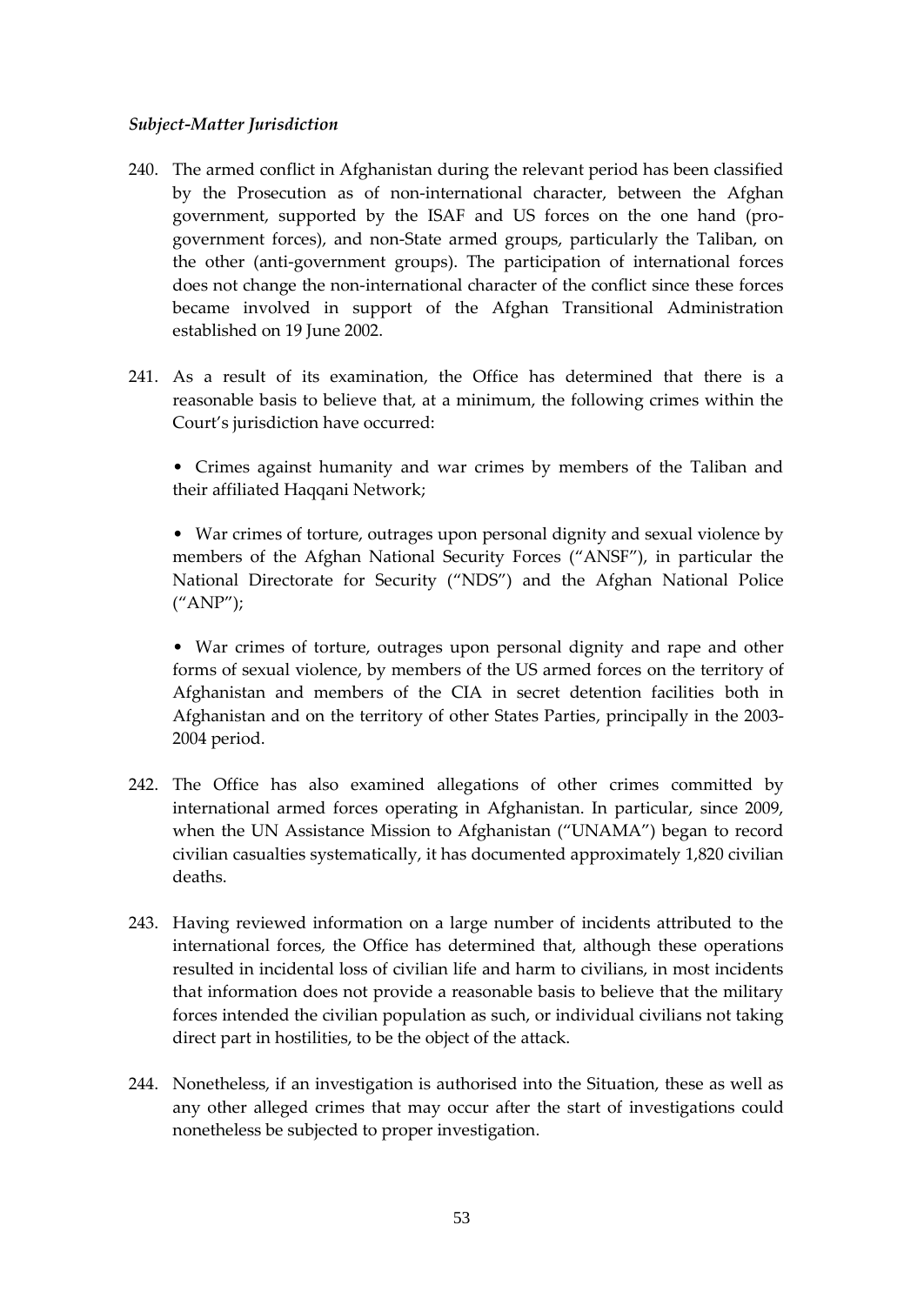245. More recently, during the preparation of its Request, the Office received media reports and article 15 communications concerning allegations made against special forces of certain international forces operating in Afghanistan. Should authorisation be granted to open an investigation, these and any other alleged crimes that may occur after the commencement of the investigation, as well as any attendant assessments concerning complementarity and gravity, could be assessed further within the scope of the authorised situation.

#### *Acts allegedly committed by members of the Taliban and affiliated armed groups*

- 246. The Office has examined the information available on crimes allegedly committed by anti-government armed groups, in particular the Taliban and their affiliates, in the context of the armed conflict in Afghanistan. According to this information, anti-government armed groups have been responsible for more than 17,000 civilian deaths since 2009, as well as almost 7,000 deliberate and targeted killings of civilians. In the period since 1 May 2003, insurgent groups have allegedly launched numerous attacks on protected objects, including schools, civilian government offices, hospitals, shrines and mosques, and humanitarian organisations.
- 247. The Taliban leadership has expressly declared its policy of attacking civilians publicly in official documents issued by the Taliban leadership such as the *Layha* and in fatwas; in public statements by Taliban officials or spokespersons who claimed that particular civilians were the primary object of an attack; and in public lists of civilians to be killed or captured.
- 248. There is a reasonable basis to believe that the Taliban and their affiliates have committed the crimes against humanity of murder (article 7(1)(a)), imprisonment or other severe deprivation of physical liberty (article 7(1)(e)), and persecution against any identifiable group or collectivity on political grounds and on gender grounds (article 7(1)(h)). These crimes were allegedly committed as part of a widespread and/or systematic attack against civilians perceived to support the Afghan government and/or foreign entities, or to oppose Taliban rule and ideology, involving the multiple commission of violent acts in pursuance of the policy of the Taliban leadership to seize power from the Government of Afghanistan and impose its rule and system of beliefs by lethal force. In particular, women and girls have been deliberately attacked by the Taliban and their affiliates to prevent them from studying, teaching, working or participating in public affairs, through intimidation, death threats, abductions and killings.
- 249. There is also a reasonable basis to believe that since 1 May 2003, the Taliban and their affiliates have committed the following war crimes in the context of a noninternational armed conflict: murder (article 8(2)(c)(i)), intentionally directing attacks against the civilian population (article 8(2)(e)(i)), intentionally directing attacks against humanitarian personnel (article 8(2)(e)(iii)), intentionally directing attacks against protected objects (article 8(2)(e)(iv)), conscripting or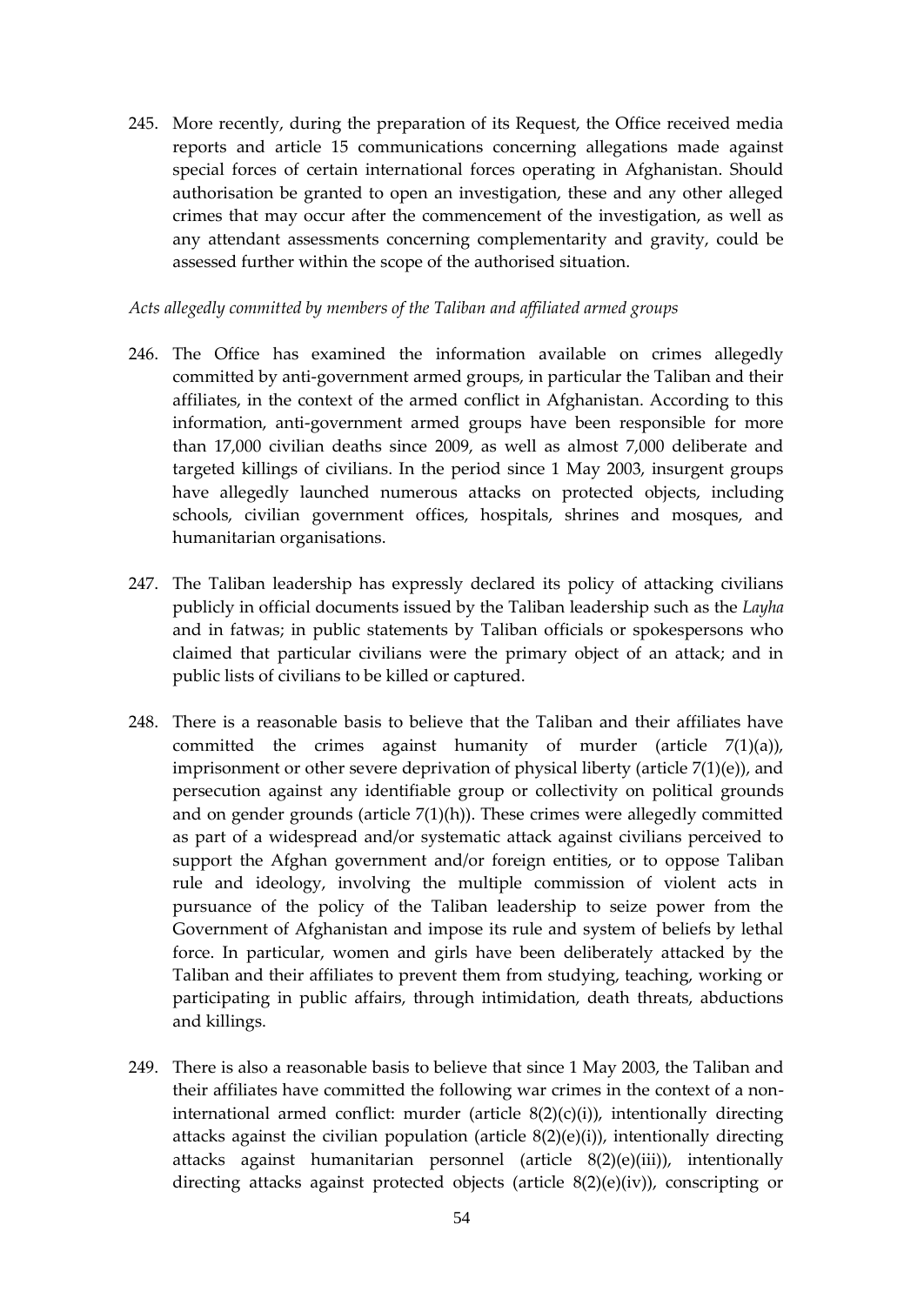enlisting children under the age of 15 years or using them to participate actively in hostilities (article  $8(2)(e)(vi)$ ), and killing or wounding treacherously a combatant adversary (article  $8(2)(e)(ix)$ ). These war crimes were committed on a large scale and as part of a plan or policy.

#### *Acts allegedly committed by members of the Afghan National Security Forces*

- 250. Multiple sources have reported on the prevalence of torture in Afghan Government detention facilities, including the Afghanistan Independent Human Rights Commission, UNAMA, and a fact-finding commission appointed by the President of Afghanistan in 2013.
- 251. The information available provides a reasonable basis to believe that members of the ANSF have committed the war crimes of torture and cruel treatment under article  $8(2)(c)(i)$ , outrages upon personal dignity pursuant to article  $8(2)(c)(ii)$ , and sexual violence under article  $8(2)(e)(vi)$ . Governmental authorities alleged to have tortured conflict-related detainees include the NDS, the ANP as well as the Afghan National Army ("ANA"), the Afghan National Border Police ("ANBP") and the Afghan Local Police ("ALP").
- 252. The information available does not clearly indicate that the alleged crimes by members of the ANSF against conflict-related detainees have been committed as part of one or more plans or policies at the facility, district or provincial level. However, the information available indicates that the alleged crimes were committed on a large scale.

#### *Acts allegedly committed by members of the US armed forces and of the CIA*

- 253. The information available provides a reasonable basis to believe that in the period since 1 May 2003, members of the US armed forces have committed the war crimes of torture and cruel treatment (article  $8(2)(c)(i)$ ), outrages upon personal dignity (article  $8(2)(c)(ii)$ ) and rape and other forms of sexual violence (article  $8(2)(e)(vi)$ ). These crimes were committed in the context of a noninternational armed conflict. Moreover, the information available provides a reasonable basis to believe that in the period since 1 July 2002, members of the CIA have committed the war crimes of torture and cruel treatment (article  $8(2)(c)(i)$ , outrages upon personal dignity (article  $8(2)(c)(ii)$ ), and rape and other forms of sexual violence (article 8(2)(e)(vi)). These crimes were committed in the context of a non-international armed conflict, both on the territory of Afghanistan as well as on the territory of other States Parties to the Statute.
- 254. In particular, the information available provides a reasonable basis to believe that at least 54 detained persons (selected from a wider range of reported victims) were subjected to torture, cruel treatment, outrages upon personal dignity, rape and/or sexual violence by members of the US armed forces on the territory of Afghanistan, primarily in the period 2003-2004. The information available further provides a reasonable basis to believe that at least 24 detained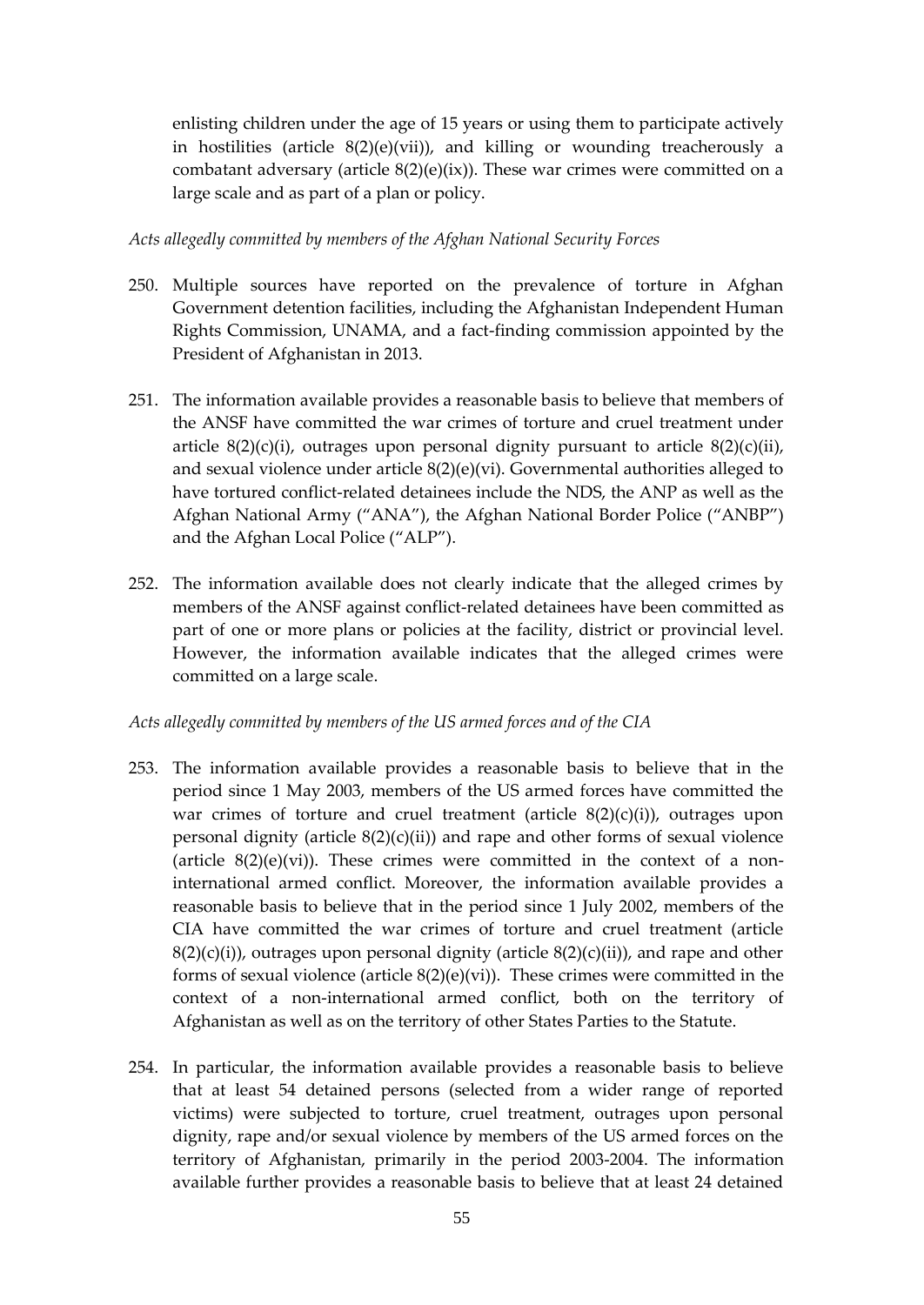persons (selected from a wider range of reported victims) were subjected to torture, cruel treatment, outrages upon personal dignity, rape and/or sexual violence by members of the CIA on the territory of Afghanistan and other States Parties to the Statute (namely Poland, Romania and Lithuania), primarily in the period 2003-2004.

255. The information available indicates that these alleged crimes took place in the context of, and were associated with the armed conflict in Afghanistan. In particular, those crimes were allegedly committed against conflict-related detainees suspected of being members of the Taliban and/or Al Qaeda or otherwise suspected of cooperating with them. Interrogation techniques were designed and implemented as part of a policy to obtain actionable intelligence, and appear to have been discussed, reviewed, and authorised within the US armed forces, the US Department of Defence ("DoD"), the CIA, and other branches of the US Government.

#### *Admissibility Assessment*

256. At the article 15 stage, admissibility is assessed in relation to 'potential cases' which may be brought. Having identified potential cases arising from the conduct of three separate groups of alleged perpetrators - members of the Taliban and their affiliates (anti-government groups); members of the ANSF; and members of the US armed forces or the CIA - the Office has found that these potential cases that would likely arise from an investigation of the situation in Afghanistan would be currently admissible. The Office will continue to assess the existence of national proceedings for as long as the situation remains under investigation, should the Chamber authorise the investigation, including in relation to any additional information that may be provided by relevant States with jurisdiction at the article 18 stage.

#### *Members of the Taliban and affiliated armed groups*

#### **Complementarity**

- 257. The information available indicates that at this stage no national investigations or prosecutions have been conducted or are ongoing against those who appear most responsible for the crimes allegedly committed by members of the Taliban and affiliated armed groups.
- 258. The Government of Afghanistan adopted a national action plan on transitional justice in 2005, which stated that no amnesty should be provided for war crimes, crimes against humanity and other gross violations of human rights, and set out other activities geared towards truth-seeking and documentation, and the promotion of reconciliation and national unity. The action plan remains unimplemented and appears to have become obsolete.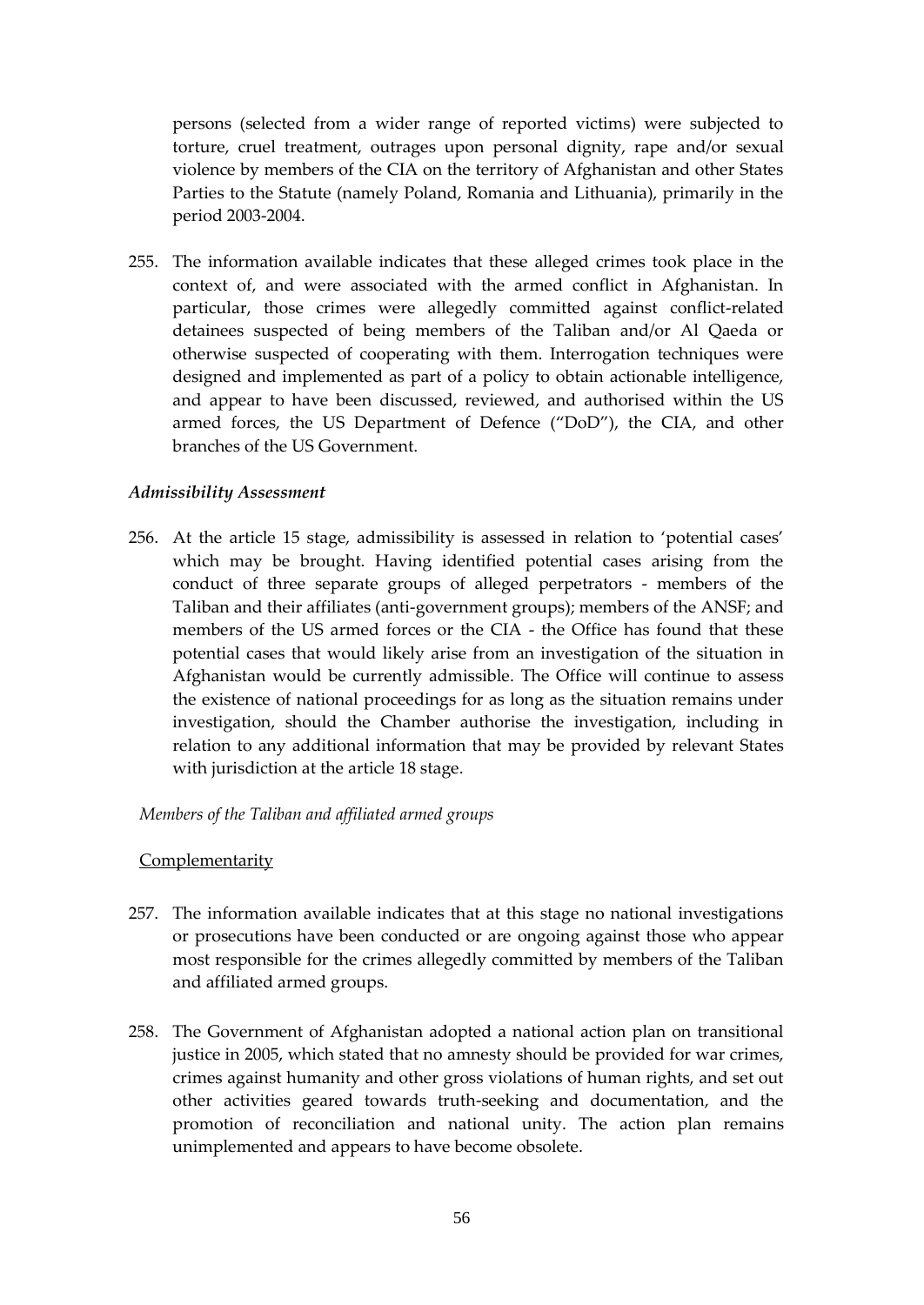- 259. Instead, the Afghan Parliament passed a general amnesty in 2007, which entered into force in 2009. The "Law on Public Amnesty and National Stability" provides legal immunity to all belligerent parties including "those individuals and groups who are still in opposition to the Islamic State of Afghanistan", without any temporal limitation or any exception for international crimes.
- 260. More recently, efforts have been taken by the Government of Afghanistan to build its capacity to meet its obligations under the Statute and to facilitate national investigations and prosecutions of ICC crimes. In particular, in 2014 the Government of Afghanistan updated the country's Criminal Procedure Code in order, *inter alia*, to exempt Rome Statute crimes from the ordinary statutes of limitations. The Government of Afghanistan has also promulgated a new Penal Code which now explicitly incorporates Rome Statute crimes and specifies superior responsibility as an available mode of liability. The Penal Code Bill was adopted by Afghanistan's parliament in May 2017.
- 261. Upon review of this and other information, the Office has concluded that the potential case(s) it has identified concerning crimes allegedly committed by members of the Taliban and affiliated armed groups would currently be admissible, meaning that there is no conflict of jurisdiction between Afghanistan and the Court.

## **Gravity**

- 262. Over the period 2009-2016, 50,802 civilian casualties (17,770 deaths and 33,032 injuries) were attributed to anti-government armed groups, mostly from their use of improvised explosive devices as well as suicide and complex attacks. The information available suggests that much of the alleged conduct was committed with particular cruelty or in order to instil terror and fear among the local civilian population. Victims were deliberately targeted on a discriminatory basis based on their actual or perceived political allegiance or on gender grounds, with attacks particularly directed at civic and community leaders. The campaign of targeted killings of politicians, government workers, tribal and community leaders, teachers, and religious scholars has also deprived local Afghan communities of functioning institutions. In many parts of the country, the Afghan population has been denied access to humanitarian assistance and basic government services, including health care, as a direct consequence of the insurgent strategy of targeting government workers and aid workers, including medical staff and de-miners.
- 263. Other crimes were committed in a manner calculated to inflict maximum harm and injury on the largest number of victims, such as through suicide bombings in crowded public gatherings, including in mosques during Friday prayers. The widespread use of perfidious tactics has also placed the civilian population at increased risk of attack from governmental and international forces, contributing to increased civilian casualties. The alleged crimes have had a particularly broad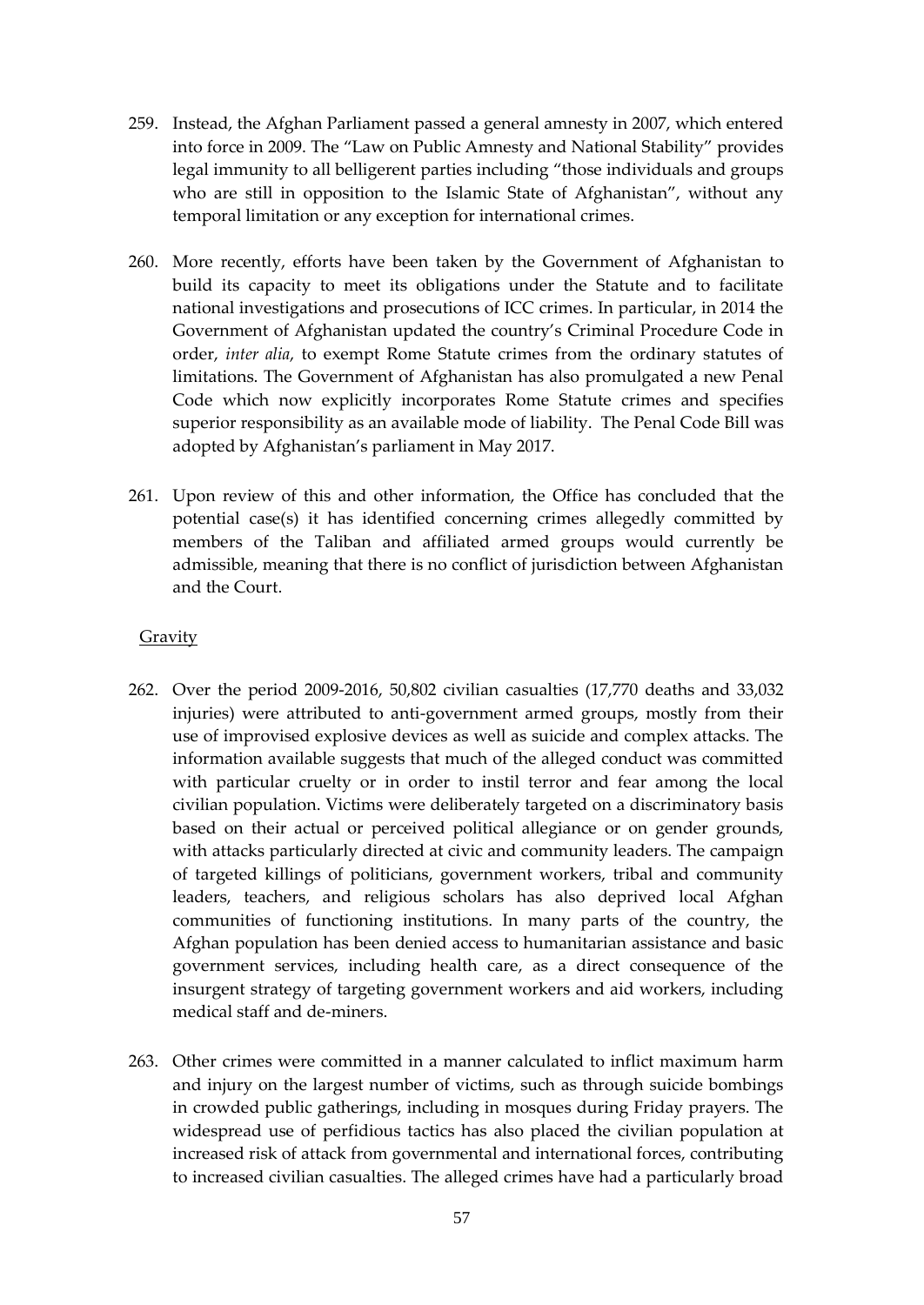and severe impact on women and girls. Girls' education has come under sustained attack, thereby depriving thousands of girls of their right to access education.

## *Members of the Afghan National Security Forces*

# Complementarity

264. Despite the particularly high prevalence of prohibited acts against conflictrelated detainees in certain detention facilities run by the NDS or ANP, the information available does not indicate that relevant national proceedings have been carried out against those most responsible for such alleged crimes. Accordingly, the Office has assessed that the potential case(s) it has identified concerning crimes allegedly committed by members of the ANSF would currently be admissible, meaning that there is no conflict of jurisdiction between Afghanistan and the Court.

# **Gravity**

- 265. The alleged crimes have been committed on a large scale, with reports that torture has been practised institutionally in certain facilities. High percentages of detainees have reported having experienced torture or cruel treatment. Facilities in which torture was found to be prevalent or systematic are located in multiple provinces across the country and are not limited to any one particular geographical region.
- 266. The manner in which these crimes are alleged to have been committed also appears to have been particularly cruel, prolonged and severe, calculated to inflict maximum pain and has included acts of sexual violence. The alleged crimes had severe short-term and long-term impacts on detainees' physical and mental health, including permanent physical injuries.

## *Members of the US armed forces and the CIA*

# **Complementarity**

- 267. The information available indicates that at this stage no national investigations or prosecutions have been conducted or are ongoing against those who appear most responsible for the crimes allegedly committed by members of the US armed forces.
- 268. Although the US has asserted that it has conducted thousands of investigations into detainee abuse, to the extent discernible, such investigations and/or prosecutions appear to have focused on alleged acts committed by direct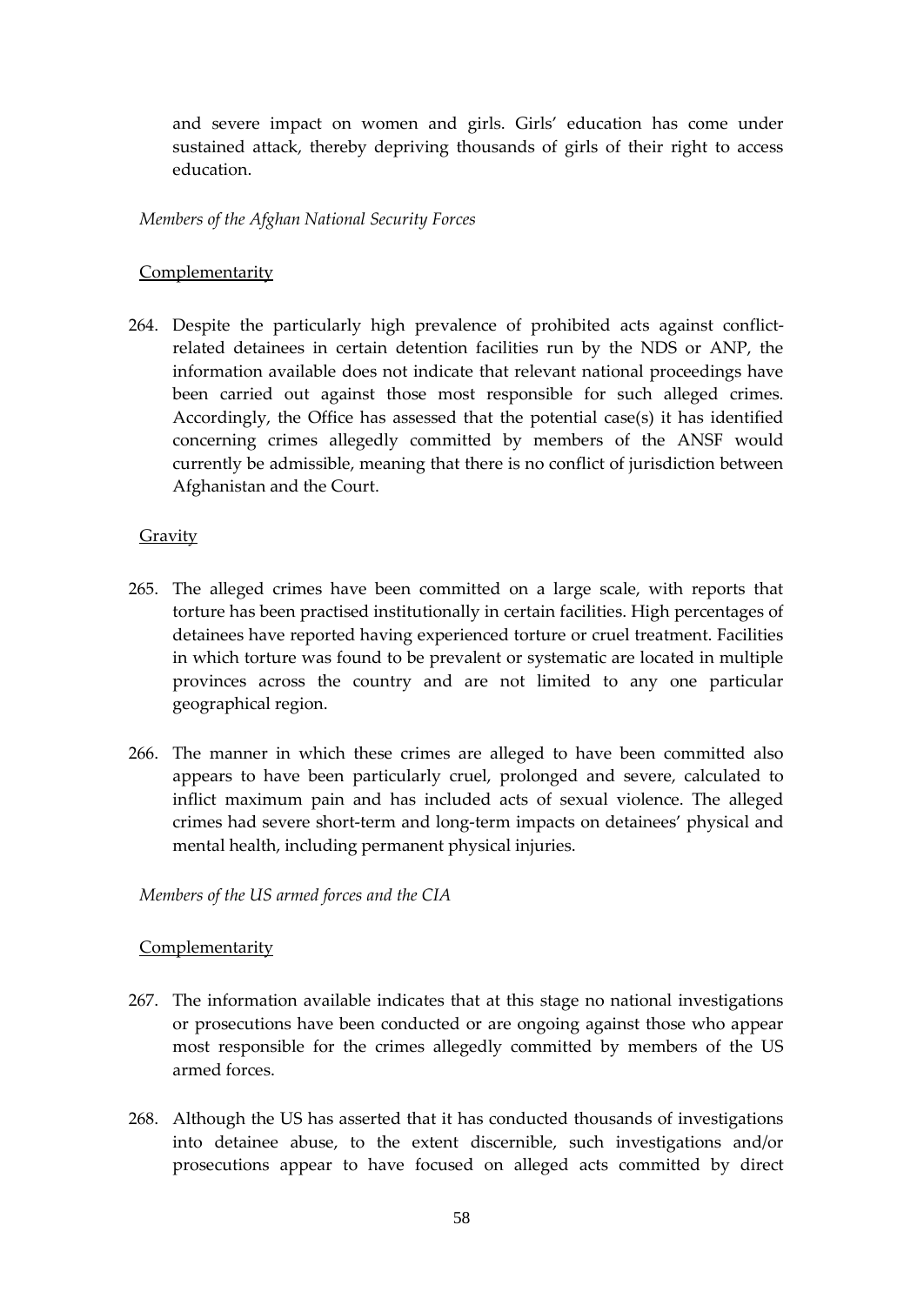physical perpetrators and/or their immediate superiors. None of the investigations appear to have examined the criminal responsibility of those who developed, authorised or bore oversight responsibility for the implementation by members of the US armed forces of the interrogation techniques that resulted in the alleged commission of crimes within the jurisdiction of the Court. Despite a number of efforts it has undertaken, the Office has been unable to obtain specific information or evidence with a sufficient degree of specificity and probative value that demonstrates that proceedings were undertaken with respect to cases of alleged detainee abuse by members of the US armed forces in Afghanistan within the temporal jurisdiction of the Court, of which it has identified at least 54 victims.

- 269. The information available indicates that at this stage no national investigations or prosecutions have been conducted or are ongoing against those who appear most responsible for the crimes allegedly committed by members of the CIA. The limited inquiries and/or criminal proceedings that were initiated appear to have been focussed on the conduct of direct perpetrators and persons who did not act in good faith or within the scope of the legal guidance given by the Office of Legal Counsel regarding the interrogation of detainees. No proceedings appear to have been conducted to examine the criminal responsibility of those who developed, authorised or bore oversight responsibility for the implementation by members of the CIA of the interrogation techniques that resulted in the alleged commission of crimes within the jurisdiction of the Court.
- 270. In relation to proceedings conducted in other States, criminal investigations are reportedly ongoing in Poland, Romania and Lithuania regarding alleged crimes committed in relation to the CIA detention facilities on their respective territories. If the Chamber authorises the investigation, the Office will continue to assess the progress of any relevant national proceedings in order to determine whether they encompass the same persons and substantially the same conduct as identified in the course of any investigations by the Office, and if so, whether they are genuine.
- 271. Moreover, no national investigations or prosecutions have been conducted or are ongoing in Afghanistan with respect to crimes allegedly committed by members of international forces, in line with status of forces agreements in place between Afghanistan and the US as well as between Afghanistan and ISAF troopcontributing countries, which provide for the exclusive exercise of criminal jurisdiction by the authorities of the sending State.

## **Gravity**

272. The groups of persons likely to be the focus of future investigations include persons who devised, authorised or bore oversight responsibility for the implementation by members of the US armed forces and members of the CIA of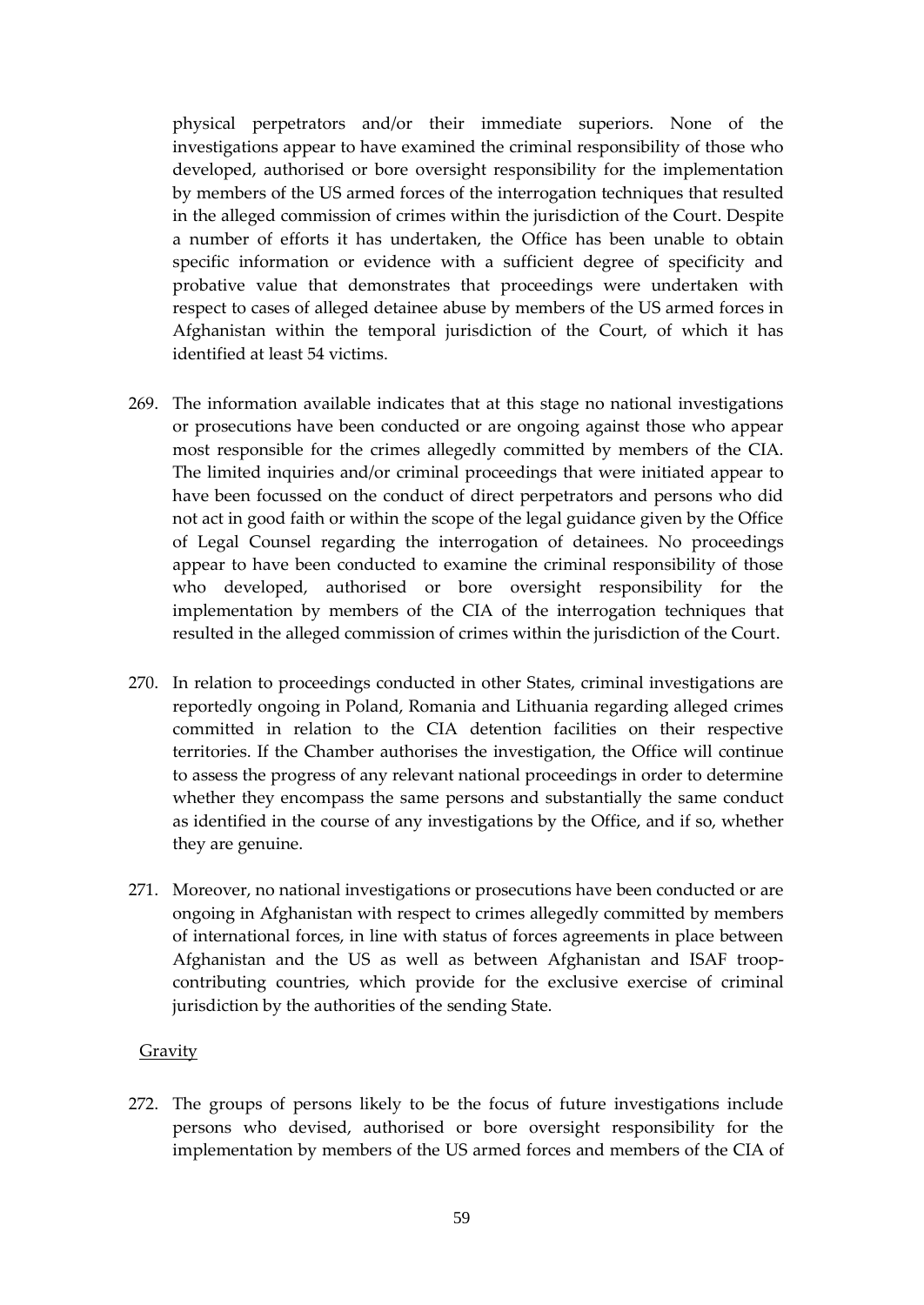the interrogation techniques that resulted in the alleged commission of crimes within the jurisdiction of the Court.

- 273. With respect to the US armed forces, the alleged crimes appear to have been inflicted on a relatively small percentage of all persons detained by US armed forces, and to have occurred during a limited time period. Nonetheless, the acts allegedly committed were serious both in their number and in their effect, and although implemented pursuant to authorised interrogation policies adopted locally rather than at headquarters level, implicated personal responsibility within the command structure.
- 274. The treatment of CIA detainees appears to have been particularly grave on a qualitative assessment. The alleged crimes appear to have been committed with particular cruelty, involving the infliction of serious physical and psychological injury, over prolonged periods, and including acts committed in a manner calculated to offend cultural and religious values, and leaving victims deeply traumatised. Detainees who were subjected to "enhanced interrogation techniques" and extended isolation exhibited psychological and behavioural issues, including hallucinations, paranoia, insomnia, and attempts at self-harm and self-mutilation.

# *Interests of Justice*

275. The seriousness and extent of war crimes and crimes against humanity allegedly committed in Afghanistan, highlighted by the extended period of time over which crimes have been and continue to be committed, the wide range of perpetrators among all parties to the conflict, the recurring patterns of criminality, and the limited prospects for accountability at the national level, all weigh heavily in favour of an investigation. In light of the mandate of the Prosecutor and the object and purpose of the Statute, and based on the information available, the Office has identified no substantial reasons to believe that the opening of an investigation would not serve the interests of justice.

# *OTP Activities*

- 276. During the reporting period, the Office has completed its comprehensive assessment of statutory criteria for a determination whether there is a reasonable basis to proceed with an investigation into the situation in Afghanistan pursuant to article 53(1) of the Statute.
- 277. Following the publication of the *OTP Report on Preliminary Examination Activities 2016*, various stakeholders, including appropriate State authorities engaged with the Office. In particular, the announcement by the Prosecutor in November 2016 that she would imminently decide on whether to open investigations prompted the submission of additional information, which required careful analysis. The Office took note of the efforts undertaken by the Afghan authorities over the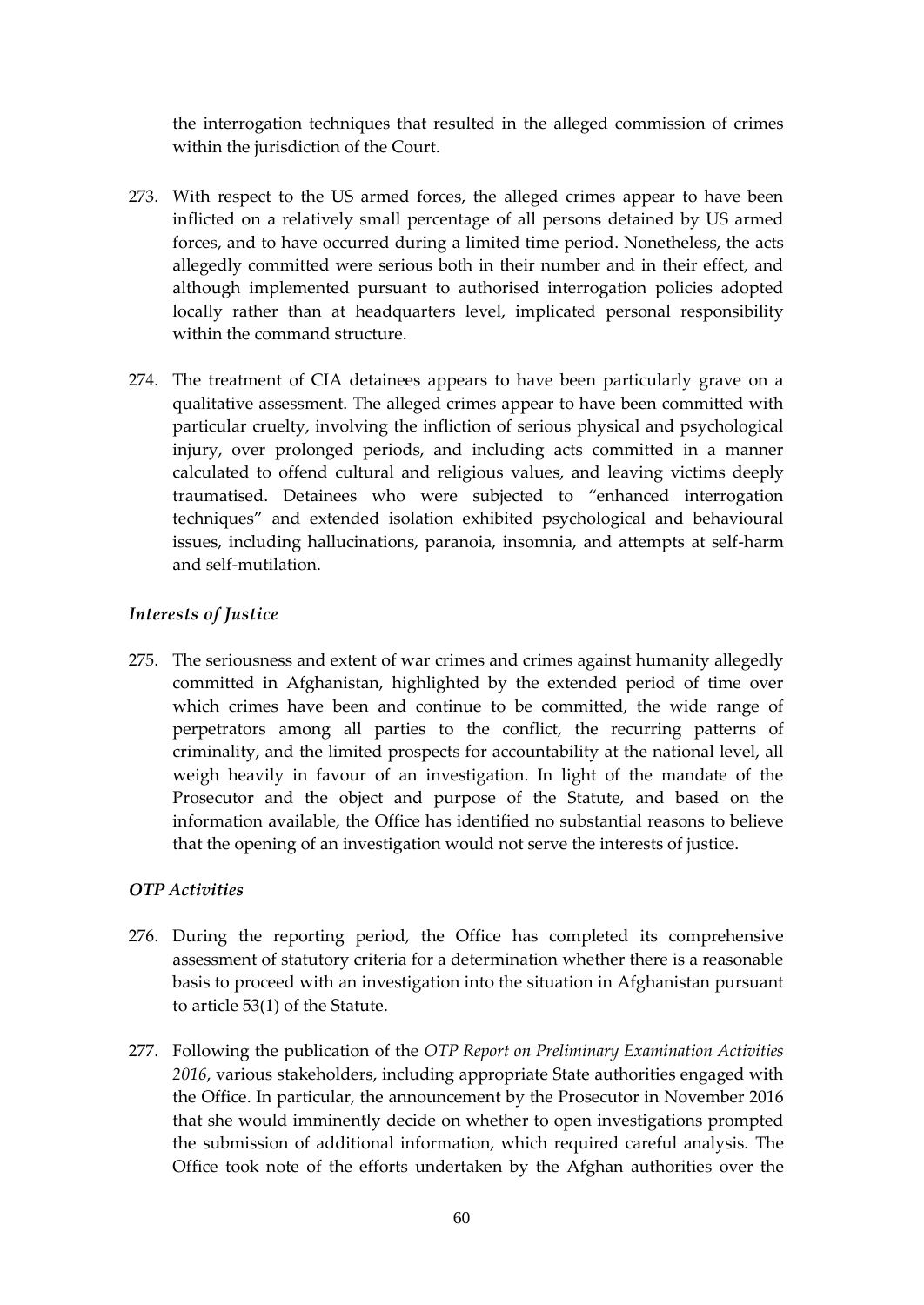course of the past year to build its capacity to meet its obligations under the Statute, such as efforts to amend the penal code and the criminal procedural code to facilitate national investigations and prosecutions of ICC crimes.

- 278. The Office further engaged with competent stakeholders to discuss matters relevant for the issue of the "interests of justice", including the gravity of crimes and the interests of victims of alleged crimes committed in Afghanistan.
- 279. The Office also seized a number of opportunities to reinforce its cooperation activities with relevant States and other external partners, emphasising that the effective cooperation is of the utmost importance for the work of the Office in this situation.

## *Conclusion*

1

- 280. For the reasons set out above and on the basis of the information presented and the supporting material, on 20 November 2017 the Prosecutor has requested the PTC III to authorise the commencement of an investigation into the situation in Afghanistan in the period since 1 July 2002.<sup>21</sup>
- 281. In compliance with rule 50, on filing of the Request, the Prosecutor provided notice to victims or their legal representatives of her intention to request authorisation to commence an investigation and informed them that pursuant to regulation 50(1) of the Regulations of the Court, they have until 31 January 2018 to make representations to the Chamber.

<sup>&</sup>lt;sup>21</sup> The Prosecutor of the International Criminal Court, Fatou Bensouda, requests judicial [authorisation to commence an investigation into the Situation in the Islamic Republic of](https://www.icc-cpi.int/Pages/item.aspx?name=171120-otp-stat-afgh)  [Afghanistan,](https://www.icc-cpi.int/Pages/item.aspx?name=171120-otp-stat-afgh) 20 November 2017.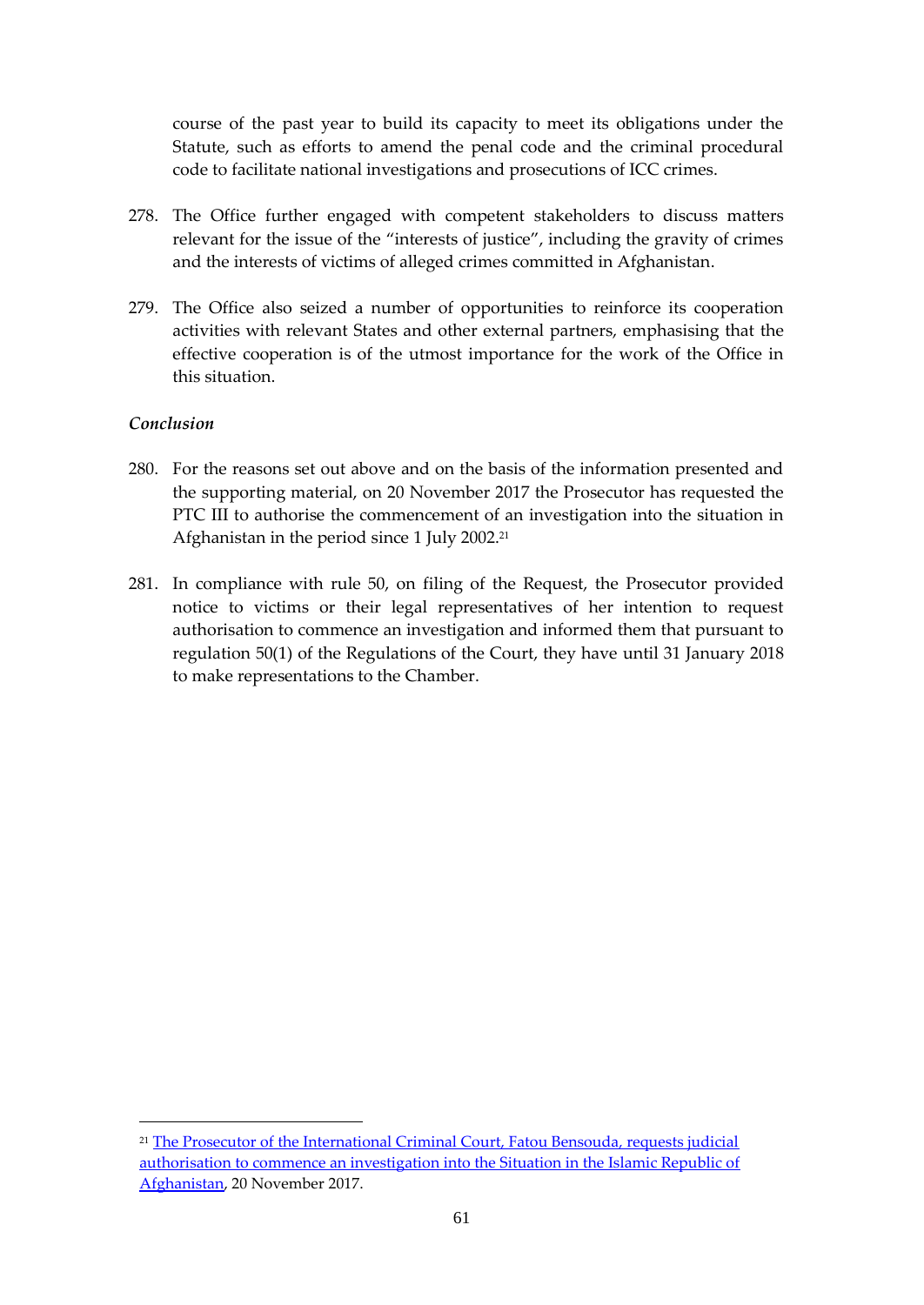#### **BURUNDI**

#### *Procedural History*

- 282. The situation in the Republic of Burundi ("Burundi") has been under preliminary examination since 25 April 2016. The Office has received a total of 34 communications pursuant to article 15 in relation to this situation.
- 283. On 17 August 2017, the Prosecutor notified the President of the Court, in accordance with regulation 45 of the Regulations of the Court, of her intention to submit a request for authorisation of an investigation into the situation in Burundi, pursuant to article 15(3) of the Statute.
- 284. On 23 August 2017, the Presidency of the Court assigned the situation in Burundi to PTC III.
- 285. On 5 September 2017, the Office requested authorisation from PTC III to proceed with an investigation into the situation in Burundi from 26 April 2015 onwards, pursuant to article 15(3) of the Statute. This request was made under seal on 5 September 2017 to protect the integrity of the investigation and the life or wellbeing of victims and potential witnesses in the situation. The Chamber agreed with the Office's assessment that this exceptional measure, which was fully consistent with the Court's legal framework, was necessary given the circumstances of this situation.
- 286. On 25 October 2017, PTC III issued its decision authorising the commencement of an investigation under seal, and ordered the Registry of the ICC to reclassify as public its decision on 9 November 2017. 22
- 287. On 25 October 2017, following the PTC's authorisation, the Prosecutor opened an investigation into the situation in Burundi since 26 April 2017 and notified States Parties and those States which would normally exercise jurisdiction over the crimes concerned on 9 November 2017 in accordance with article 18(1) of the Statute.<sup>23</sup>

#### *Preliminary Jurisdictional Issues*

<u>.</u>

288. Burundi deposited its instrument of ratification to the Statute on 21 September 2004. The ICC therefore has jurisdiction over Rome Statute crimes committed on

<sup>&</sup>lt;sup>22</sup> Public Redacted Version of "Decision Pursuant to Article 15 of the Rome Statute on the Authorization [of an Investigation into the Situation in the Republic of Burundi](https://www.icc-cpi.int/Pages/record.aspx?docNo=ICC-01/17-9-Red)", ICC-01/17-X-9-US-Exp, 25 October 2017 (ICC-01/17-9-Red), 09 November 2017. The present chapter summarises the public Request for Authorisation, which includes relevant references to sources used.

<sup>&</sup>lt;sup>23</sup> Statement of the Prosecutor of the International Criminal Court, Fatou Bensouda, following judicial [authorisation to commence an investigation into the Situation in Burundi,](https://www.icc-cpi.int/Pages/item.aspx?name=171109_otp_statement) 9 November 2017.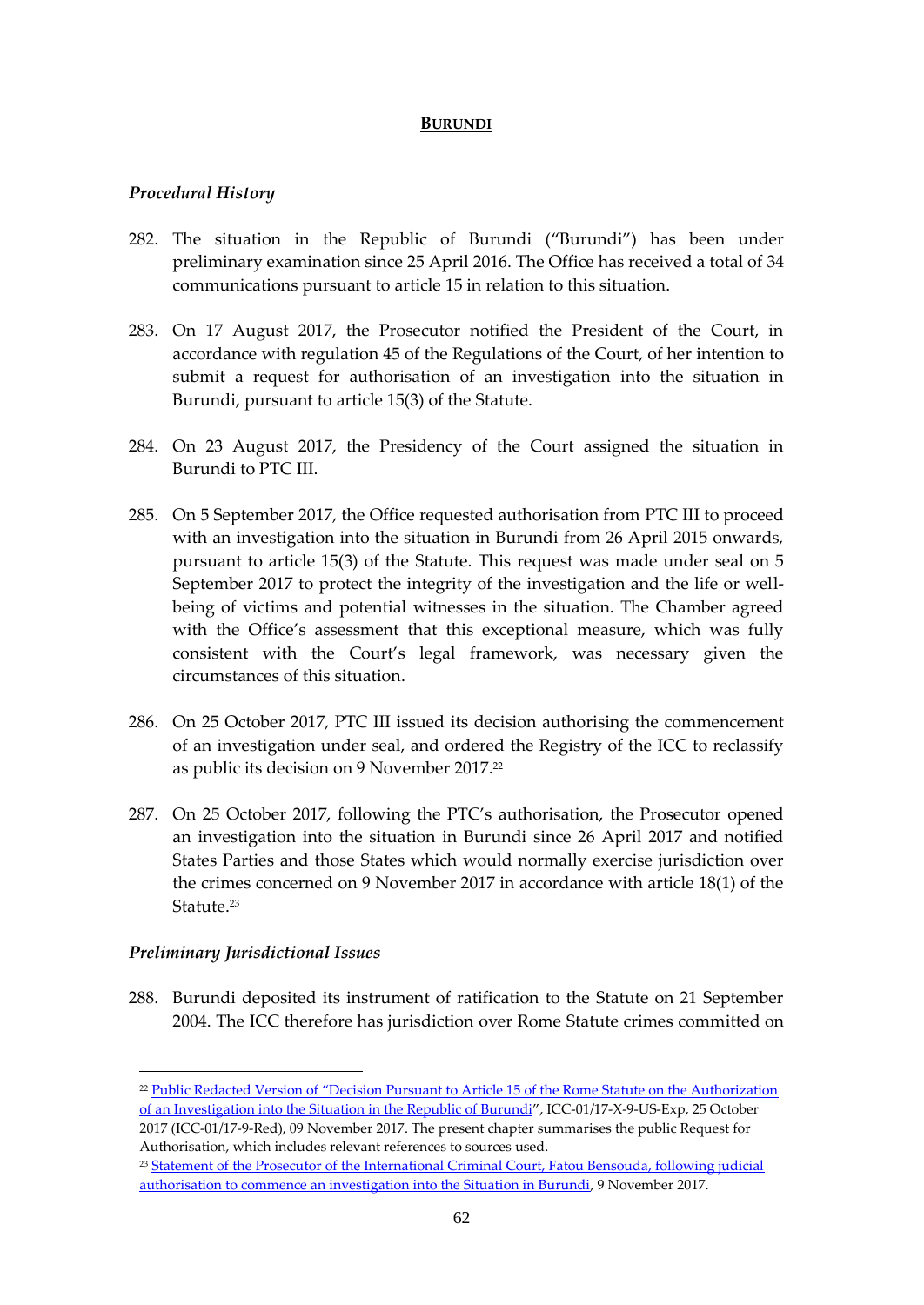the territory of Burundi or by its nationals from 1 December 2004 until 26 October 2017.

289. On 27 October 2016, the Government of Burundi lodged a notification of withdrawal with the UN Secretary-General. In accordance with article 127(2), Burundi's withdrawal from the Statute came into effect on 27 October 2017. The Court retains jurisdiction with respect to alleged crimes that occurred on the territory of Burundi during the time period when it was a State Party to the Statute.

## *Contextual Background*

- 290. Burundi's history, both before and after independence in 1962, has been marked by repeated cycles of violence, including between ethnic communities, namely the majority Hutu and the minority Tutsi communities. Starting in 1993, a violent ethnic conflict that lasted over a decade reportedly cost the lives of more than 300,000 Burundians, and left hundreds of thousands displaced. The civil war, sparked by the assassination of the country's first Hutu President, Melchior Ndadaye, in October 1993, pitted a variety of mostly Hutu rebel movements against Burundi's Tutsi-dominated armed forces, the *Forces Armées Burundaises* ("FAB"). The *Conseil National pour la Défense de la Démocratie-Forces de Défense de la Démocratie* ("CNDD-FDD") was the main Hutu rebel group during this war.
- 291. In August 2000, the Arusha Peace and Reconciliation Agreement for Burundi ("Arusha peace agreement") set up a power-sharing system between the Hutu and the Tutsi which led to the creation of a transitional government on 1 November 2001.
- 292. Transformed into a political party, the CNDD-FDD participated in the general elections of 2005, which marked the end of the transition period. It won a majority in the National Assembly in July 2005 and on 19 August 2005, CNDD-FDD leader, Pierre Nkurunziza, was elected President by a Joint Parliamentary Congress comprising members of the National Assembly and the Senate. President Nkurunziza was re-elected for a further term in the 2010 presidential election, which was boycotted by the opposition.
- 293. The political and security situation in Burundi from April 2015 onwards evolved along three broad phases.
- 294. In the first phase, the announcement on 25 April 2015 by Burundi's ruling CNDD-FDD party that President Nkurunziza would run for a third term sparked several public protests, claiming that this was barred by the Arusha peace agreement and by the Constitution. By contrast, supporters of the President argued that the first term did not count. On 13 May 2015, while the President was abroad on an official visit to Tanzania, a group of senior military and police officers led by the former head of the intelligence service, the *Service National de Renseignement* ("SNR"), Major General Godefroid Niyombare,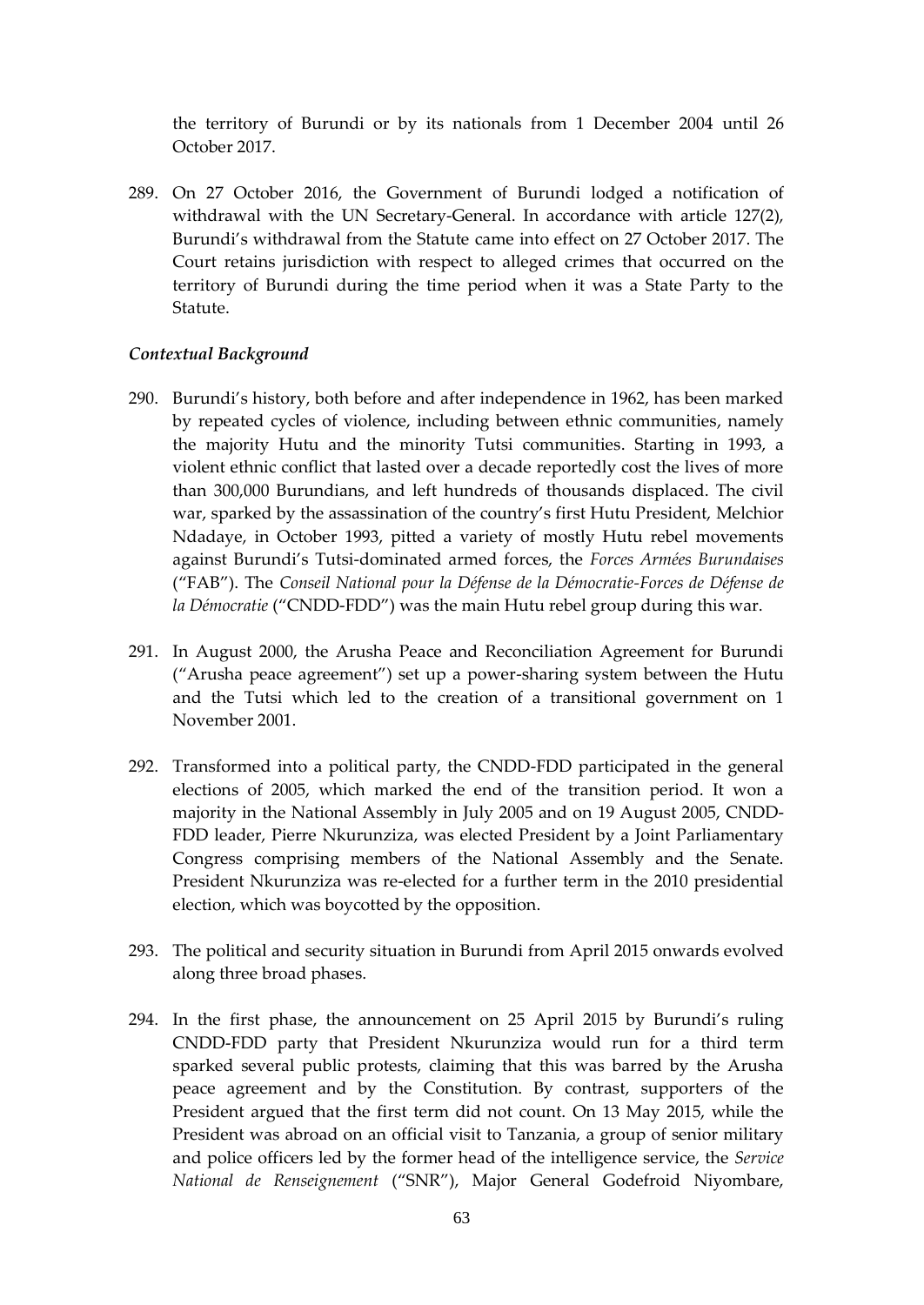announced a coup d'état on private radio stations and stated that the President had been dismissed. After two days of fighting in the capital, Bujumbura, the coup eventually failed and some senior leaders of the coup attempt were arrested, while others, including Major General Godefroid Niyombare, went into hiding.

- 295. In the second phase, the presidential election on 21 July 2015, which had been twice postponed, were followed by a number of targeted attacks and search operations by the security forces in neighbourhoods perceived as 'antigovernment' or where attacks on the security forces had taken place. Following the election, the Government reportedly further targeted non-state media stations and independent journalists as well as human rights defenders and other members of civil society.
- 296. In the third phase, attacks by armed men against four military bases in and around Bujumbura on 11 December 2015 led to counter-insurgency operations by the security forces, including house-to-house searches in neighbourhoods associated with the opposition. This reportedly resulted in the killing of a number of civilians, including by summary and extrajudicial executions. These events were allegedly followed by a wave of repression by the security forces, supported by members of the ruling party's youth wing, the *Imbonerakure*, against perceived and actual opponents of the Government. During this third phase of varying levels of intensity, more covert strategies involving abductions, enforced disappearances, and unexplained deaths were also reported.

#### *Subject-Matter Jurisdiction*

- 297. The information available provides a reasonable basis to believe that from 26 April 2015 onwards, members of the Burundian security forces - the *Forces de Défense Nationale* ("FDN"), the police (*Police Nationale du Burundi*, or "PNB") and the intelligence service (*Service National de Renseignement* or "SNR") – and members of the *Imbonerakure* carried out an attack against the civilian population in the province of Bujumbura Mairie in particular. The attack targeted specific categories of civilians based on their actual or perceived political affiliation. This included protesters opposing President Nkurunziza's third presidential term, suspected protesters, members of the political opposition, and persons perceived as opposition members or sympathisers, including journalists, members of civil society organisations as well as residents of neighbourhoods associated with the opposition. The information available furthermore provides a reasonable basis to believe that the attack directed against the civilian population was both widespread and systematic.
- 298. On the basis of the available information, and without prejudice to other possible crimes within the jurisdiction of the Court which may be identified during the course of an investigation, the Office has determined that there is a reasonable basis to believe that in the context of the situation in Burundi, from 26 April 2015 onwards, members of the Government, the Burundian security forces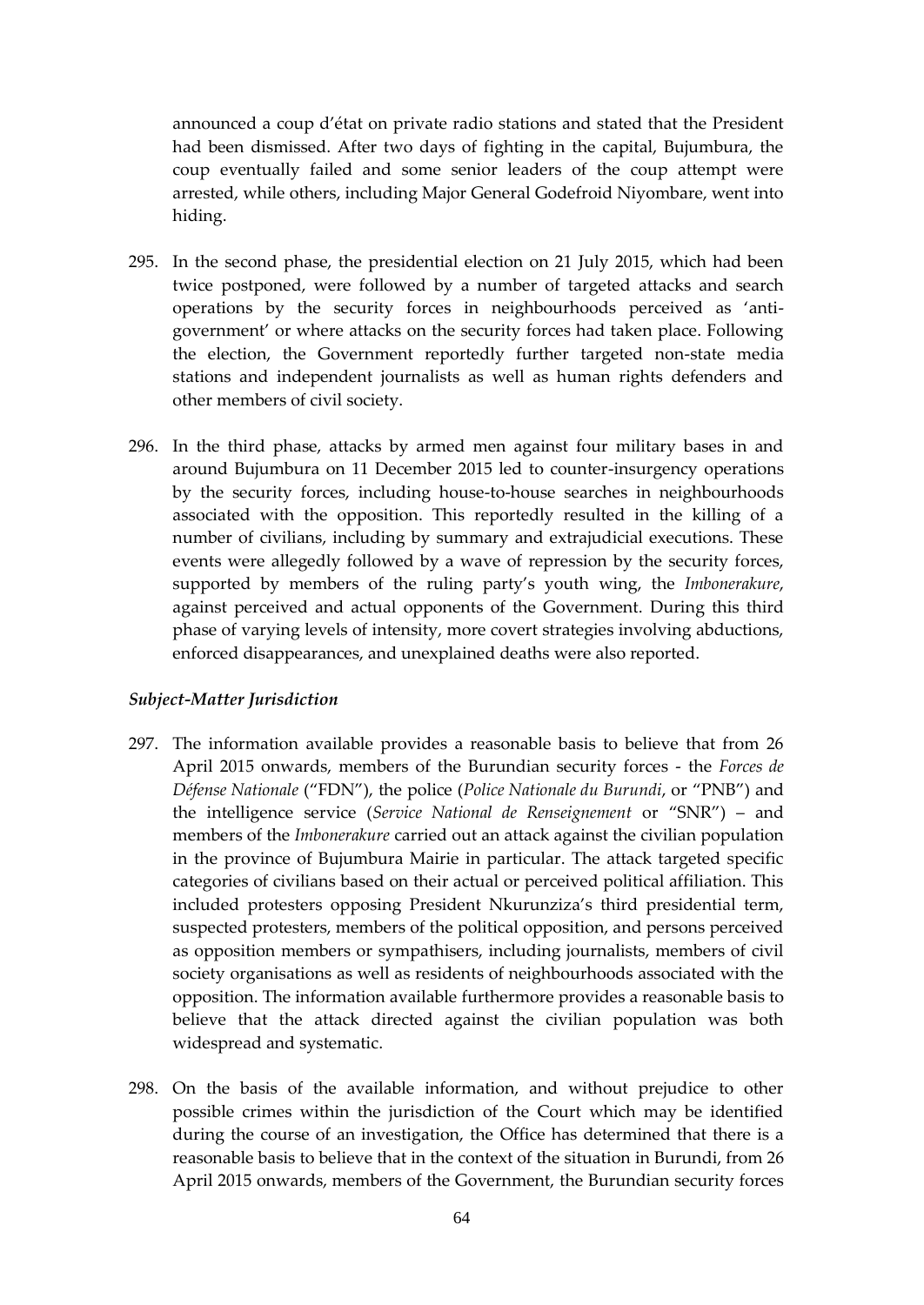and the *Imbonerakure* committed at a minimum the following acts constituting crimes against humanity: murder under article 7(1)(a); imprisonment or other severe deprivation of physical liberty in violation of fundamental rules of international law under article  $7(1)(e)$ ; torture under article  $7(1)(f)$ ; rape and other forms of sexual violence of comparable gravity under article  $7(1)(g)$ ; enforced disappearance under article  $7(1)(i)$ ; and persecution against any identifiable group or collectivity on political grounds under article 7(1)(h).

299. A number of acts of violence, including murder, are alleged to have been committed by armed anti-government entities and other unidentified perpetrators. However, at this stage, such underlying acts cannot be linked to the contextual elements of crimes within the jurisdiction of the Court. This is because the degree of intensity of the armed confrontation and the level of organisation of armed anti-government entities is insufficient to characterise the situation as a non-international armed conflict. Nor are these underlying acts constitutive of crimes against humanity. These findings are without prejudice to the possible future identification of crimes within the jurisdiction of the Court which may arise from the examination of any new information or evidence.

#### *Admissibility*

300. At the article 15 stage, admissibility is assessed in relation to 'potential cases' which may be brought.

#### **Complementarity**

- 301. In light of the information available, including information provided by the Government of Burundi, the potential case(s) that would likely arise from an investigation of the situation, related to those who appear most responsible for the most serious crimes, would be admissible pursuant to article  $17(1)(a)$ -(b) of the Statute.
- 302. The Burundian authorities have established three commissions of inquiry in response to the violent events since April 2015. However, these commissions' findings have examined only a limited number of incidents and focussed on the criminal responsibility of actual or perceived members of the opposition as 'insurgents' for the violence. They have also generally discounted the alleged responsibility of members of the Government, the security forces or the *Imbonerakure* for the commission of crimes. The limited number of cases that the authorities have initiated into the death or abduction of civilians appears to have focussed on isolated acts and generally lack specificity. As such, the Office has been unable to identify at this stage the actual contours of the relevant person(s) or conduct under investigation.
- 303. More specifically, none of the domestic proceedings examined by the Office reveal any past or ongoing criminal process that seeks to establish the criminal responsibility of members of the Burundian authorities, the security forces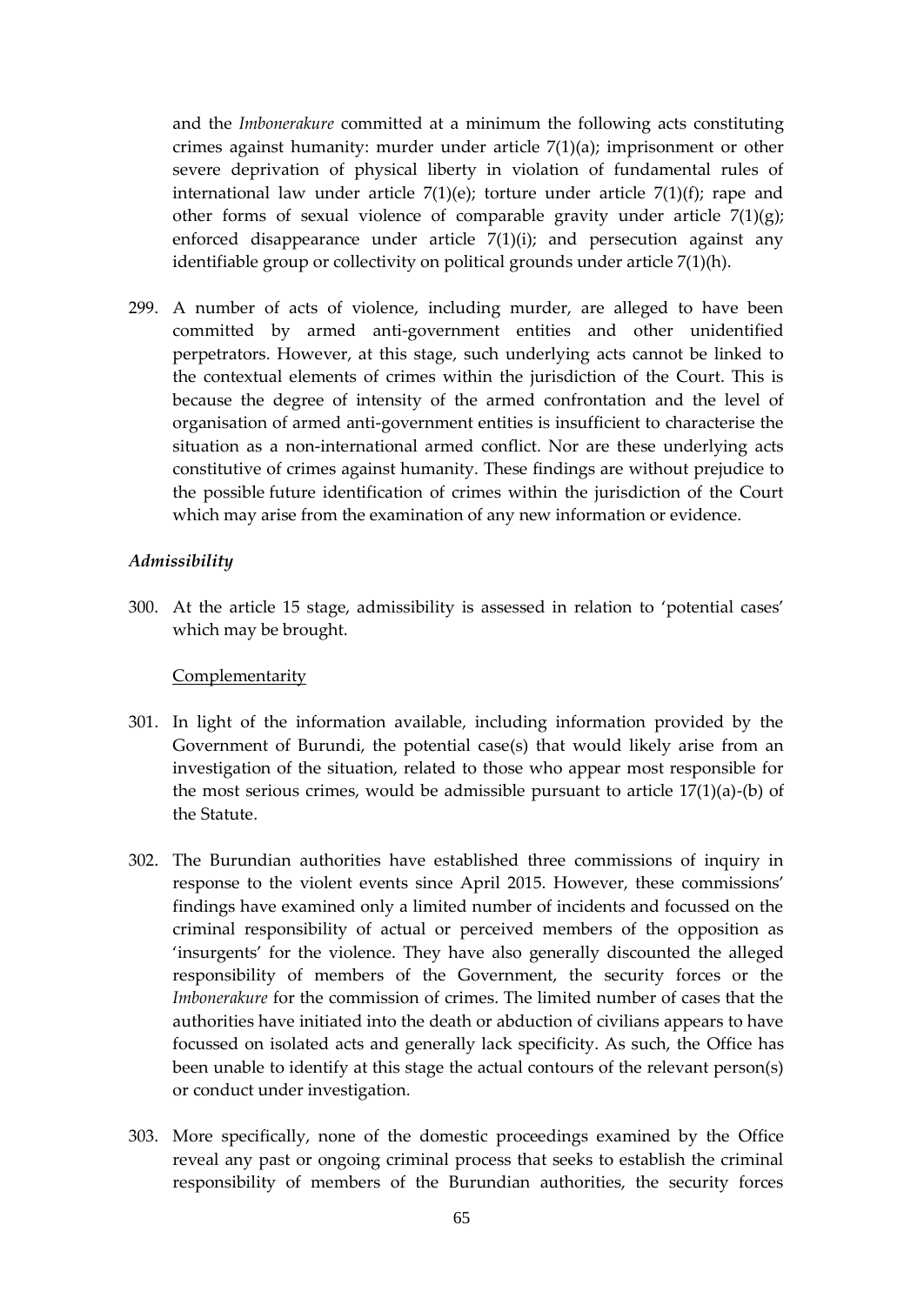and/or the *Imbonerakure* who appear to bear the greatest responsibility for the alleged crimes. No leaders of the units allegedly involved in the commission of crimes, nor other relevant members of the political, defence and security leadership have been investigated or prosecuted for the crimes alleged.

304. As such, the information available indicates inactivity by the Burundian authorities in relation to the crimes identified. Additionally, to the extent that the Burundian authorities have cleared members of the security forces as alleged physical perpetrators of any wrongdoing, the Office believes that the inquiries conducted into these allegations were not conducted genuinely, but were undertaken for the purpose of shielding the persons concerned from criminal responsibility.

## **Gravity**

- 305. The crimes were allegedly committed on a large scale, with an estimated 593 killings, 651 cases of torture, 3,477 arbitrary arrests or detentions, and 36 enforced disappearances, and widespread rape and sexual violence. Moreover, the information indicates that the alleged conduct was committed with discriminatory intent, based on actual or perceived political affiliation of the victim(s), and, in the case of torture, rape and sexual violence, with particular cruelty.
- 306. The alleged crimes committed have had a particularly severe impact on children and victims of SGBC. Victims of rape in particular experienced long-lasting physical and psychological consequences. The crimes identified had a severe impact not only on direct victims - who lost their lives, suffered severe physical and psychological injuries - but also on indirect victims. According to the Office of the UN High Commissioner for Refugees ("UNHCR"), 413,490 people had sought refuge in neighbouring countries between April 2015 and 31 May 2017. This had a severe impact in particular on child refugees, who constitute a significant part of the total refugee population. The situation has also had a negative impact on the socio-economic and humanitarian needs within Burundi, with a dramatic increase in the number of people needing humanitarian assistance from 1.1 million to at least 3 million in 2016 (26 percent of the total population of Burundi).

# *OTP Activities*

- 307. During the reporting period, the Office focussed its activities on consolidating its analysis and drafting the Request for authorisation to proceed with an investigation into the situation in Burundi.
- 308. On 4 November 2016, the Prosecutor gave an interview to *Infos Grands Lacs*, providing an update on the status of the preliminary examination to the public and explaining the Office's position on the Burundian withdrawal.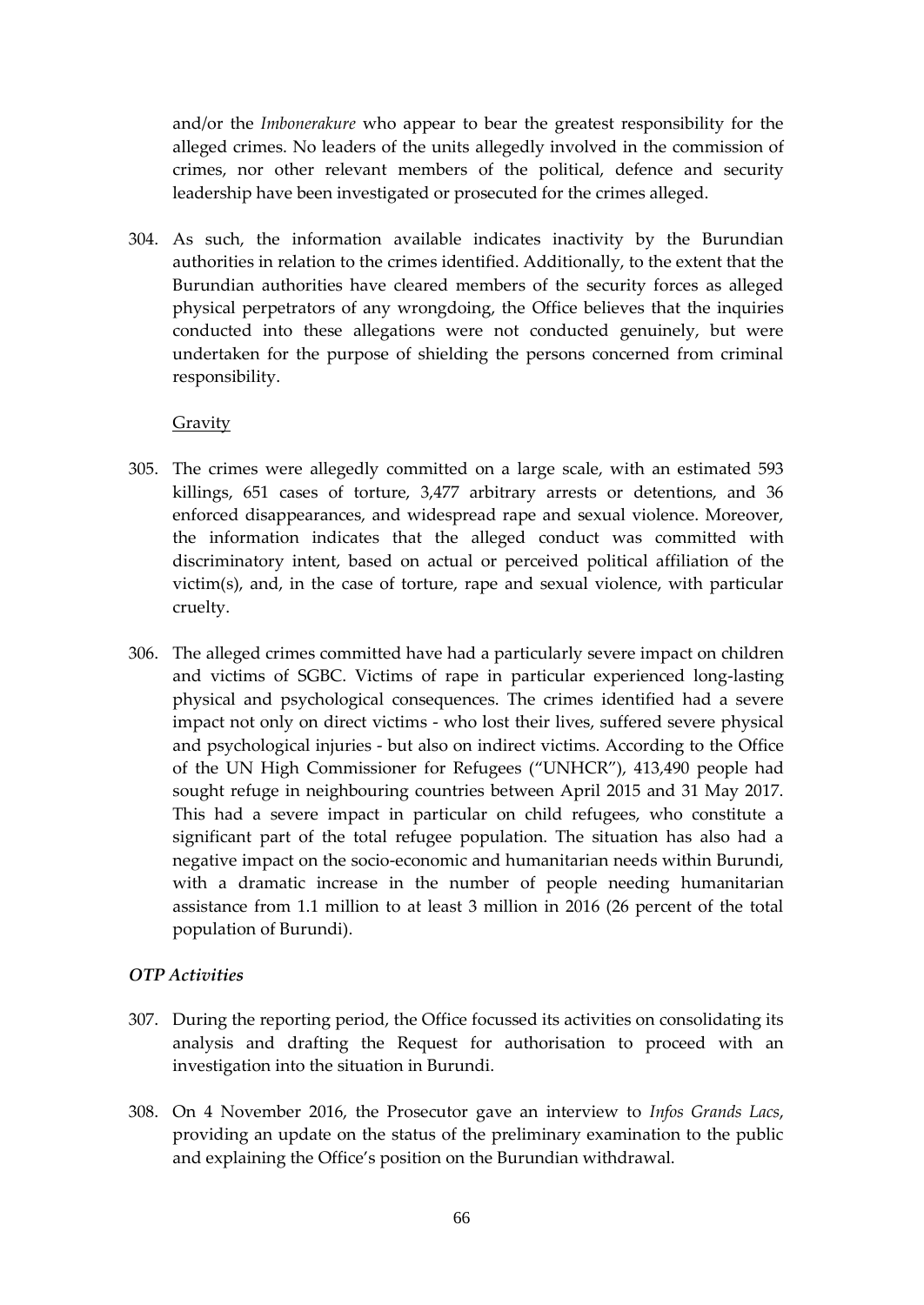- 309. On 5 December 2016, in a letter to the Burundian Ambassador to the Netherlands, the Prosecutor presented the Office's position on the withdrawal and requested the Burundian authorities' assistance to enable a mission of the Office to Burundi.
- 310. On 18 April 2017, the Office sent a request for information to the Burundian Government for additional information on relevant proceedings in relation to the crimes allegedly committed in Burundi. In response, on 1 June, the Government of Burundi provided information and documents which were duly taken into consideration.
- 311. To examine the seriousness of the information received and discuss matters relevant for the assessment of admissibility and the interests of justice, the Office further engaged with competent stakeholders, including article 15 communication senders, victims' representatives and members of international human rights organisations.

# *Conclusion and Next Steps*

- 312. The preliminary examination of the situation in Burundi is now completed. For the reasons set out above and on the basis of the information presented and the supporting material, on 25 August 2017, the PTC authorised the commencement of an investigation into the situation in the Republic of Burundi since April 2015. In accordance with the Chamber's decision, the time period of the investigations will focus on crimes allegedly committed from 26 April 2015 to 26 October 2017, but may also extend to related or continuous crimes that occur outside of those parameters.
- 313. PTC III has further confirmed that Burundi's withdrawal from the Statute has no effect on the jurisdiction of the Court over crimes allegedly committed during the time period it was a State Party. Nor does it affect the continuing obligation of Burundi to cooperate with the Court in relation to the investigation, given that it was authorised and initiated before the withdrawal of Burundi from the Statute came into effect.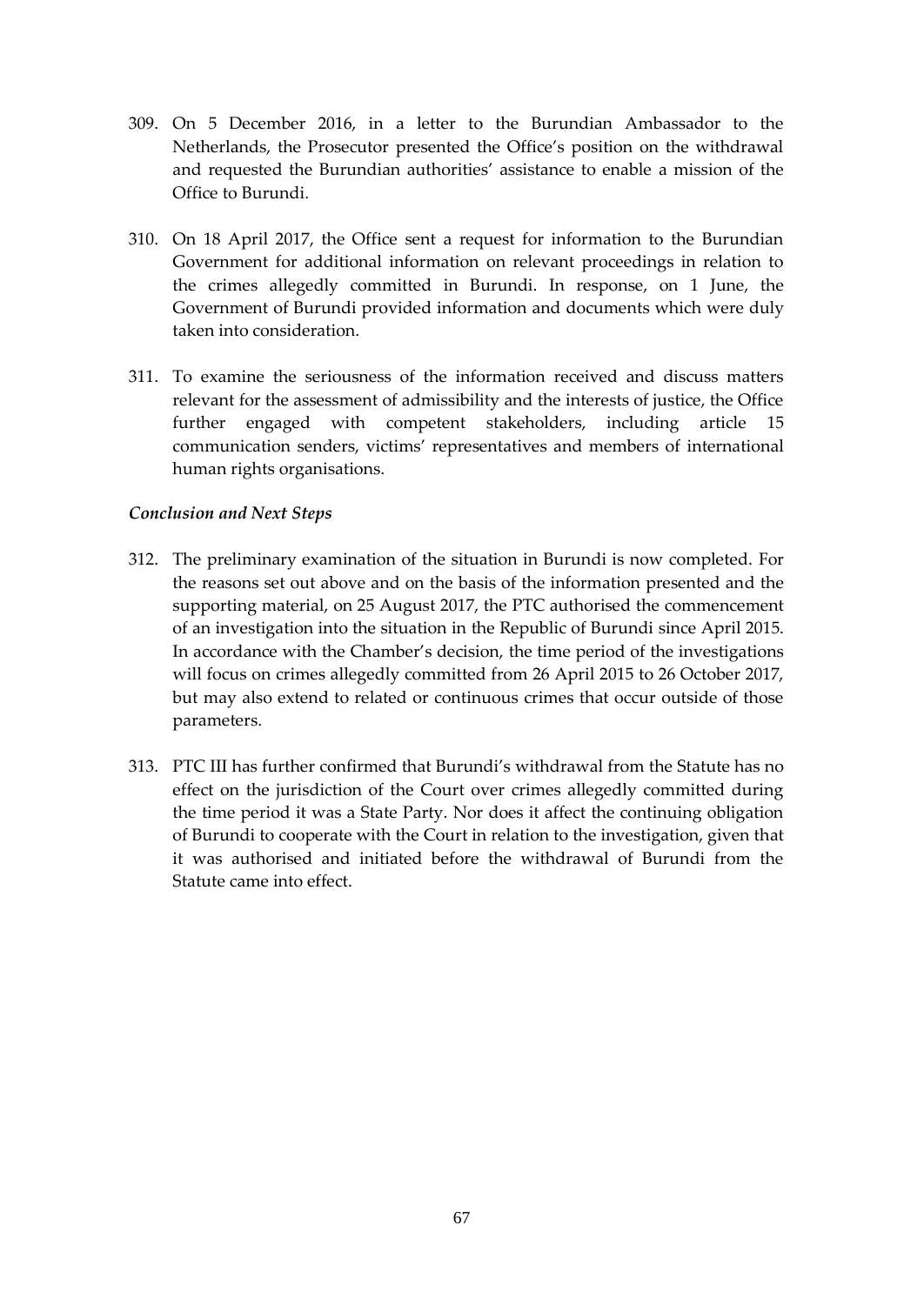# **REGISTERED VESSELS OF COMOROS, GREECE AND CAMBODIA**

# *Procedural History*

1

- 314. On 14 May 2013, the OTP received a referral on behalf of the Government of the Union of the Comoros ("Comoros") with respect to the 31 May 2010 Israeli interception of a humanitarian aid flotilla bound for the Gaza Strip. On the same day, the Prosecutor announced that she had opened a preliminary examination on the basis of the referral. On 5 July 2013, the Presidency of the ICC assigned the situation to PTC I.
- 315. On 6 November 2014, the Prosecutor announced that the information available did not provide a reasonable basis to proceed with an investigation of the situation on certain registered vessels of Comoros, Greece, and Cambodia that arose in relation to the 31 May 2010 incident. This conclusion was based on a thorough legal and factual analysis of the information available and pursuant to the requirement in article 17(1)(d) that cases shall be of sufficient gravity to justify further action by the Court. The Office issued a detailed report presenting its findings on jurisdictional and admissibility issues.<sup>24</sup>
- 316. On 29 January 2015 the Representatives of the Comoros filed an application for review of the Prosecutor's decision not to proceed, pursuant to article 53(3)(a) of the Statute.
- 317. On 16 July 2015, PTC I, by majority, requested the Prosecutor to reconsider her decision pursuant to article 53(3) of the Statute, having considered that the Prosecutor had erred in concluding that the potential case(s) arising from the situation would not be of sufficient gravity to be admissible at the Court.
- 318. On 6 November 2015, the Appeals Chamber, by majority, dismissed *in limine* the Prosecutor's appeal against the PTC I's request on the basis that it was not a decision "with respect to […] admissibility" within the meaning of article  $82(1)(a)$  of the Statute. In particular, the majority concluded that it was not "a determination of admissibility that would have the effect of obliging the Prosecutor to initiate an investigation"; to the contrary, "the final decision in this regard" was "reserved for the Prosecutor."
- 319. Dismissing the Prosecutor's appeal terminated the suspensive effect of PTC I's request, which had been ordered by the Appeals Chamber. This triggered the Prosecutor's duty, under rule 108(2), to review her decision "as soon as possible."

<sup>&</sup>lt;sup>24</sup> ICC-OTP, [Situation on Registered Vessels of Comoros, Greece and Cambodia: Article 53\(1\) Report,](http://www.icc-cpi.int/iccdocs/otp/OTP-COM-Article_53(1)-Report-06Nov2014Eng.pdf) 6 November 2014.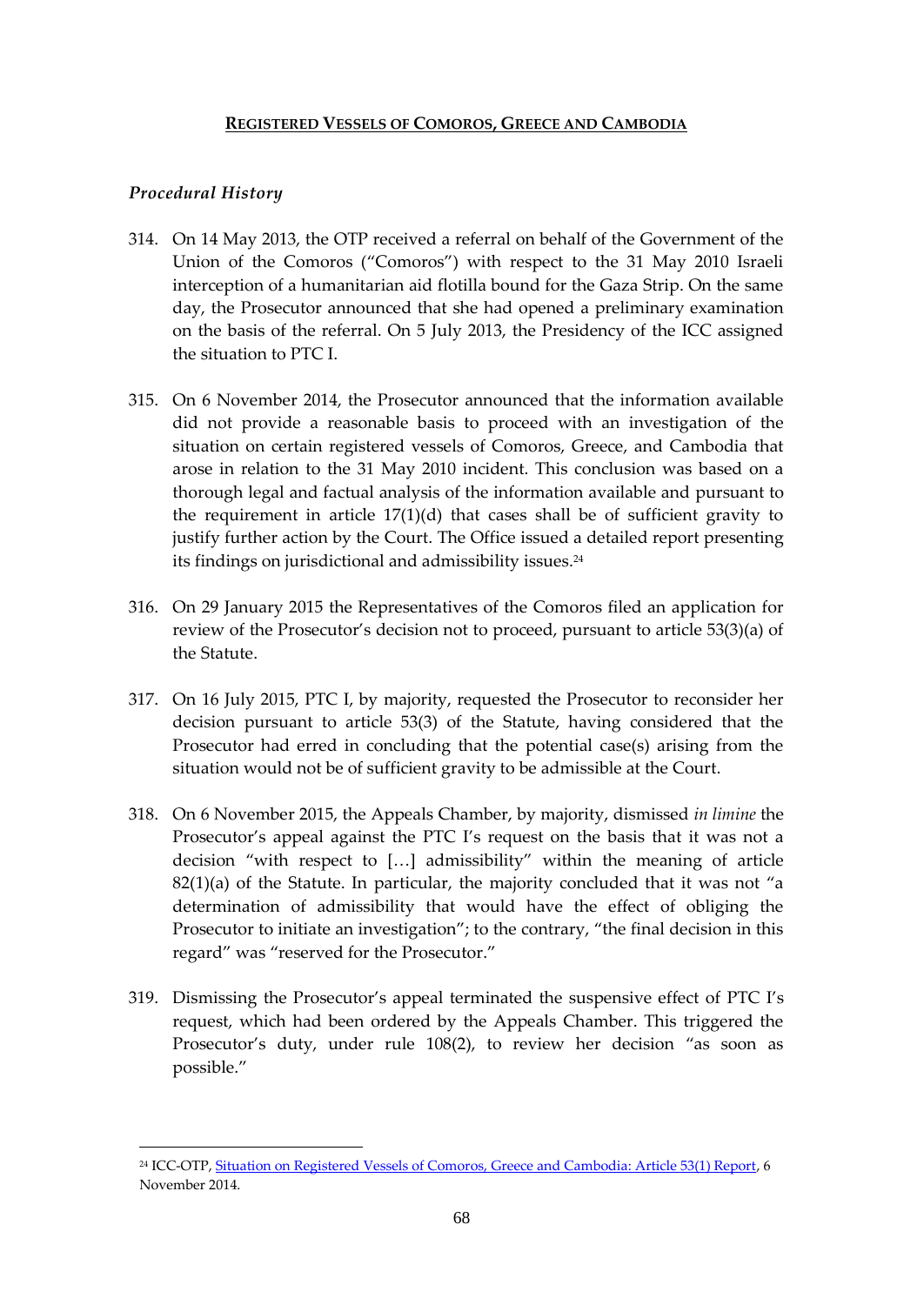320. On 29 November 2017, the Prosecutor notified PTC I of her "final decision", as required by rule 108(3). <sup>25</sup> Having carried out a thorough review of all the submissions made and all the information available, including information newly made available in 2015-2017, the Prosecutor remained of the view that the information available did not provide a reasonable basis to proceed with an investigation. The final decision filed with the Court provided extensive reasoning in support of this conclusion.

# *Preliminary Jurisdictional Issues*

1

- 321. Of the eight vessels in the flotilla, only three were registered in States Parties. Pursuant to article 12(2)(a) of the Statute, the Court has jurisdiction *ratione loci* over crimes committed on board these three vessels, registered respectively in the Comoros (the *Mavi Marmara*), Cambodia (the *Rachel Corrie*) and Greece (the *Eleftheri Mesogios/Sofia*). Although Israel is not a State Party to the Statute, according to article 12(2)(a) of the Statute, the ICC can exercise its jurisdiction in relation to the conduct of non-State Party nationals alleged to have committed Rome Statute crimes on the territory of, or on vessels and aircraft registered in, an ICC State Party.
- 322. The Court has jurisdiction over Rome Statute crimes committed on the territory of Comoros or by its national as of 1 November 2006. The Court also has jurisdiction over Rome Statute crimes committed on the territory of Cambodia or by its nationals as of 1 July 2002, and those committed on the territory of Greece or by its nationals as of 1 August 2002. The situation forming the subject of the referral began on 31 May 2010 and encompasses all alleged crimes flowing from the interception of the flotilla by the Israeli forces, including the related interception of the *Rachel Corrie* on 5 June 2010. These events forming the subject of the referral are collectively referred to as the "flotilla incident" for the purposes of this report.
- 323. Litigation before PTC I saw an increased emphasis by the Comoros, and participating victims, on allegations of misconduct by Israeli nationals on Israeli territory against flotilla passengers awaiting lawful deportation. As confirmed by PTC I, the Court does not have jurisdiction over these crimes. However, these allegations may be taken into account to the extent necessary in assessing whether there is a reasonable basis to proceed with an investigation into crimes committed during the flotilla incident itself (*i.e.*, aboard the vessels), over which the Court does have jurisdiction.
- 324. In its final decision, the Office noted that, on the facts of this situation, it could not identify a sufficient factual basis to make it "necessary", in the PTC's words, to take into account events on Israeli territory in order to assess the gravity of the

<sup>&</sup>lt;sup>25</sup> [Notice of Prosecutor's Final Decision under Rule 108\(3\),](https://www.icc-cpi.int/Pages/record.aspx?docNo=ICC-01/13-57) ICC-01/13-57, 29 November 2017. Statement [of ICC Prosecutor, Fatou Bensouda, on the Situation on registered vessels of the Union of the Comoros](https://www.icc-cpi.int/Pages/item.aspx?name=171130_OTP_Comoros)  [et al.,](https://www.icc-cpi.int/Pages/item.aspx?name=171130_OTP_Comoros) 30 November 2017.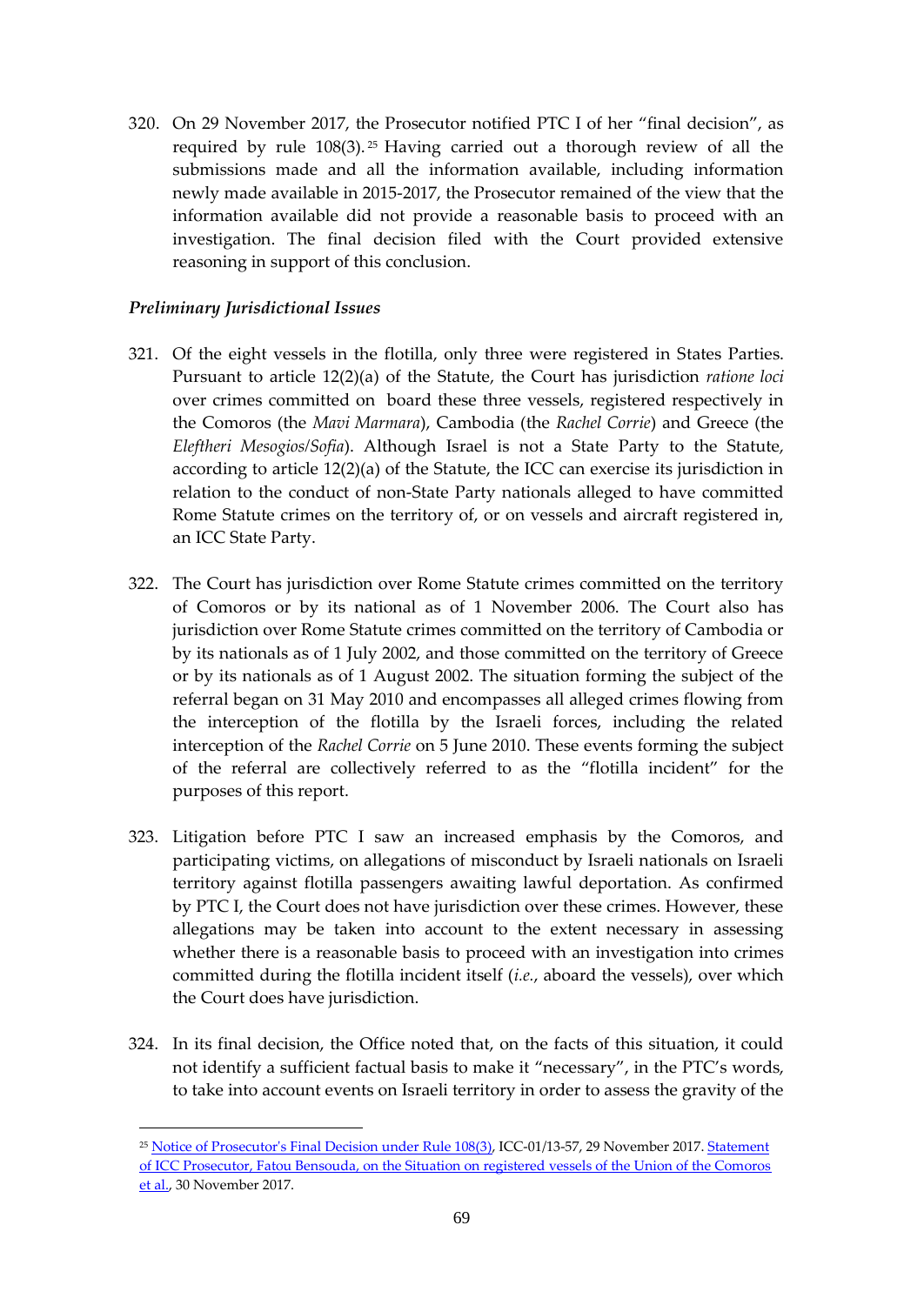potential case within the Court's jurisdiction. In particular, while there is a continuum between the victims of the alleged conduct, there appears to be no sufficient link between the perpetrators of the alleged misconduct on Israeli territory and the alleged perpetrators of the identified crimes within the Court's jurisdiction, nor reason to believe that flotilla passengers were abused systematically or on a planned basis aboard the *Mavi Marmara* and on land. These conclusions are unaffected by the additional information made available in 2015-2017.

## *Contextual background*

- 325. On 3 January 2009, Israel imposed a naval blockade off the coastline of the Gaza Strip up to a distance of 20 nautical miles from the coast. Israel stated that the primary purpose of the blockade was military-security, namely to prevent the flow of arms and ammunition to Hamas by sea. The blockade, however, has been controversial due to its impact on the civilian population of Gaza.
- 326. The Free Gaza Movement was formed to challenge the blockade. It organised the "Gaza Freedom Flotilla", an eight-boat flotilla with over 700 passengers from approximately 40 countries, with the stated intentions to deliver aid to Gaza, break the Israeli blockade, and draw international attention to the situation in Gaza and the effects of the blockade.
- 327. The IDF intercepted the flotilla on 31 May 2010 at a distance of 64 nautical miles from the blockade zone. By that point, one of the vessels in the flotilla had withdrawn due to mechanical difficulties, and another (the *Rachel Corrie*) had been delayed in its departure and thus was not able to join the rest of the flotilla and only continued towards Gaza separately at a later date. The six remaining vessels were boarded and taken over by the IDF. The interception operation resulted in the deaths of ten passengers of the *Mavi Marmara*, nine of whom were Turkish nationals and one with Turkish and American dual nationality.
- 328. The situation was the subject of a UN Human Rights Council Fact-Finding Mission, which delivered its report in September 2010, and a separate Panel of Inquiry appointed by the UN Secretary-General, which published its report in September 2011. The Governments of Turkey and Israel have also conducted national inquiries.

# *Subject-Matter Jurisdiction*

329. In its report of 6 November 2014, and for the reasons set out therein, the Office determined that there was a reasonable basis to believe that war crimes were committed on board the *Mavi Marmara* during the interception of the flotilla on 31 May 2010 in the context of an international armed conflict, namely: wilful killing pursuant to article 8(2)(a)(i), wilfully causing serious injury to body and health pursuant to article 8(2)(a)(iii), and committing outrages upon personal dignity pursuant to article  $8(2)(b)(xx)$  of the Statute. The Office noted, in this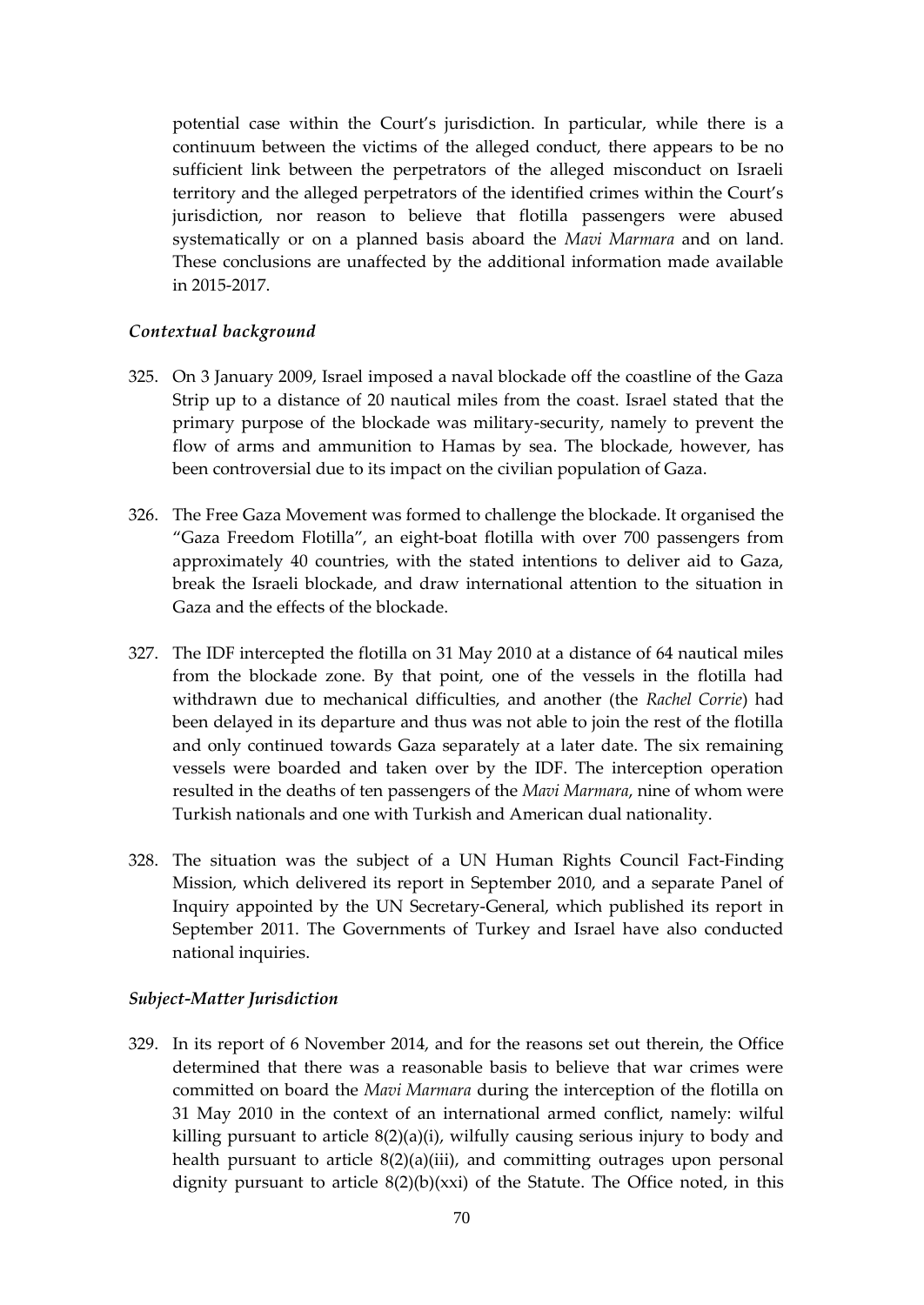context, that the protected civilian status of the passengers aboard the *Mavi Marmara* did not preclude, in certain circumstances, the possibility for the lawful use of force. However, since the question of excuses or justifications for the use of force relate to the criminal responsibility of particular individuals, it was determined that this was a matter to be properly addressed at the investigation stage, if any, and not in the course of preliminary examination.

330. The Prosecutor's determination of subject-matter jurisdiction over the events aboard the *Mavi Marmara* was not in issue before PTC I, and therefore is unaffected by the Prosecutor's subsequent review under article 53(3) and rule 108(3). This determination is re-affirmed in the Prosecutor's final decision filed with the Court.

## *Admissibility Assessment*

- 331. In its report of 6 November 2014, the Office determined that the potential case(s) that would likely arise from an investigation of the flotilla incident would not be of sufficient gravity to justify further action by the Court, in light of the criteria for admissibility provided in article 17(1)(d) and the guidance outlined in article 8(1) of the Statute.
- 332. The parameters of the Office's assessment were determined by the limited scope of the situation referred, namely a confined series of events that occurred primarily on 31 May 2010, aboard the *Mavi Marmara*. As such, the 6 November 2014 report reasoned, the potential case(s) that could be pursued by this Court were inherently limited to an event encompassing a relatively small number of victims of the alleged ICC crimes, with limited countervailing qualitative considerations.
- 333. Likewise, although the interception of the flotilla took place in the context of the Israel-Hamas conflict, as noted in the 6 November 2014 report, the Court does not have jurisdiction over other alleged crimes committed in this context, nor in the broader context of any conflict between Israel and Palestine. While the situation with regard to the civilian population in Gaza is a matter of international concern, this issue had to be distinguished from the Office's assessment, which was limited to evaluating the gravity of the alleged crimes committed by Israeli forces on board the vessels over which the Court has jurisdiction.
- 334. Given the Office's conclusion in the 6 November 2014 report concerning the lack of sufficient gravity, it was unnecessary to reach a further conclusion on the question of complementarity.
- 335. In the course of the review requested by PTC I, the Office considered afresh whether any potential case(s) arising from the flotilla incident would be sufficiently grave so as to be admissible for the purpose of articles 17(1)(d) and 53(1)(b) of the Statute.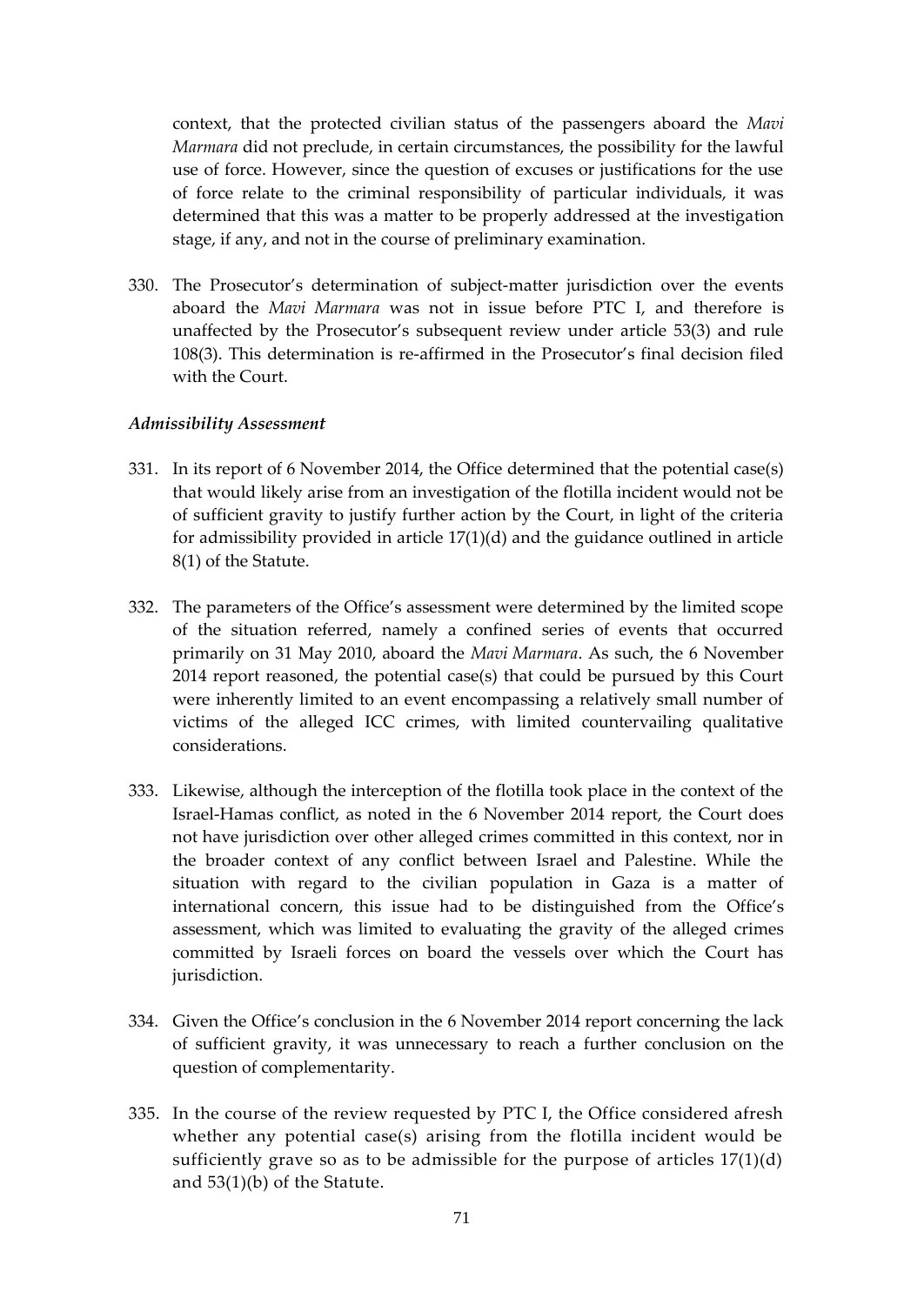- 336. In concluding the review, the Prosecutor reaffirmed her previous determination in the 6 November 2014 report. She concluded that, in the absence of a potential case of sufficient gravity arising from the situation, there is no reasonable basis to proceed with an investigation. This was for three reasons.
- 337. First, PTC I's request did not lend itself to justifiable grounds to reverse the Prosecutor's previous decision. More specifically, the Office's further assessment and scrutiny following the Pre-Trial Chamber I's request have led the Prosecutor to reaffirm the Office's legal reasoning concerning the standard of proof for preliminary examinations under article 53(1); the standard of review to be applied by a Pre-Trial Chamber under article 53(3); and the substantive analysis actually carried out.
- 338. Second, and in any event, the arguments presented by the Comoros and the legal representatives of victims do not demonstrate that the Office's assessment of the information made available in 2014 was unreasonable, unfair, or legally incorrect. In particular, on the basis of the information available, there was no reasonable basis to believe that the identified crimes were committed on a largescale or as part of a plan or policy. Nor did the Office err in assessing the nature or impact of the identified crimes, or in its approach to allegations of other misconduct on Israeli territory, beyond the jurisdiction of this Court.
- 339. Third, in the interests of completeness and transparency—even though not strictly required in the context of rule 108(3)—the Office considered whether the new materials made available after the November 2014 report (in 2015-2017) required it to depart from its prior conclusions. However, submissions by the Comoros and legal representatives of victims made on the basis of these new materials either were consistent with its original findings or were not reasonably supported by any of the available information.
- 340. As a consequence of this analysis, the outcome of the preliminary examination remains the same. The potential case(s) that would likely arise from an investigation of the flotilla incident would not be of sufficient gravity to justify further action by the Court, in light of the criteria for admissibility provided in article 17(1)(d) and the guidance outlined in article 8(1) of the Statute. Consequently, it remains unnecessary to consider the question of complementarity. The Prosecutor fully recognises the impact of the alleged crimes on the victims and their families and her conclusion does not excuse any crimes which may have been perpetrated in connection with the *Mavi Marmara* incident.

## *OTP Activities*

341. Over the reporting period, the Office concluded a *de novo* review of all the information available to it both prior and since the 6 November 2014 report was issued.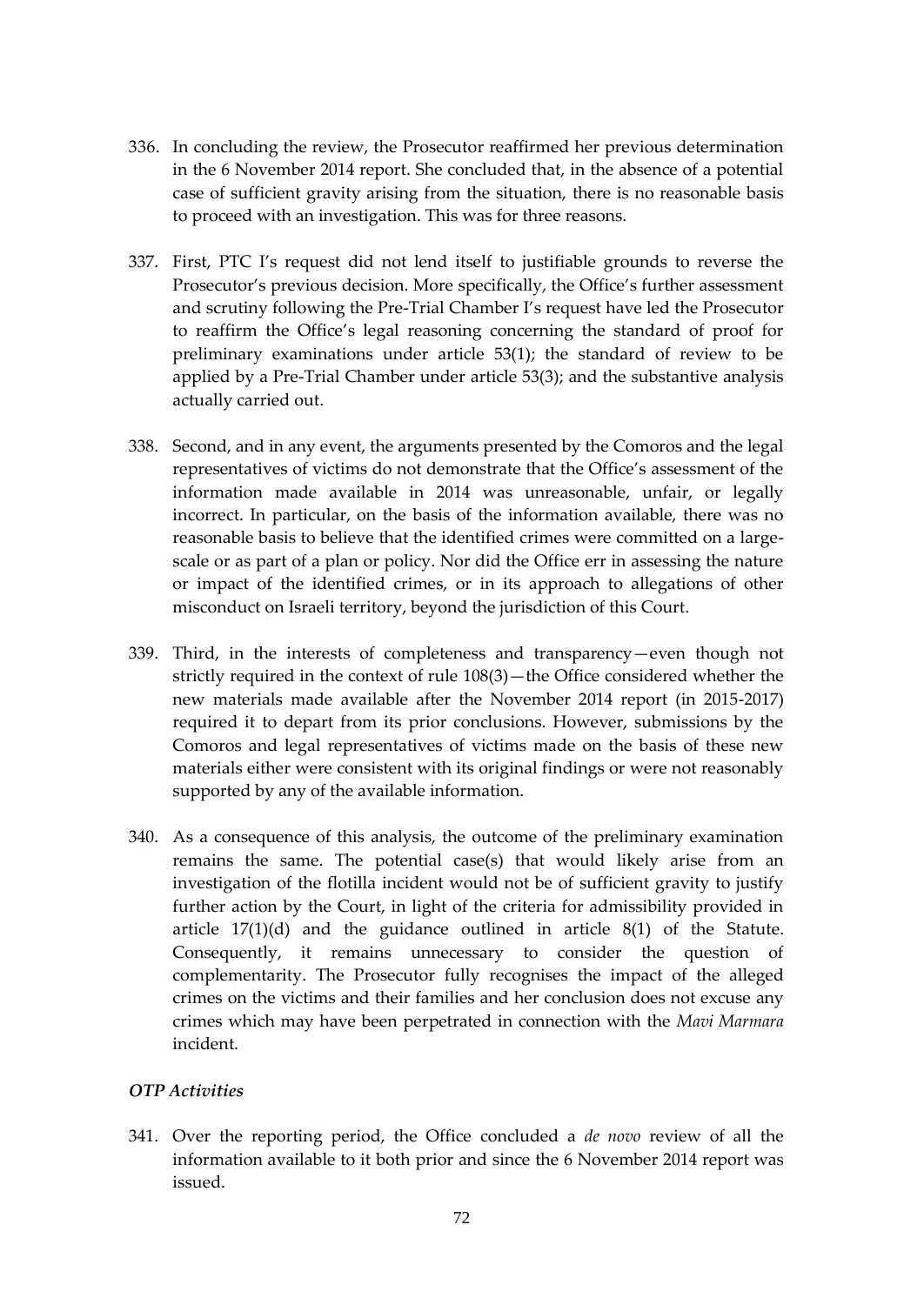- 342. This entailed a thorough review of PTC I's reasoning in its request, but also the submissions of the representatives of the authorities of the Comoros, independent counsel for certain participating victims, and the Office of Public Counsel for Victims for the remainder of the participating victims, and a fresh reconsideration of all the information available at the time of the November 2014 determination.
- 343. Additionally, under the discretion vested in the Prosecutor by article 53(4) of the Statute, this review entailed a de novo examination of all submissions and information made available in the period 2015-2017 by representatives of the Comoros and participating victims. In total, the OTP has subjected to renewed analysis more than 5,000 pages of documents, including the personal accounts of more than 300 passengers aboard the *Mavi Marmara*, as well as other materials.

## *Conclusion and next steps*

344. The Prosecutor notified PTC I of her final decision on 29 November 2017, providing extensive reasoning in support of her conclusion. The Office has completed its review and issued its final decision under rule 108(3). This closes the preliminary examination, subject to the Prosecutor's ongoing and residual discretion under article 53(4) of the Statute.